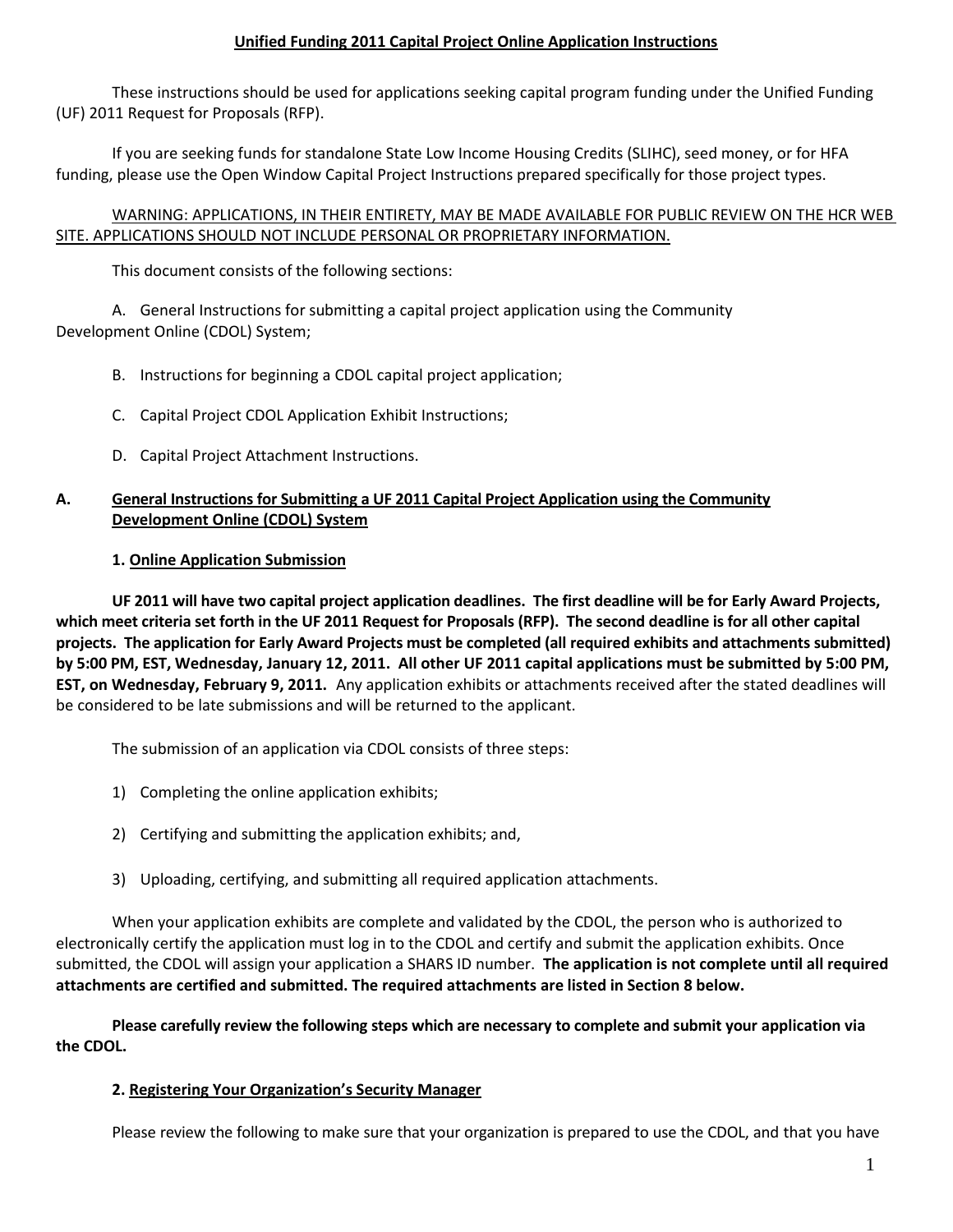someone with the authority to certify the application set up as a registered CDOL user for your organization.

In order to use the CDOL, applicants must be registered in HCR's Statewide Housing Activity Reporting System (SHARS), and have designated a Security Manager for their organization. The Security Manager will serve as the individual who authorizes and monitors access to the CDOL for the applicant's organization, including which people have the ability to update the organization's applications. Security Managers may go into the CDOL system, and add or remove users for their organization.

If you are a registered SHARS applicant, but you have not registered to use the CDOL, you may submit a **Security Manager Registration Form** to HCR, which will allow you access to the CDOL. Complete and return the Security Manager Registration Form with an original authorized signature to the address specified on the form and you will be e-mailed a User ID and temporary password with which to access the CDOL.

If your organization has not previously applied to HCR for funding, you must complete and submit an **Applicant Registration Form** so that you may be registered as a SHARS Applicant. The form contains a section where you may designate a Security Manager for your organization. HCR staff will register your organization and Security Manager and you will be e-mailed a USER ID and password to access the CDOL.

Applicants who used the CDOL in the past will still be registered, and may use the CDOL with the user ID and password previously assigned to them. If you have forgotten your password, you may go the CDOL and enter your USER ID and e-mail address and you will be e-mailed a new password. If you have changed your e-mail address since you first registered as a CDOL user, and you cannot remember your password, or if you have forgotten your USER ID, please either call the MSR Unit at (518) 473-2525, or e-mail us at:  $msr@nyshcr.org$  for assistance.

# **3. Registering your Organization's Electronic Signatory**

All application exhibits and attachments submitted through the CDOL must be electronically certified by an authorized representative of the applicant's organization. The person who will certify the application must be set up in the CDOL as a user for your organization. The Security Manager may add the certifier by following these steps:

a. Log into the CDOL and click on the User Administration link at the top of the page. The organization name will be displayed with a list of CDOL users.

b. To add your organization's authorized signatory, click 'add new user', and enter their first and last name, and e-mail address.

c. Select their access level from the drop-down box. Applicant inquiry allows the user to view but not change the application. Applicant update allows the user to make changes to the application.

d. Click the box that reads 'Authorized to Sign Certification'.

e. Click the box next to the organization name. Then click 'Submit'.

f. The CDOL will generate an e-mail providing the user with their User ID and temporary password. When the application exhibits are complete, validated and ready to be submitted, the certifier must log-in to the CDOL, complete the certification, and submit the application exhibits. Required application attachments must also be certified prior to submission.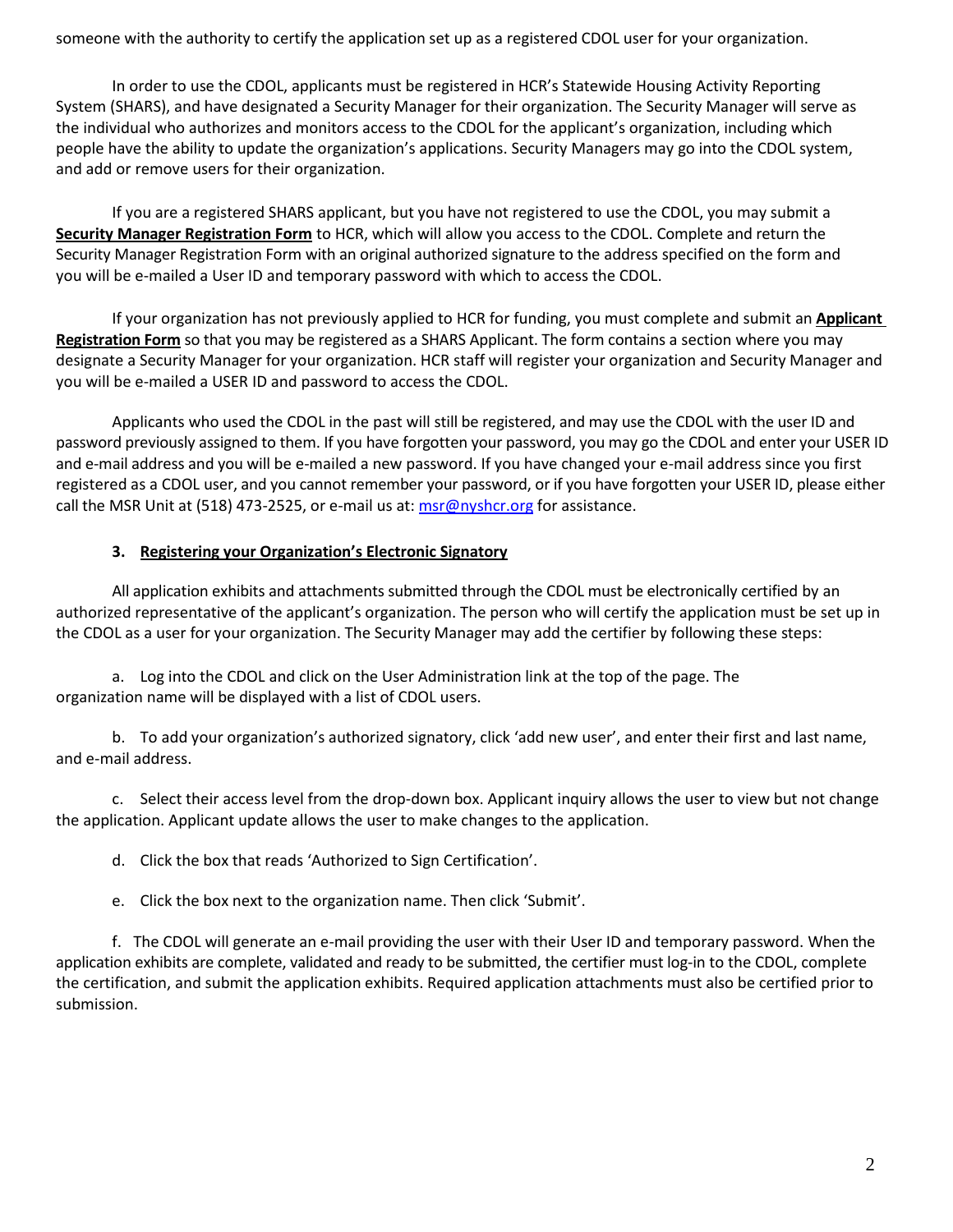### **4. Completing and Validating the Application Exhibits**

The UF 2011 capital project application consists of ten exhibits (and 43 attachments), which are listed in Section 8 below. After completing the exhibits, you must validate the application. Validation is essentially an editing process performed by the CDOL that notifies the user of incomplete, missing, or inconsistent data in the application. The application may not be submitted until all problems found during validation are corrected. To validate, return to the main menu, and click the 'Validate' link to the right of the Application name. Click 'Validate' again and the CDOL will check to ensure all required data is complete and consistent. If errors or inconsistencies are found, the CDOL will provide a list of the items that need to be completed or corrected before the Exhibits can be submitted. Once your application is successfully validated, it is recommended that you print and review the entire application before taking the next step, certifying and submitting the application exhibits. Once the application exhibits have been certified, they can no longer be changed.

# **5. Certifying and Submitting the Application Exhibits**

When your application exhibits are complete and validated, and you are ready to submit them, your organization's authorized signatory must log into the CDOL to certify and submit the application Exhibits. To certify, click the 'Validate' link to the right of the application name. Click 'Certify'. The certifier should read the certification, enter their CDOL password and title, then click 'Submit'. The CDOL will display a message acknowledging successful submission of the exhibits, and providing you with the application's SHARS ID number, which will be used to identify your application. An e-mail message will also be delivered to you confirming successful submission of the application exhibits.

**Remember that your application is not complete until all required application exhibits and attachments have been submitted. Any portion of the required application exhibits or attachments which have not been submitted by the deadline specified above will not be accepted.**

### **6. Uploading Required Attachments**

When you are ready to upload attachments, click on the 'Attachments' link to the right of the application name. The page will be redisplayed with a list of capital project application attachments. If you have completed the exhibits for multiple applications, be sure to select the correct application for which you want to upload attachments.

Click on the 'add' link to the right of the attachment that you want to upload. The page will be redisplayed with the option to 'select a file'. Click the 'browse' button to locate up to three files on your computer. To add the files, double click on them. When you have selected the file(s), click 'Upload'. The CDOL will return a message informing you as to the successful upload of the files. You may add additional files, by clicking the 'add' link to the right of the attachment name. You may upload multiple files for each attachment, and each file name uploaded will be listed below the attachment. Please limit the uploaded files to contain documents specifically requested in the Attachment Instructions. Whenever possible, combine multiple files into one.

Once uploaded, the Attachment Upload page will display two new buttons to the right of the attachment file name – 'view' and 'delete'. The view function allows you to view and print the file so that you can verify that it is complete and satisfactory. The delete function allows you to delete the file prior to submission.

You must select the 'omit' button for all attachments which you will not be submitting. This is required as an acknowledgement that you are intentionally omitting the attachment(s).

All required attachments must be uploaded before the group can be submitted.

#### **7. Certifying and Submitting Application Attachments**

When all required application attachments have been uploaded, the organization's authorized signatory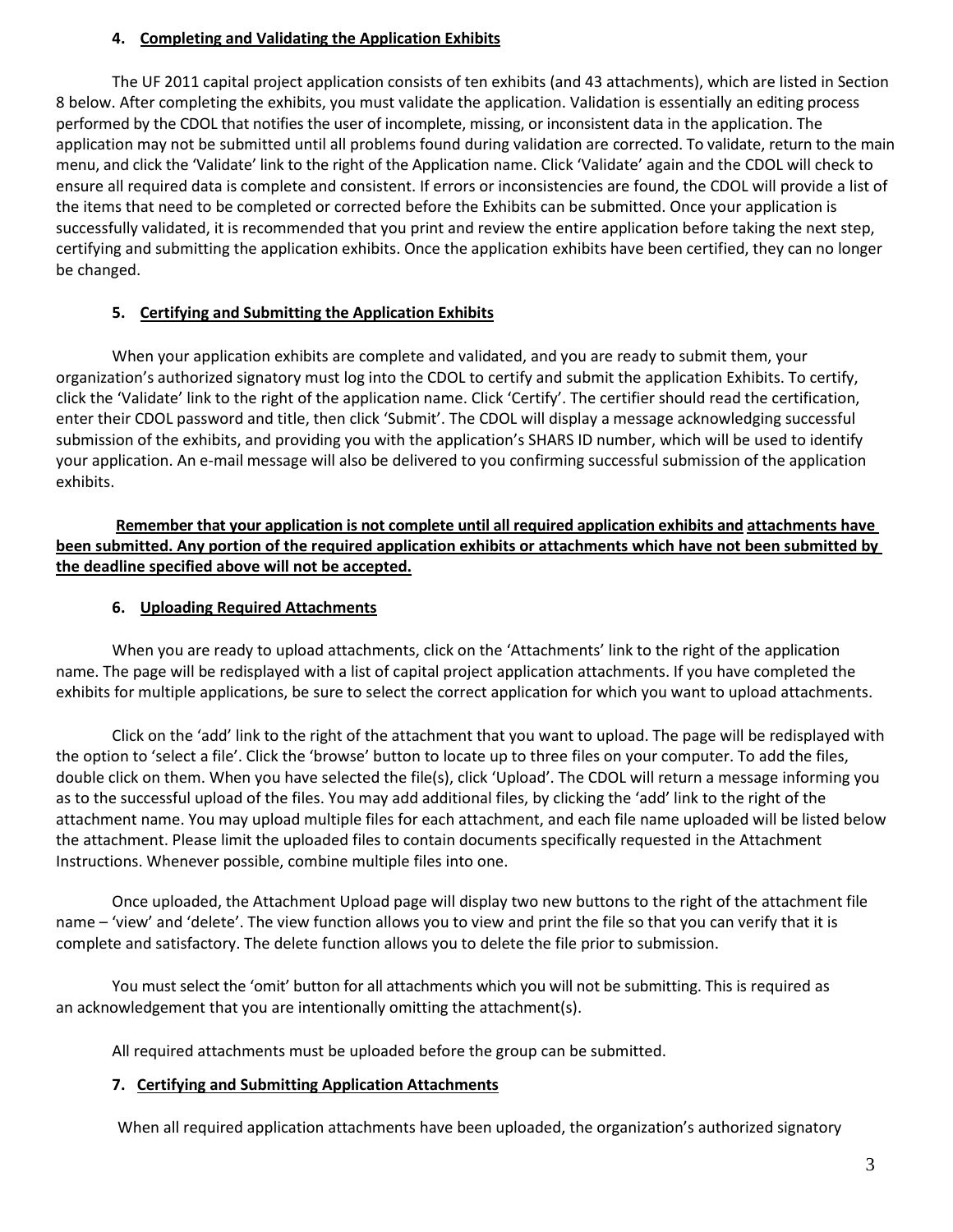should log-in and click 'Submit' on the Attachment Upload page. The CDOL will display a Certification which must be completed in order to complete the submission. Once the attachments have been submitted, the application is complete and may not be changed.

# **8. Required Exhibits and Attachments**

| UF 2011 Capital Project Application Exhibits & Application Certification                                |
|---------------------------------------------------------------------------------------------------------|
| The Capital Project Application consists of the following ten Exhibits and an electronic certification: |
| Exhibit 1 - Application Summary (Required)                                                              |
| Exhibit 2 – Community Impact/Revitalization (Required)                                                  |
| Exhibit 3 - Development Budget/Funding Sources (Required)                                               |
| Exhibit 4 – Unit Rents/Maintenance Fees & Affordability (Required)                                      |
| Exhibit 5 – Project Operating Budget (Required)                                                         |
| Exhibit 6 - Development Timetable (Required)                                                            |
| Exhibit 7 – Development Team's Relevant Experience (Required)                                           |
| Exhibit 8 – Site & Building Information (Required)                                                      |
| Exhibit 9 - LIHC/SLIHC Qualified Building Information (Required if requesting LIHC and/or SLIHC)        |
| Exhibit 10 - LIHC/SLIHC Project Summary (Required if requesting LIHC and/or SLIHC)                      |
| Electronic Application Certification (Required)                                                         |

After completing, certifying and submitting your application, you must upload all required application attachments, as set forth below.

| <b>Capital Project Application Attachments</b>                                                                          |  |  |  |
|-------------------------------------------------------------------------------------------------------------------------|--|--|--|
| Please refer to the application attachment instructions in Section F of this document to determine which                |  |  |  |
| attachments you may be required to submit. LIHC or SLIHC standalone refers to an application where the only             |  |  |  |
| DHCR/HTFC funding requested is tax credits.                                                                             |  |  |  |
| A. Project Readiness Attachments                                                                                        |  |  |  |
| Attachment A1 - Evidence of Site Control (Required)                                                                     |  |  |  |
| Attachment A2 - Zoning Compliance (Required)                                                                            |  |  |  |
| Attachment A3 - Public Approvals (Required if any referenced public approvals are necessary)                            |  |  |  |
| Attachment A4 - State Historic Preservation Office Submissions (Required except for LIHC/SLIHC standalones)             |  |  |  |
| Attachment A5 - State Environmental Quality Review (SEQR) Submissions (Required except for LIHC/SLIHC                   |  |  |  |
| Attachment A6 - Environmental Approvals (Required if any referenced environmental approvals are necessary)              |  |  |  |
| <b>B. Project Design/Construction &amp; Site Suitability Attachments</b>                                                |  |  |  |
| Attachment B1 - Outline Specifications (Required)                                                                       |  |  |  |
| Attachment B2 - Construction Cost Estimate (Required)                                                                   |  |  |  |
| Attachment B3 - Preliminary Plans (Required)                                                                            |  |  |  |
| Attachment B4 - Site Photographs (Required)                                                                             |  |  |  |
| Attachment B5 - Map of Primary Service Area (Required)                                                                  |  |  |  |
| Attachment B6 - Physical Needs Assessment (Required for LIHC/SLIHC standalone applications involving rehabilitation     |  |  |  |
| of an existing structure)                                                                                               |  |  |  |
| Attachment B7 - Energy Efficiency Documentation (Required for applications seeking funding                              |  |  |  |
| under the Energy Efficiency Initiative under HTF or HOME and/or scoring points under LIHC or SLIHC)                     |  |  |  |
| Attachment B8 - Energy Efficient Construction Costs (Required for applications seeking funding under the Green Building |  |  |  |
| or Energy Efficiency Initiative under HTF and HOME and/or scoring points under LIHC or SLIHC)                           |  |  |  |
| Attachment B9 - Green Building Criteria Checklist (Required for applications seeking funding under the Green Building   |  |  |  |
| Initiative and/or scoring points under HTF, HOME, LIHC or SLIHC. Not required for applications submitted under Green    |  |  |  |
| Plus, Attachment H-5.)                                                                                                  |  |  |  |
| Attachment B10 - Visitable, Accessible and Fully Adapted Units (Required)                                               |  |  |  |
| Attachment B13 - Physical Needs Assessment/Life Cycle Analysis Form/Replacement Reserve Cash Flow Analysis              |  |  |  |
| (Required for HTF-funded preservation projects)                                                                         |  |  |  |
|                                                                                                                         |  |  |  |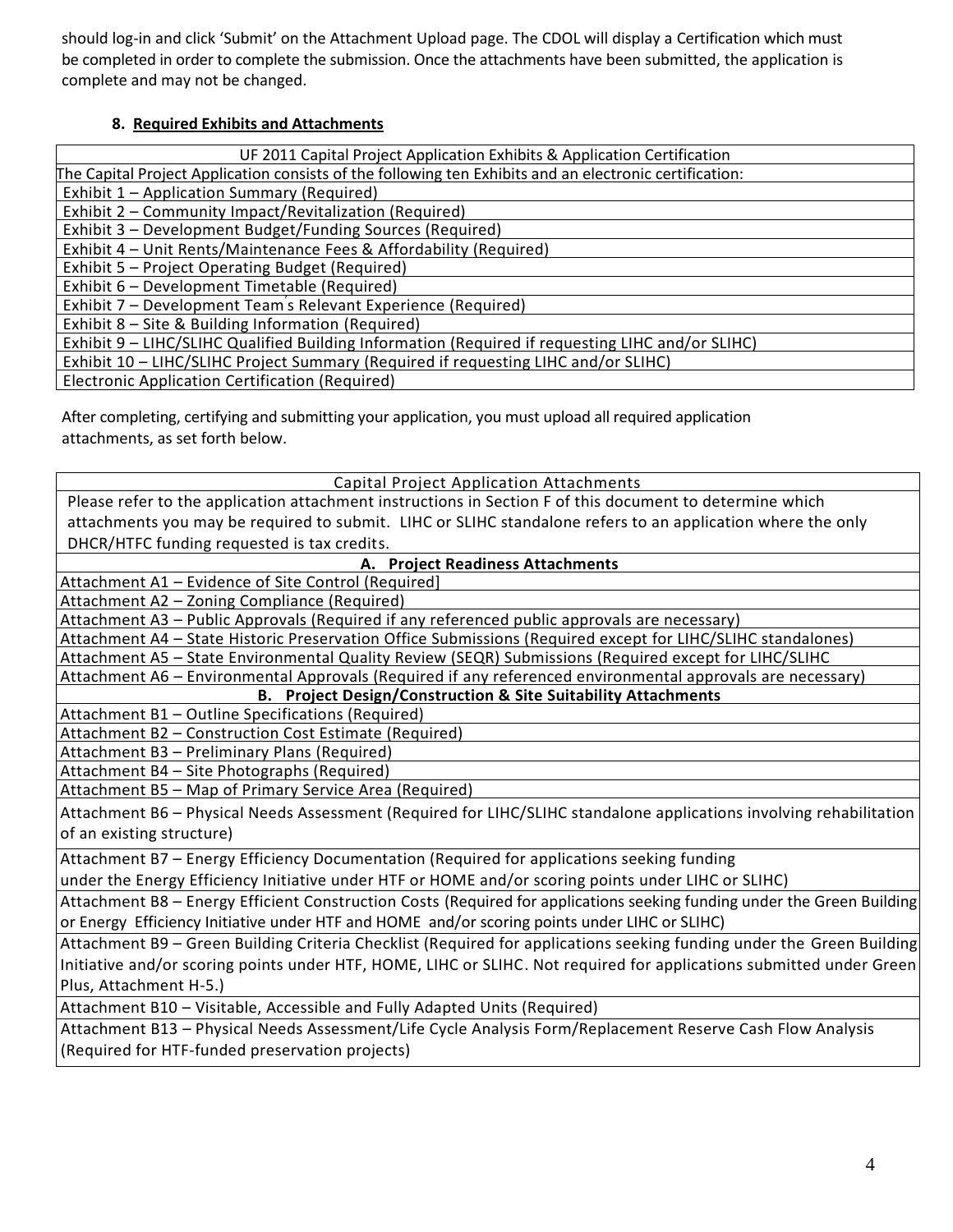C1 – Community Needs Support Documentation (Required)

C2 – Market Demand (Required)

C3 – Public Housing/Section 8 Waiting List/Referral Documentation (Optional and advisable for applications seeking potential LIHC scoring points under Section 2040.3(f)(10) of the QAP, or SLIHC scoring points under Section (d)(1 1) of the SLIHC Regulations)

### **D. Project Underwriting Attachments**

D1 – Appraisal (Required only if the project includes an individual site with acquisition costs of \$100,000 or more, or where there is an identity of interest between project participants and the seller)

D2 – Operating Budget Documentation (Required)

D3 – Funding Commitments (Required for any application that requires funding from non-DHCR/HTFC sources)

D5 – Preservation Project Information (Required for any HTF-funded preservation project)

# **E. Special Needs/ Elderly/Supportive Housing**

E1 – Support Services for Persons who are Elderly, Tenants who are Persons with Special Needs and Tenants of Supportive Housing (Required for applications proposing to serve an elderly population, tenants who are persons with special needs, or tenants of supportive housing. Also required when a portion of the project will be used for a program of health or social services).

#### **F. Miscellaneous Attachments**

F1 – Chief Executive Officer Notification Letter for LIHC/SLIHC Applicants (Required for applications requesting LIHC or SLIHC)

F2 – Credit Fee Transmittal/Deferral Letter (Required for applications requesting LIHC or SLIHC)

F3 – Non-Profit Participation as Applicant or Owner (Required for all applications submitted by a non-profit applicant)

F4 – HOME Program CHDO Determination Letter (Required only if the application is requesting HOME funds and seeks review as a CHDO application)

F5 – Request for Waiver from HTFC Standards (Required for any application seeking a waiver from HTFC standards).

F6 – Existing Occupant Info./Relocation Plan (Required if application proposes an occupied project)

F7 – Tenant Buy-Out Plan (Required for any application which proposes a project which will be purchased by tenants at the end of the program compliance period)

F8 – LIHC/SLIHC Right of First Refusal (Required for LIHC/SLIHC applications proposing that a non-profit entity will acquire the project at the end of the compliance period).

F9 – Proposal Summary (Required)

F13 – Application Certification Attachments (Required for all projects when any Certification responses in Section E (Capital Project Application Certification) required the provision of additional information).

G1 – OMH Proposal Summary (Required for all NYC projects requesting funding under Section IV F4 of the UF 2011 RFP)

G2 – OMH Reference Form (Required for all NYC projects requesting funding under Section IV F4 of the UF 2011 RFP)

G3 – OMH Operating Budget (Required for all NYC projects requesting funding under Section IV F4 of the UF 2011 RFP)

H1 – Supplemental Information for Early Award Transit-Oriented Development Projects (Required for all applications seeking funding under the Early Award Transit-Oriented Development priority)

H2 – Supplemental Information for Early Award Housing Opportunity Projects (Required for all applications seeking funding under the Early Award Housing Opportunity priority)

H3 – Supplemental Information for Early Award Lead Abatement Projects (Required for all applications seeking funding under the Early Award Lead Abatement priority)

H4 – Supplemental Information for Early Award Mixed-Income/Mixed-Use Revitalization Projects (Required for all applications seeking funding under the Early Award Mixed-Income/Mixed-Use Revitalization priority)

H5 – Supplemental Information for Early Award Green Plus Projects (Required for all applications seeking funding under the Early Award Green Plus priority)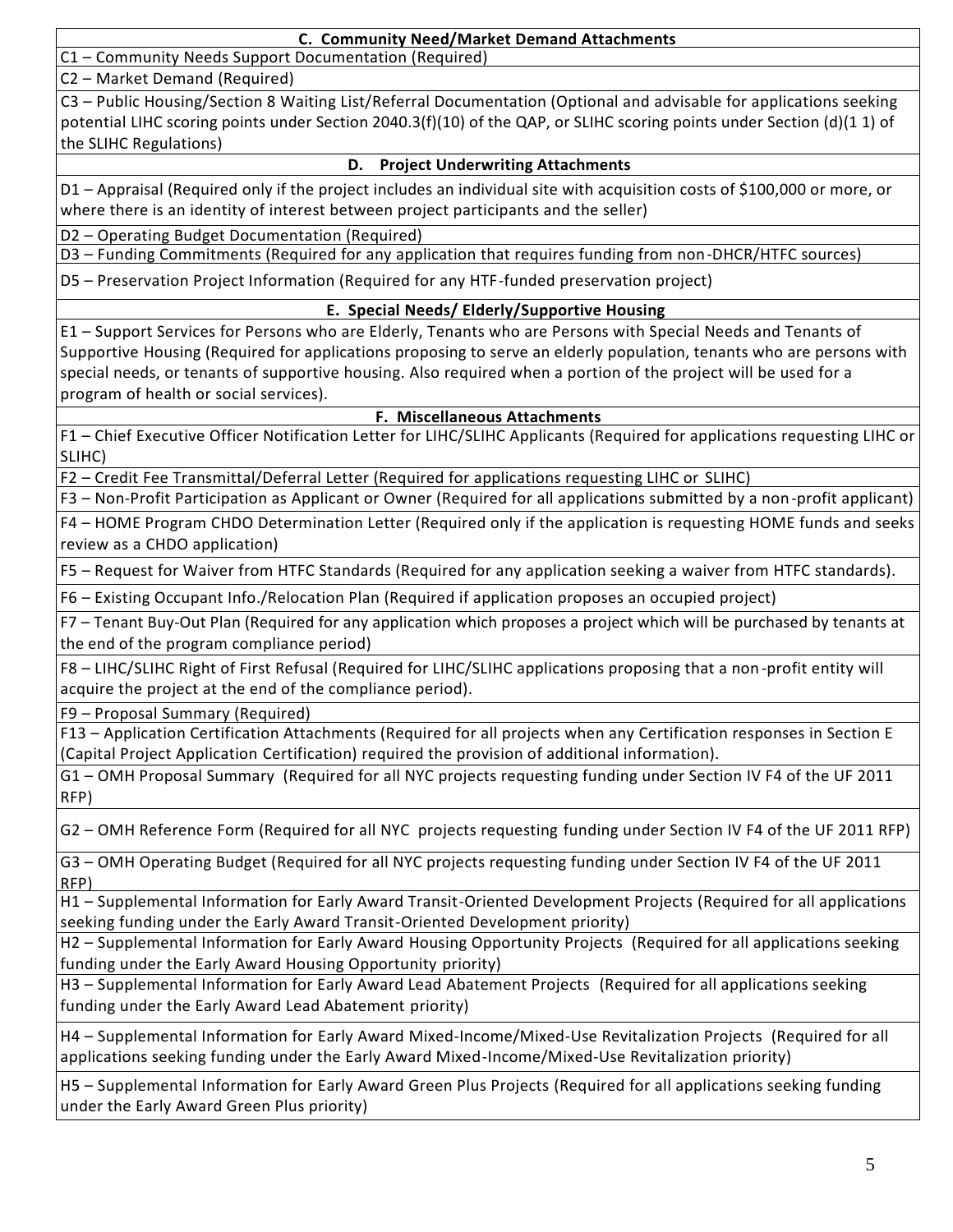### **B. Instructions for Beginning a New Capital Project Application**

### **1. Verifying your Organization Information Before Beginning a New Application**

Before you begin a new application using the CDOL system, you should verify and edit or update your organization information if necessary. To do so, log-in, and from the CDOL Main Menu, select the 'view' button to the right of the organization's name under the heading 'Organization'. A pop-up window will appear with the organization information HCR has on file. If any of the information displayed is incorrect or needs updating, close the pop-up window, and select the 'edit' button to the right of the organization name.

You may update your organization information in CDOL at any time, but you may not change the organization information on your application once it has been submitted.

Verify and if necessary, edit the following fields in this section:

### A. General Applicant Information

- if applicable, the applicant's Department of State (DOS) Charities Registration Number.
- the month and day of the applicant's fiscal year end date (for example: 12/31).
- any aliases or acronyms the organization is known as.

#### B. Type of Applicant

Verify and edit this section as necessary:

- select **each** applicable applicant type.
- if applicable, add or correct the date of the non- profit applicant's legal incorporation.

#### C. Phone and Internet Data

If necessary, edit the applicant's telephone and fax numbers, e-mail address and URL.

#### D. Mailing Address(es)

If necessary, edit the applicant's primary mailing address in D1. If the mailing address for correspondence related to this application is other than your primary address, add the address in Section D2. You will be able to select the address to which you would like correspondence mailed once you begin the application.

#### E. Primary Contact

If necessary, edit the name, title, phone number, extension, and e-mail address of the person who is the primary contact for the organization. This person must have the authority to legally represent the applicant.

# F. Other Principals

If necessary, edit or add principal organizations or employees of the applicant organization; for example, the Executive Director, CEO, Board President, or general partner.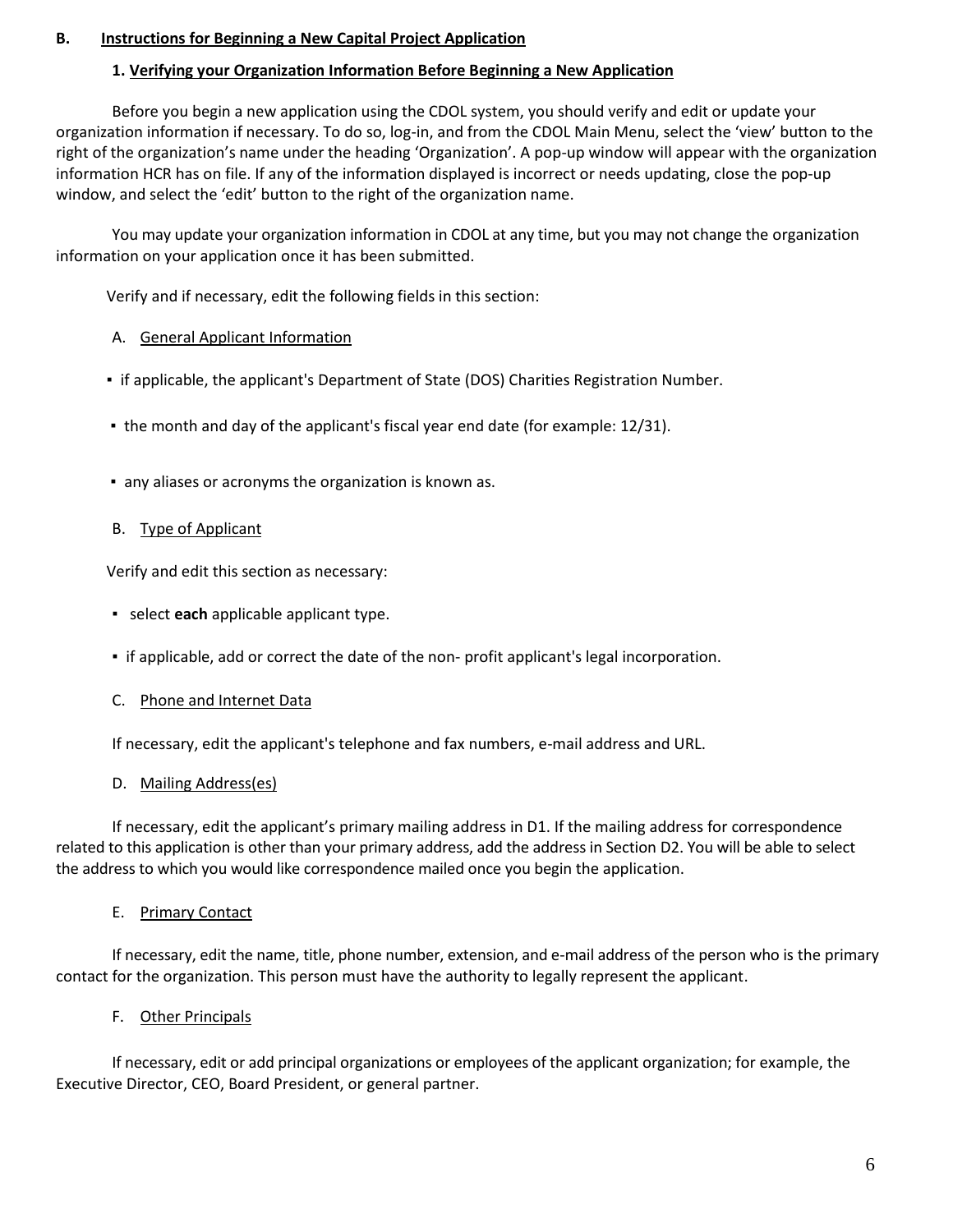### **2. Beginning a New Application**

After verifying and editing your organization information, you are ready to begin a new application. Return to the menu and under the 'Applications' heading, to the right of the text 'Start a New Application', enter a unique name for the project, next select 'Capital Project' from the 'Application Type' drop-down menu, then select either 'Capital Application – Unified Funding' or 'Capital Application – Early Award' from the 'Capital Application Type' menu and click 'Submit'. A table of contents will be displayed with a list of all Application Exhibits broken down by individual screens within CDOL.

Instructions for completing each screen follow.

### **C. Capital Project CDOL Application Exhibit Instructions**

### **Exhibit 1 – Application Summary**

### **1A. Applicant Information**

If you have already verified your organization information as suggested above, you need only complete a few fields on this screen.

5b. If the applicant is a charitable or non-profit organization, select the applicant's IRS tax-exempt category. If you select 'other', specify the type in the space provided.

5c. If the applicant is a charitable or non-profit organization, indicate whether or not all required periodic or annual written reports have been filed in a timely manner.

5e. If the applicant is a Minority- and/or Women-Owned Business Enterprise (M/WBE) which has been certified by the NYS Department of Economic Development's Division of Minority and Women's Business Development, select the applicable type of M/WBE. Select Not Applicable if not a M/WBE.

5f. If applicable, enter the applicant's DUNS number (a nine-digit number issued by Dun & Bradstreet and assigned to businesses for the purpose of identifying them). This is not required unless you are seeking HOME funds.

5g. If the applicant is a limited liability corporation (LLC) or a limited partnership (LP), provide the names of each member or general partner. For any managing member or general partner that is another LLC or LP, provide the names of its members or general partners. Continue to add the names of all managing member or general partner LLCs or LPs until all members or general partners have been identified.

6. If you have multiple mailing addresses on file, select the address to which correspondence related to this application should be mailed.

7. Complete this section for the individual who will be the primary contact person for correspondence related to this application. If this person is not authorized to sign documents on behalf of the applicant, complete Section 8.

8. If applicable (see Section 7), provide the requested information for an employee or officer of the applicant who is authorized to sign documents on behalf of the applicant.

# **1B. Owner Information**

1. Indicate whether or not the applicant will transfer title to another entity upon completion. If you select 'yes', complete the rest of Section B. If you select 'no', click 'Submit' and go on to the next screen.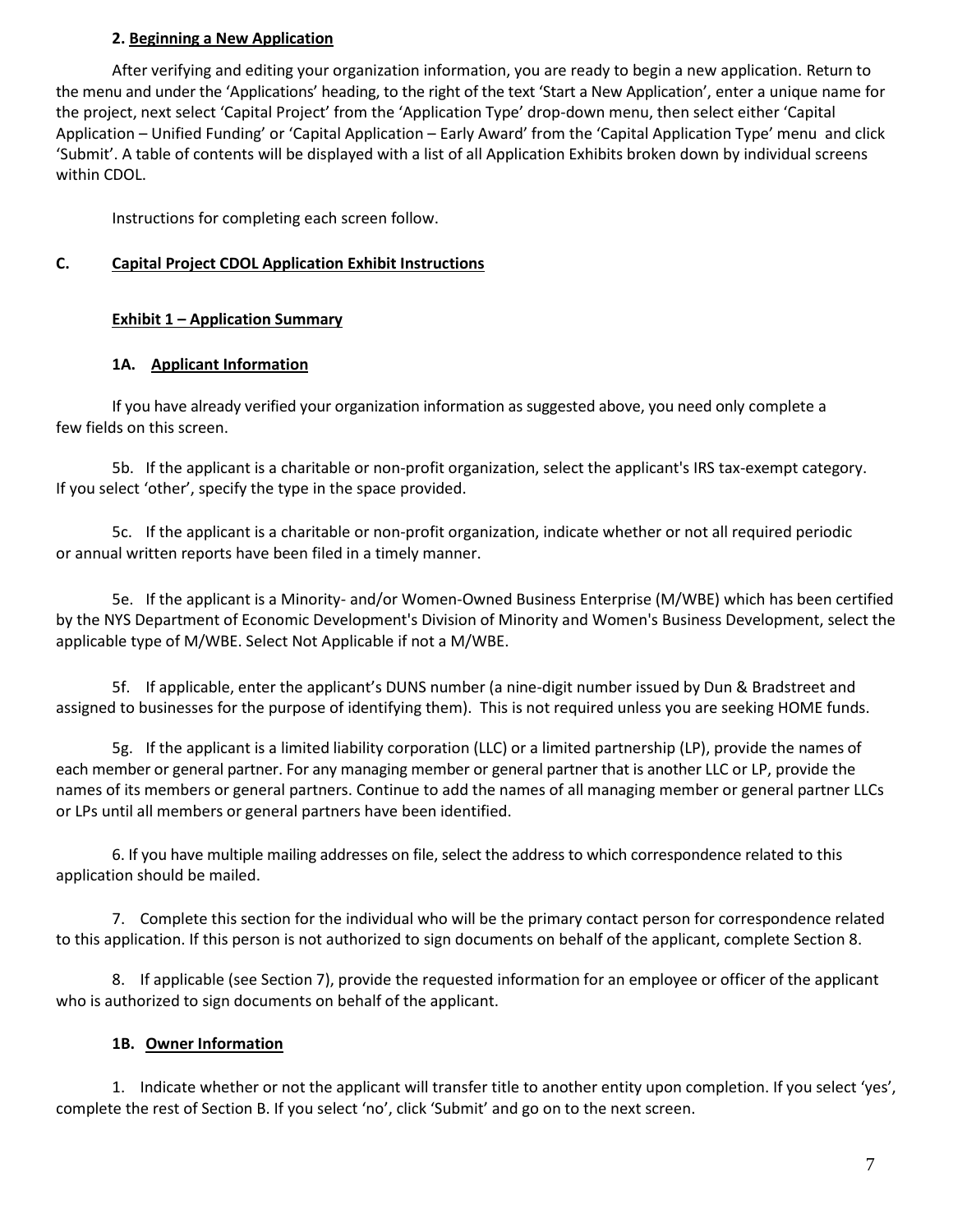2. If known, enter the legal name of the eventual project owner, or check 'Unknown'. Indicate whether the entity is proposed or existing (incorporated).

3. If the owner is an existing entity, enter the owner's federal employer identification number.

4. If the owner is an existing entity, enter the month and day (mm/dd) of the owner's fiscal year end date.

5a. Select each applicable organization type.

5b. Indicate whether or not the owner is a 501 (c)(3) corporation (non-profit IRS tax-exempt category).

5c. If the owner is a limited liability corporation (LLC) or a limited partnership (LP), provide the names of each member or general partner. For any managing member or general partner that is another LLC or LP, provide the names of its members or general partners. Continue to add the names of all managing member or general partner LLCs or LPs until all members or general partners have been identified.

6. Enter the owner's mailing address, phone and fax numbers, and primary contact person's name and title. At a minimum, you must enter the owner's city, state, zip code and phone number.

# **C. General Project Information**

1a. Indicate whether or not **this project** has previously received any capital funding from HCR, including seed money.

1b. If you answer yes to Question 1a, enter the DHCR-issued SHARS ID number assigned to the project.

1c. Indicate whether or not the proposed project is or has previously been under supervision by HCR Housing Operations.

1d. Please provide additional information on the project's original name, the address, dates under supervision, HCR representative contact information and project sponsor contact information

2. The project name that was entered on the main menu when you began the new application will be displayed. You may change it here if you wish.

3. Select the name of the county in which the project is to be located from the drop-down list.

4. Select the municipality in which the project is to be located from the drop-down list. Be sure to select the correct municipality when there are both a town and village with the same name.

5. Enter the requested information for the chief elected official of the municipality in which the project is to be located.

# **D. Program Funding**

**1a Answer 'No'. Seed money may not be requested through the UF process.** If you are seeking seed money, refer to the Open Window Capital Application Instructions.

**IMPORTANT:** Once you select 'yes' or 'no' to this question, you cannot change it. If you select the wrong choice, you will have to begin a new application. Please verify that your selection is correct before clicking the 'submit' button.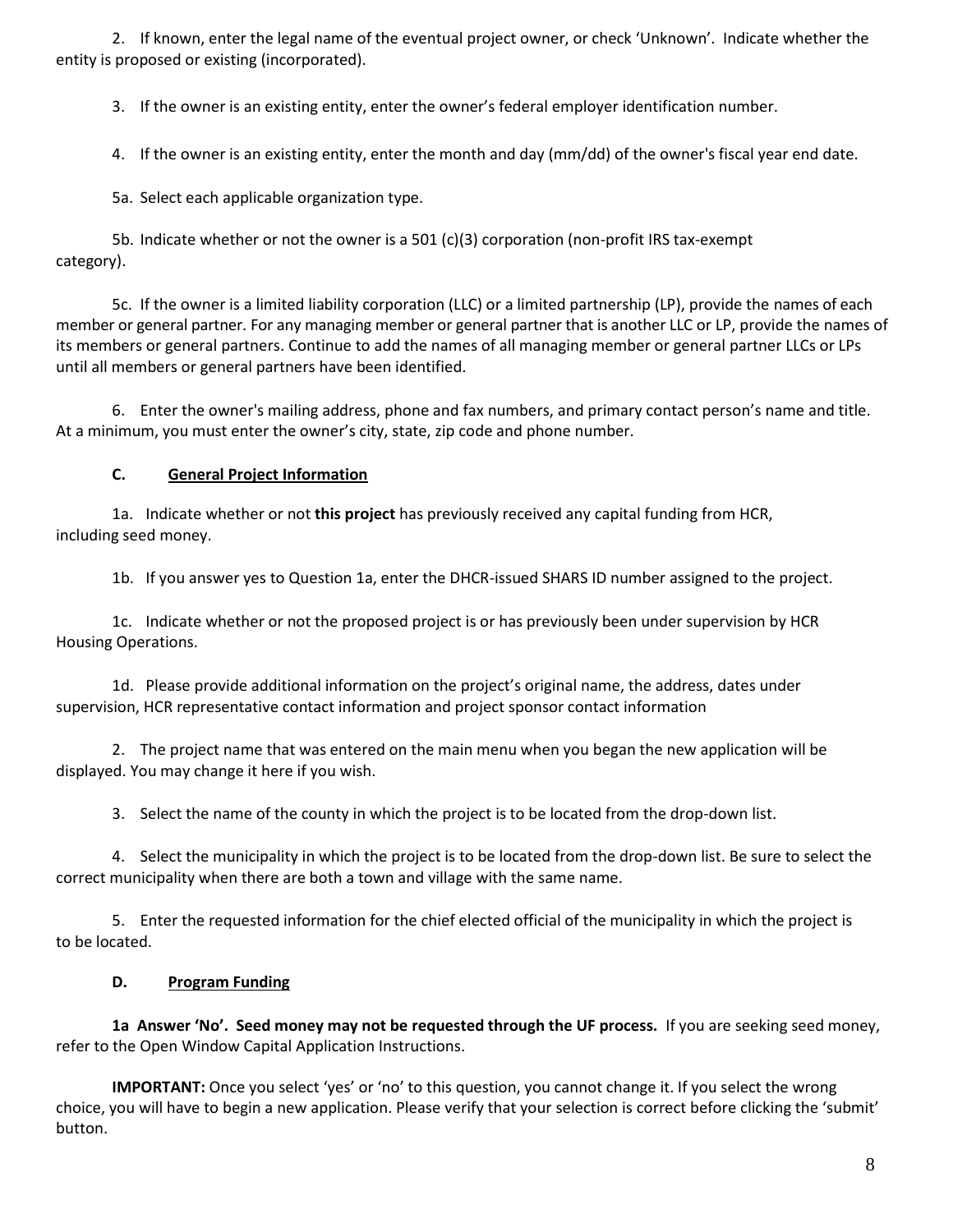2a. Not applicable. Seed money may not be requested through the UF process.

3a. Program Funds Requested

For each program from which you are requesting funds, enter the total amount of funds requested in the corresponding space provided.

1. If applicable, enter the amount of Housing Trust Fund (HTF) Program funds requested.

2. If applicable, enter the amount of HOME Program funds requested.

3. HWF may not be requested on UF 2011 Capital Applications.

4. If applicable, enter the amount of State Low Income Housing Credit (SLIHC) requested. Enter the **annual amount** of credit requested. **Do not enter the ten-year amount of credit. Please note that if you are applying for standalone SLIHC funds, you should use the Open-Window Capital Application Instructions.**

5. **If applicable, enter the annual amount of 9% Low Income Housing Credit requested. Do not enter the ten-year amount of credit.**

6. Urban Initiatives (UI) Program funds may only be requested if this is an Early Award Mixed Income/Mixed Use Revitalization project. .

7. Rural Area Revitalization Program (RARP) funds may only be requested if this is an Early Award Mixed Income/Mixed Use Revitalization project.

8. If applicable, enter the amount of Housing Development Fund (HDF) Program funds requested. Please note that you must also request NYS HOME Program funds (line 2) to request HDF Program funds. HDF Program funds may only be used for construction financing.

9. As-of-Right 4% LIHC credit may not be requested on UF 2011 Capital Applications.

10. HFA Low-Interest Second Mortgage on You may not request HFA Low-Interest Second Mortgage financing on the UF2011 application.

11. This question is not applicable to UF 2011 applications.

3b. If you have entered funding requests from both the HTF and HOME Program, indicate whether the request is for **EITHER** HTF or HOME, or if you are requesting funds from **BOTH** Programs.

3c. This question is not applicable to UF 2011 applications.

3d. This question is not applicable to UF 2011 applications.

#### **E. Project Initiatives and Program-Specific Application Designations**

For detailed information on all special project initiatives, LIHC project set-aside and other designations, and non-profit application designations, please refer to the Unified Funding 2011 Request For Proposals, the Capital Programs Manual (CPM), and the DHCR Qualified Allocation Plan (QAP).

1. Funding Initiatives

Select each type of initiative that you are requesting that this application be reviewed as. If you are not choosing any of the Initiatives, select 'Not Applicable'.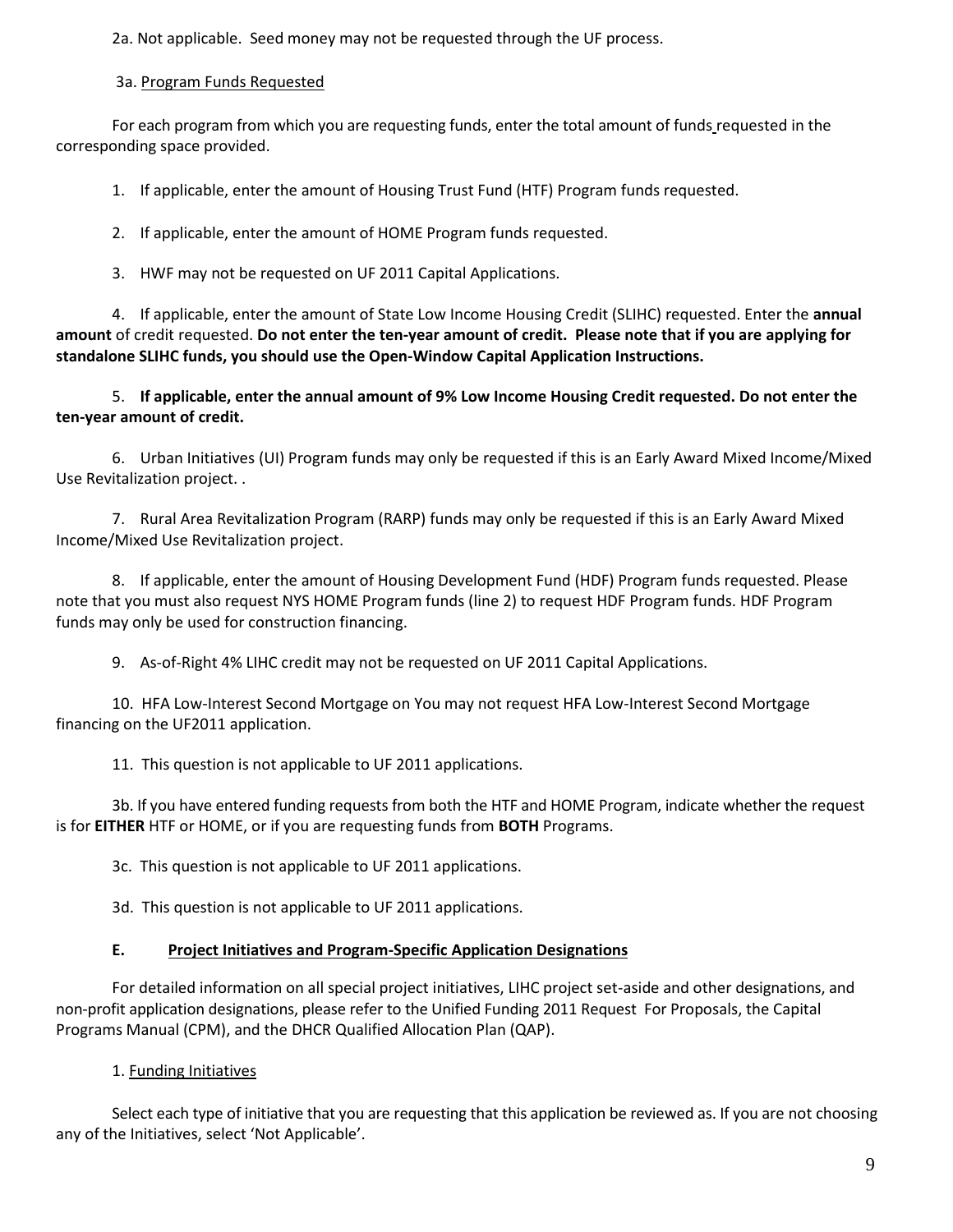▪ In order to select the Green Building Initiative, you must have requested funds from either the HOME or HTF Program Section D, 3a of this Exhibit.

▪ The Housing Choice Voucher Project-Based Assistance Initiative may be selected if you have requested funds from any of the programs listed in Section D, 3a above.

▪ The Energy Efficiency Initiative may be selected if you are requesting HTF and/or HOME funds in Section D3a above and the proposed project demonstrates participation in the appropriate program referenced in the RFP.

# 2. Policy Priorities (Early Award Project Types)

Please refer to the UF 2011 RFP and the CDOL Attachment Instructions for Attachment H1-H5 for more information on Early Award Policy Priorities. Select each type of policy priority that you are requesting this application be reviewed as. If you are not choosing any of the Early Award Policy Priorities, select 'Not Applicable'.

**Please note**, Early Award applicants will need to demonstrate both readiness to proceed to construction within 120 days from award AND advance one of seven State housing goals outlined below. Early award applicants must meet higher readiness standards for overall application completeness, funding commitments, local approvals, and other attachment submissions. **All Early Award applicants are required to schedule a technical assistance meeting with the appropriate regional office prior to submitting an application.**

**Mitchell-Lama Preservation Early Award Projects:** Applicants seeking funds under this priority must propose projects that preserve HCR-supervised Mitchell-Lama housing by extending its useful life and/or by averting its conversion to market-rate house. Applicants under this priority must request a site visit from HCR prior to the Application submission. Mitchell-Lama Preservation projects must also meet the preservation project definition as set forth in Section 2040.2(r) of DHCR's QAP.

**Mixed-Income/Mixed-Use Revitalization Early Award Projects**: Applicants seeking funding under this priority must propose projects that include both mixed-use and mixed-income units. Applications must demonstrate that the project is an integral part of a local community revitalization/development plan, and that it has local support. These projects must demonstrate the commitment of local resources, and explain how federal, State and local investment will be coordinated to achieve the area's revitalization. The commercial portion of the project must have appropriate and adequate financing sources to cover its development cost, and sufficient lease income to support the real-estate operating costs of the space. At least 30% of the residential units must serve households with incomes above 60% of the area median income. Applicants under this priority must submit Attachment H4 with this Application.

**Transit-Oriented Development (TOD) Early Award Projects**: Applicants seeking funding under this priority must propose projects that will provide workforce housing for families. These projects must be in close proximity to MTA rail stations outside the City of New York, or in communities that have completed and are implementing TOD Plans. Projects must be within ½ mile of the transit station, and must be connected to the station by contiguous pedestrian facilities/sidewalks. Applicants under this priority must submit Attachment H1 with this Application.

**Housing Opportunity Projects**: Applicants seeking funding under this priority must propose projects that provide workforce housing for families in areas experiencing economic and population growth, and that are served by high-performing schools. The project community must have a stable or growing tax base, low rental vacancy rates, and a high renter cost burden. Necessary services such as public transportation, child and health care, grocery stores and employment opportunities must be in close proximity to the project. Applicants under this priority must submit Attachment H2 with this Application.

**Lead Abatement Projects**: Applicants seeking funding under this priority must propose projects that involve the rehabilitation and lead abatement of existing rental units in zip codes identified by the NYS Department of Health as having significant concentrations of children with elevated blood levels. At least 75% of the total project units assisted must be existing rental units. Applicants under this priority must submit Attachment H3 with this Application.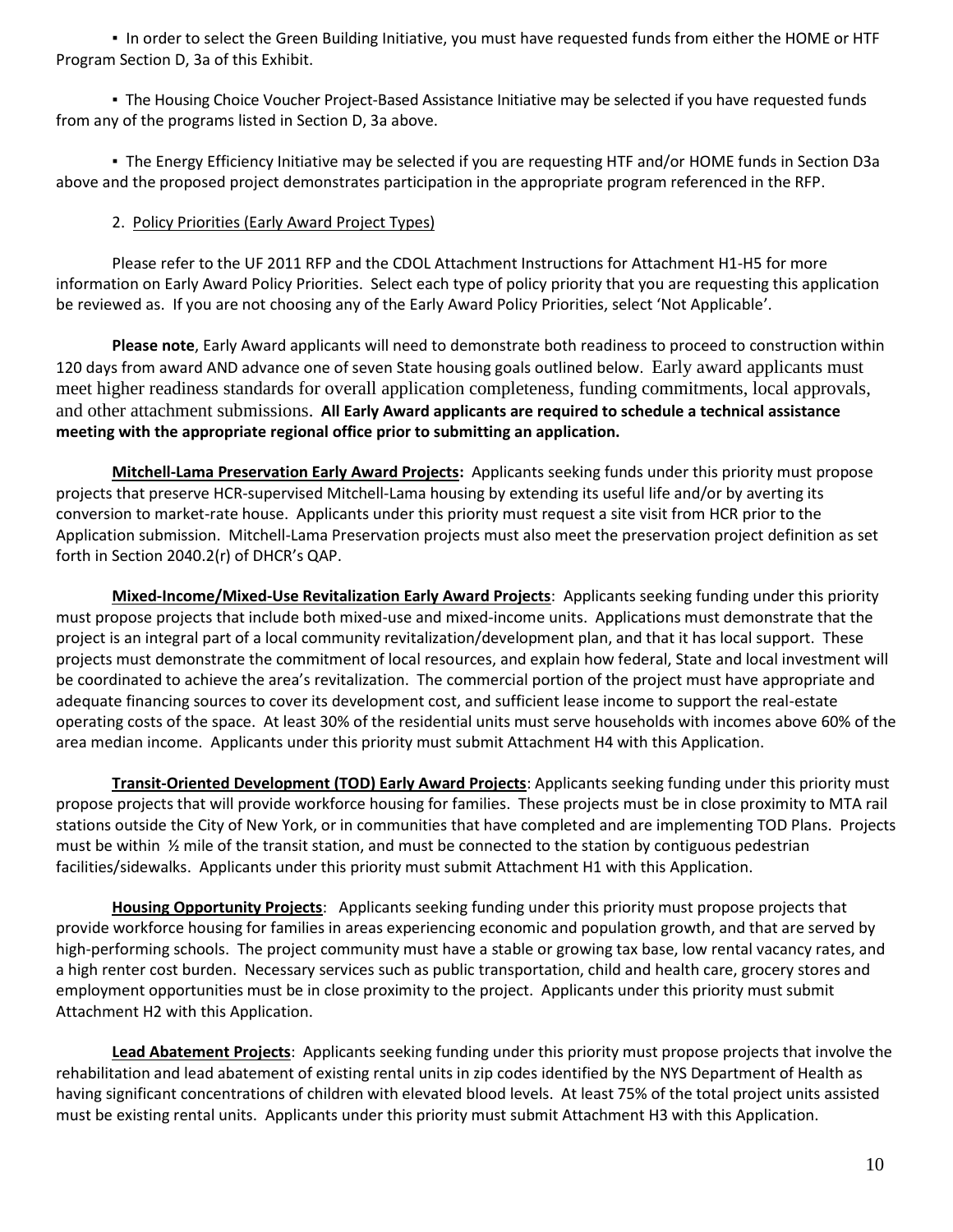**Green Plus Projects:** Applicants seeking funding under this priority need to receive all available Green Building scoring points for each funding program requested and exceed normal Green Building standards. Prior to selecting this option, review RFP Section VII, paragraph 4, Fundamentals, Leveraging & Outcome Rating Criteria, and the Green Building Criteria Reference Manual for mandatory standards to ensure the project is eligible for this option.

**Supportive Housing Projects:** Applicants seeking funding under this priority must propose Supportive Housing Projects as defined in Section 2040.2(v) of the DHCR QAP and which evidence a coordinated State investment. Applications must clearly document a firm commitment of service, operating, and development financing from State funding partners. Projects will be evaluated on the extent to which funding commitments contribute to meeting the financial needs of the proposed project.

### 3. Occupied Rehabilitation

All projects requesting HTFC funding which will engage in the rehabilitation of an occupied project should answer this question. If the project involves the rehabilitation of a vacant building into affordable housing please select "no". If your project is a new construction project, please select as "Not Applicable". Projects which are occupied and will be preserved as affordable housing should select "Yes" and complete Attachment D5 – Preservation Project Information.

# 4. New York/New York III (NY/NY III) Supportive Housing Agreement

The NY/NY III Agreement between the State and City of New York is a commitment to increase the City's supportive housing capacity for homeless persons. The Agreement defines supportive housing as the pairing of rental assistance and supportive services in buildings constructed or renovated for this purpose (congregate housing) or in scattered-site apartments acquired for the purpose of housing.

If your project is not within one of the boroughs of New York City, select 'Not Applicable' from the drop-down list. If your project is located in one of the five boroughs of New York City, indicate whether or not the project will include units which will serve one or more of the following NY/NY III special populations:

# NY/NY III Special Populations

\*Persons who are chronically homeless or at serious risk of become chronically homeless and who suffer from serious and persistent mental illness

Single adults with substance abuse disorder who are chronically homeless or at serious risk of become chronically homeless

Persons who are chronically homeless or at serious risk of become chronically homeless and who are living with HIV/AIDS

Families in which the head of household suffers from substance abuse disorder, a disabling medical condition or HIV/AIDS and who are chronically homeless or at serious risk of become chronically homeless.

#### 5. 9% LIHC Program Set-Aside Designations

If applicable, select the type(s) of LIHC set-aside designation that you are requesting that the application be reviewed as. **These designations are applicable to 9% LIHC only.**

**▪** Preservation projects, supportive housing projects and high acquisition cost projects will be ranked, reviewed and selected on a Statewide basis as a separate LIHC sub-group pursuant to a LIHC set-aside as set forth in the LIHC NOCA and the UF 2011 RFP. (See the DHCR QAP and the UF 2011 RFP for project descriptions).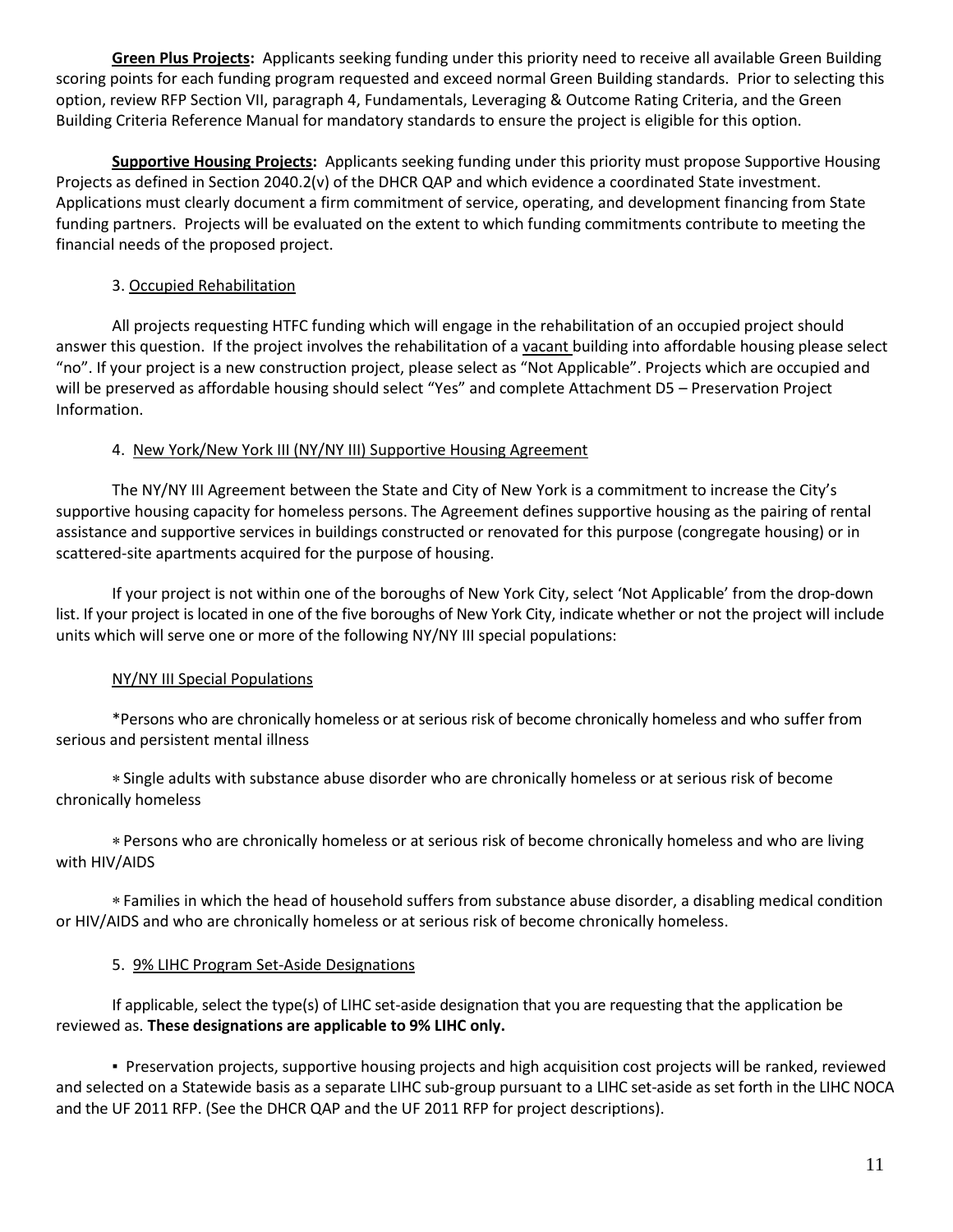### 6. 9% LIHC Project Amenities

If applicable, indicate whether the project will provide any or all of the amenities listed. (Note: this is a scored item in the DHCR QAP.

# 7. Non-Profit Application Designations

If applicable, select each non-profit designation that you are requesting that this application be reviewed as. If you are not seeking a non-profit application designation, select 'Not Applicable'. Carefully review the information below before selecting any of the designations. If a designation is not selected, the application will not be considered in the competition for the non-profit set aside of funds.

# CHDO Applicant

Check this box **only** if the applicant is a certified CHDO which acts as an owner, developer or sponsor as set forth below AND the CHDO certification is valid and CURRENT. If the HTFC-issued CHDO Determination letter is more than one year old but less than three years old, the CHDO president or chairperson will be required to provide a written statement certifying that no organizational changes have been made which would affect the CHDO determination. If the CHDO Determination Letter is more than three years old, the CHDO MUST BE RECERTIFIED BY THE REGIONAL OFFICE in order to be considered a CHDO applicant. See Section 2.05.02.B.2 of the CPM for the CHDO requirements.

**The CHDO is an 'owner'** when it holds valid legal title to or has a long-term (99-year minimum) leasehold interest in a rental property. CHDO may be an owner with one or more individuals, corporations, partnerships or other legal entities.

 **The CHDO is 'developer'** when it either owns a property and develops a project, or has a contractual obligation to a property owner to develop a project.

**The CHDO is 'sponsor'** when it develops a project that it solely or partially owns and agrees to convey ownership to a second non-profit organization at a predetermined time. Conveyance may take place prior to, during or upon completion of the development phase.

# **Do not check the CHDO Application Review box if the applicant is a CHDO, but is not proposing one of the activities listed above.**

# 9% LIHC Non-Profit Set-Aside Application Review

Select this set-aside if the non-profit 501 (c)(3),501 (c)(4) or its wholly-owned subsidiary will own an interest in the project and materially participate in the development and operation of the project throughout the compliance period, meeting the State ceiling set-aside for 'projects involving qualified nonprofit organizations' according to Section 42(h)(5)(B) of the Internal Revenue Code (IRC).

# HTF Non-Profit Application Review

To be considered a non-profit project under the HTF Program requirements, a non-profit or its wholly owned subsidiary must have an ownership interest in the project ownership entity and have a defined role in project management, evidenced by an equal say in the selection, hiring and firing of the management agent for the project, and in other decisions regarding the management of the project. The non-profit must also have an equal say in the management of the partnership as demonstrated by the partnership agreement. The ownership interest of the not-forprofit entity or its wholly-owned subsidiary must be at least 50% of the controlling interest in the ownership entity as directed by Article XVIII of the NYS Private Housing Finance law. Applicants who do not check non-profit set-aside designation will not be given the scoring preference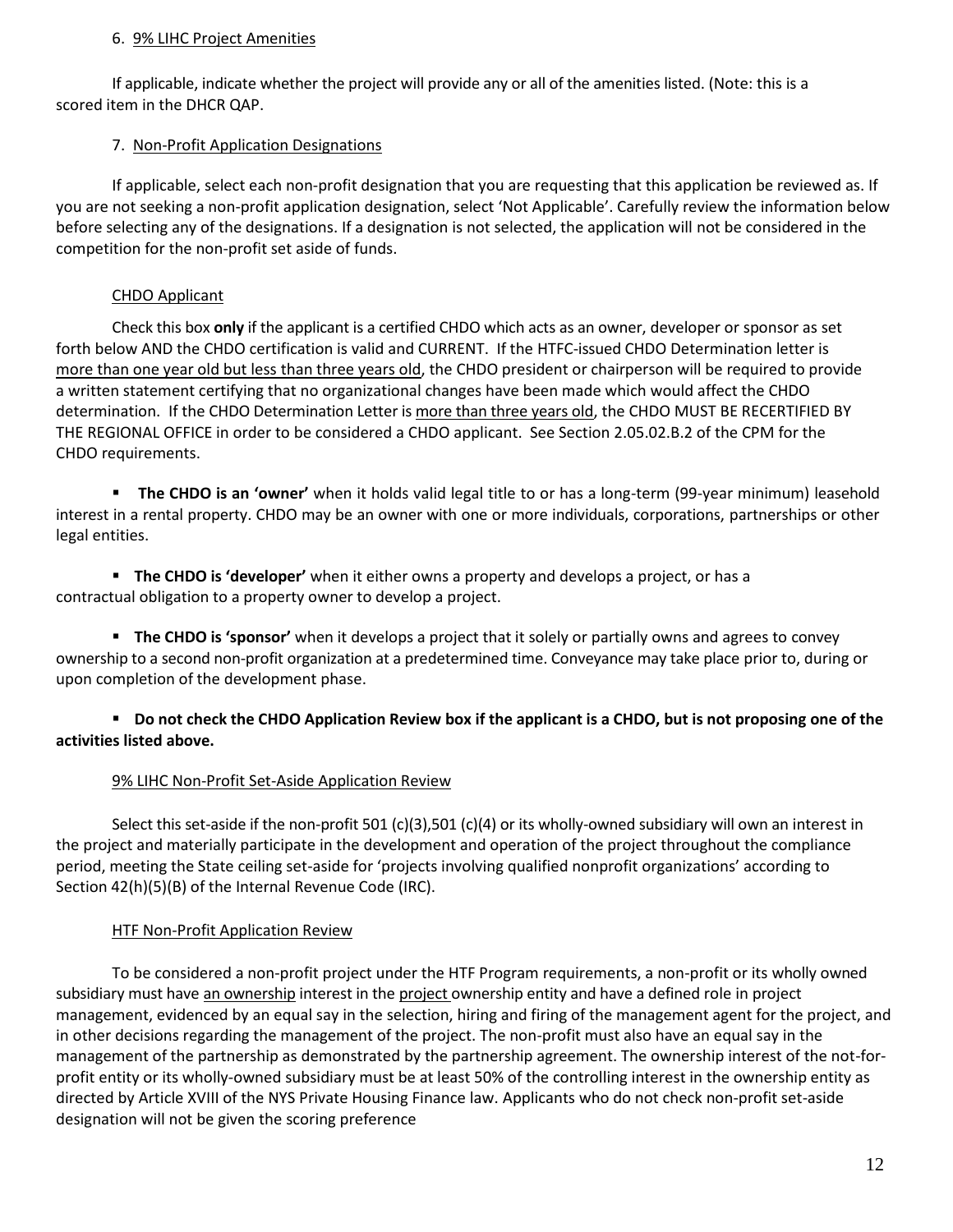### **F. Project Political Districts**

Locate and click on the name(s) of the Assembly member who represents the locality in which the project will be located. Click on the top arrow to move the name into the box on the right. (You may remove a name by clicking on the bottom arrow). Repeat this as necessary for each Assembly, Senate and Congressional Representative who serves the project municipality.

### **G. Tenure & Construction Type**

1a. Residential Tenure Type of Project: Select the applicable residential tenure type for this project. If the project is non-residential only, select 'not applicable'.

1b. Indicate whether or not the project will include a community room or separate community building which is for the exclusive use of the tenants, and is therefore, considered to be residential space.

2a. Indicate whether or not the project involves residential construction only. If you check no, complete

### 2b. Non-Residential Construction Types

Check **each** type of non-residential construction included in the project.

1. Commercial: If the project includes commercial space, select box 1.

2. Civic: If the project includes civic space, select box 2. Civic space includes non-residential, non-commercial space used for activities engaged in by the local community for conducting municipal affairs or for general public use. **A community room or separate community building that is for the exclusive use of the tenants should be included as part of the residential budget.** Construction costs for civic space is not an eligible cost under the HTF, HOME or LIHC Programs. The operating costs of civic space must be paid from sources other than residential rental income or tenant fees.

3a. Community Service Facility (CSF): This term applies only to projects requesting HTF funds or LIHC and/or SLIHC from DHCR, the New York State Housing Finance Agency (HFA), the New York City Department of Housing Preservation & Development (HPD), or the Development Authority of the North Country (DANC). A CSF is a facility that is intended for use by members of the community-at-large with incomes at or below 60% of area median for civic gatherings such as Head Start Programs, child care, job training, or senior centers. It is **NOT** for the exclusive use of the project tenants. **A community room or separate community building that is for the exclusive use of the tenants should be included as a community room unit in question G1b. above.** 

HTF CSF: HTF funds for a CSF are limited to an amount no greater than 10% of the total HTF request. If the project includes a HTF-funded CSF, select box 3a; do not complete questions 3b, 3c and 3d, as these questions are applicable only to CSF units funded with tax credits.

LIHC/SLIHC CSF: The CSF portion of the project is eligible for Credit up to an amount not greater than ten percent of the total eligible basis in the project. In addition, to be eligible as a LIHC/SLIHC CSF, the subject project must be located in a Qualified Census Tract (QCT).

If the project meets all of the conditions specified in the paragraph above for a LIHC/SLIHC CSF:

select box 3a;

 enter the QCT (county and tract number) in which the project is located in 3b. (You may use the link to HUD's QCT Table Generator to locate the QCT);

 in 3c, select the agency from which you are requesting credit (DHCR, HFA, HPD or DANC). **Please be aware that DHCR does not accept LIHC applications requesting credit from NYS HFA, NYC HPD or DANC;** and,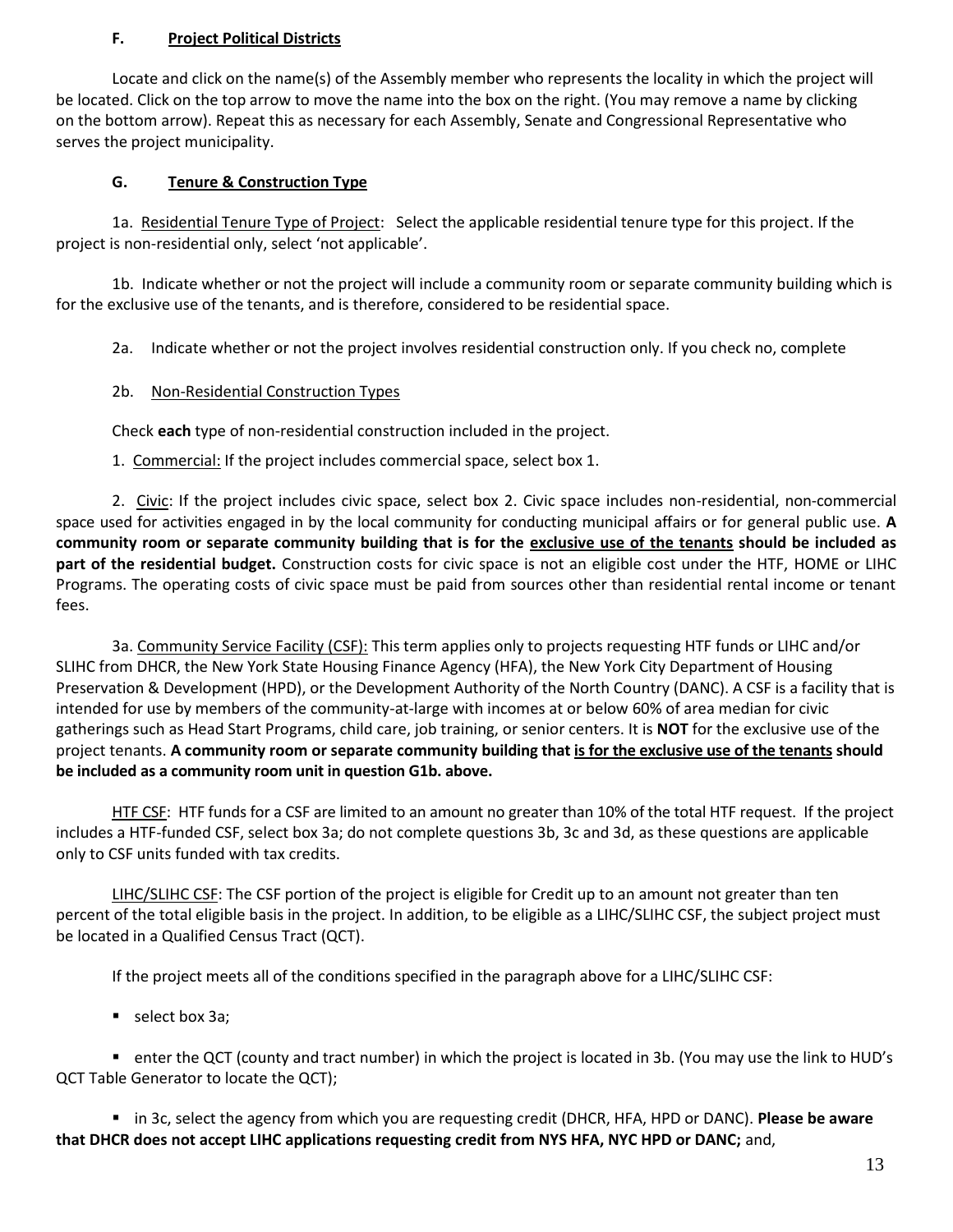▪ indicate in 3d whether or not, you will include a portion of the expenses associated with the CSF as eligible basis for the purpose of calculating tax credits.

# **H. Units Assisted**

# 1. Total Units in Project - All Sources

Complete this section by entering the total units of each type which will exist upon completion of the project, including those units which will not be financed by DHCR/HTFC programs. See the definitions for community service facility (CSF) and civic units in Section G, 2b above, before completing this Table.

After you complete and save this information, the data will be redisplayed with two grids at the bottom: 1. Total Units in Project – All Sources, and the following grid:

# 2. Units in Project - by Permanent Funding Source

Grid 2 will show each DHCR/HTFC program from which you have requested funding in Exhibit 1. To add a non-DHCR/HTFC permanent funding source to the grid, return to the top of the page, enter the funding source name and the number of units of each type which will be assisted by that source, and save the page. Repeat this for each non-DHCR/HTFC funding source that you will list as a permanent funding source in the Development Budget (Exhibit 3). After adding all non-DHCR/HTFC permanent funding sources, you will add DHCR/HTFC program units as follows:

Click the 'edit' button to the right of the DHCR/HTFC program name in Grid 2. When you click 'edit', the program name will be displayed in the 'DHCR Source Name' box. Complete the unit information for that source and save. Repeat for each DHCR/HTFC funding source in the project.

# **I. Income Targets**

**Please Note:** If this project is funded by HTFC/DHCR, the income target groups that you enter in this section will be used as the basis for the project's Regulatory Agreement and will establish the maximum income levels for occupants of the completed project.

1. Indicate whether or not the proposed project will include a **non-rent bearing** unit for a resident manager/superintendent. **Please note** that this unit will not be counted as an HTF/HOME-assisted unit unless it will remain affordable to income-eligible households. Projects receiving LIHC and/or SLIHC may elect to have the resident manager's unit be considered as common space for the project.

# 2. Income Targets

In the 'Units – All Sources' column, list the total number of units in the project, including those not being funded by DHCR/HTFC, which are targeted to each income-range category. In the 'Units - DHCR/HTFC' column, list only those units that are to be funded by DHCR/HTFC. If the project will include a **rent-bearing** unit for a resident manager/superintendent, include that unit in the appropriate income-category range. If the project contains a non-rentbearing unit for an employee, enter the unit on the line: 'non- rent-bearing unit for resident manager/superintendent. See the following example:

**Example:** A 20-unit project is proposed. Only 15 of the units are to be funded by DHCR/HTFC programs. Ten units will be occupied by those at 50% of median income, five units will be occupied by those at 60% of median income, four units will be occupied by those with incomes more than 90% of median – and one unit will be occupied rent-free by a building superintendent.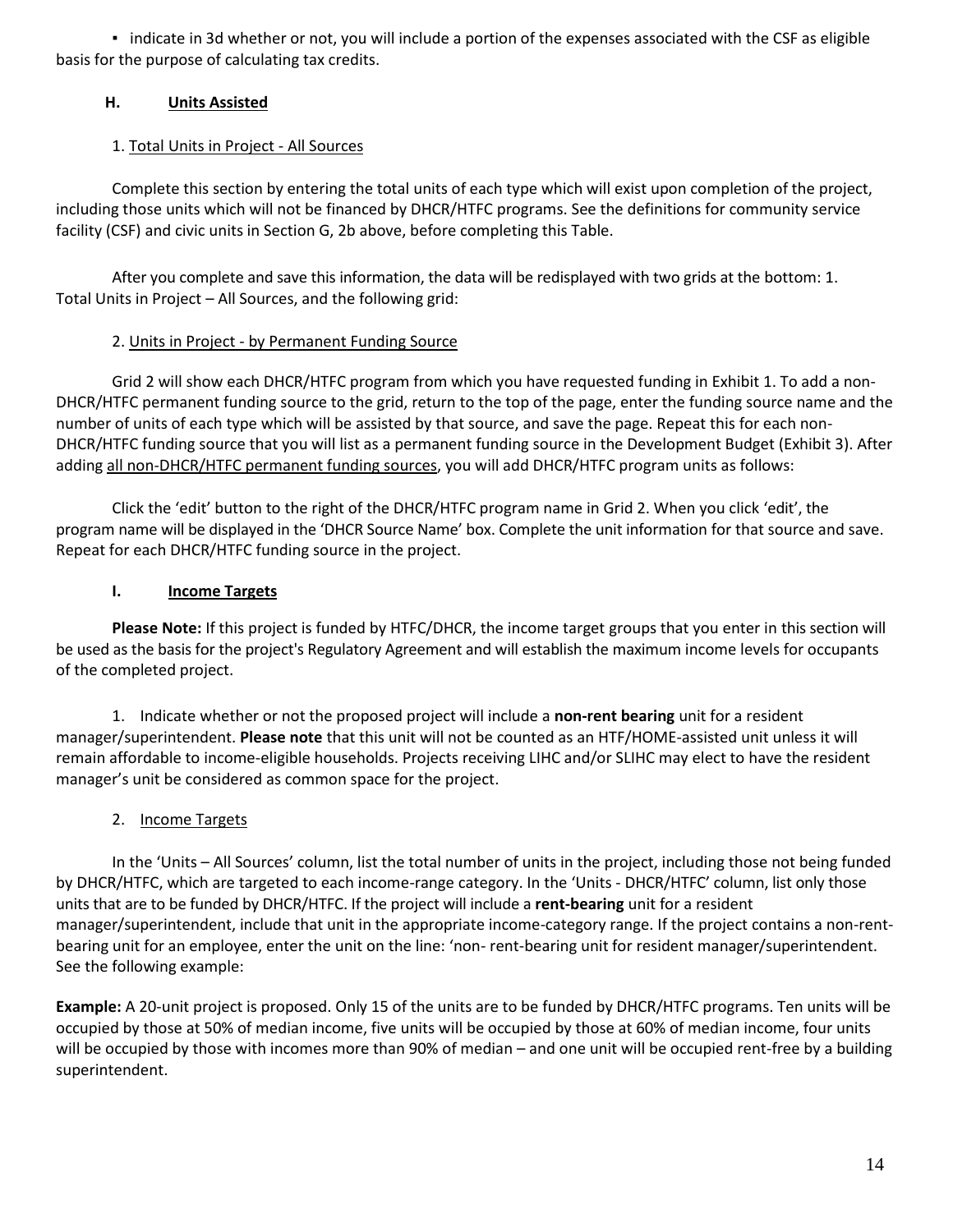| Income Target Group                          | Units – All Sources | Units - DHCR/HTFC |
|----------------------------------------------|---------------------|-------------------|
| Public Assistance Households (<=30% Median)  |                     |                   |
| 30% through 50% of Median Income             | 10                  | 10                |
| 50% through 60% of Median Income             |                     | 4                 |
| 60% through 80% of Median Income             |                     |                   |
| >90% of Median Income                        |                     |                   |
| Non Rent-Bearing Unit for Resident Mgr/Super |                     |                   |
| Totals:                                      | 20                  | 15                |

### **J. Project Occupants**

Section J1 is used to record the project units that will be occupied by any of the special needs population household categories listed below, including NY/NY III Supportive Housing Agreement Special Populations. Section J2 is used to record those project units which will be occupied by households that are not included in any of the special population categories listed in J1, including non-frail elderly households.

The total units entered for J1 and J2 in the column entitled 'Units – All Sources' must equal the total number of residential units entered in section H1 of this exhibit. The total units entered for J1 and J2 in the column entitled 'Units – DHCR/HTFC' must equal the greatest number of DHCR/HTFC Program units entered in section H2 of this exhibit. See the example below for guidance in completing this section.

### 1. Persons with Special Needs

Projects which commit to set aside at least 15% of the project units for occupancy by any of the following special populations AND which will be served by supportive services as evidenced by a comprehensive service plan and an agreement or commitment in writing with an experienced service provider will be considered a Persons with Special Needs Project. In addition, proposed projects applying under the 9% LIHC Supportive Housing Project Set-Aside must give preference in tenant selection to persons with special needs for at least 30% of the LIHC-assisted units, and meet the additional standards set forth in the RFP. **(NOTE:** If you want to include multiple categories of special needs populations in a "pool", for example, families who are homeless, persons who are homeless and persons who are victims of domestic violence, without a target number for each category, complete section J1 as instructed, and then clearly describe how you will meet the 15% set-aside in Attachment E1.

#### **Special Population Categories**

Persons/Families in Long-Term Recovery from Alcohol Abuse Persons who are Frail Elderly\* Families who are Homeless Persons who are Homeless Persons with Mentally Retardation / Developmental Disabilities Persons with AIDS/H IV-Related Illness Persons w/ Physical Disabilities Persons w/ Psychiatric Disabilities Persons/Families in Long-Term Recovery from Substance Abuse Persons who are Victims of Domestic Violence

**\* DHCR/HTFC encourages the targeting of units for occupancy by persons who are frail elderly only in those projects where all occupants are elderly.**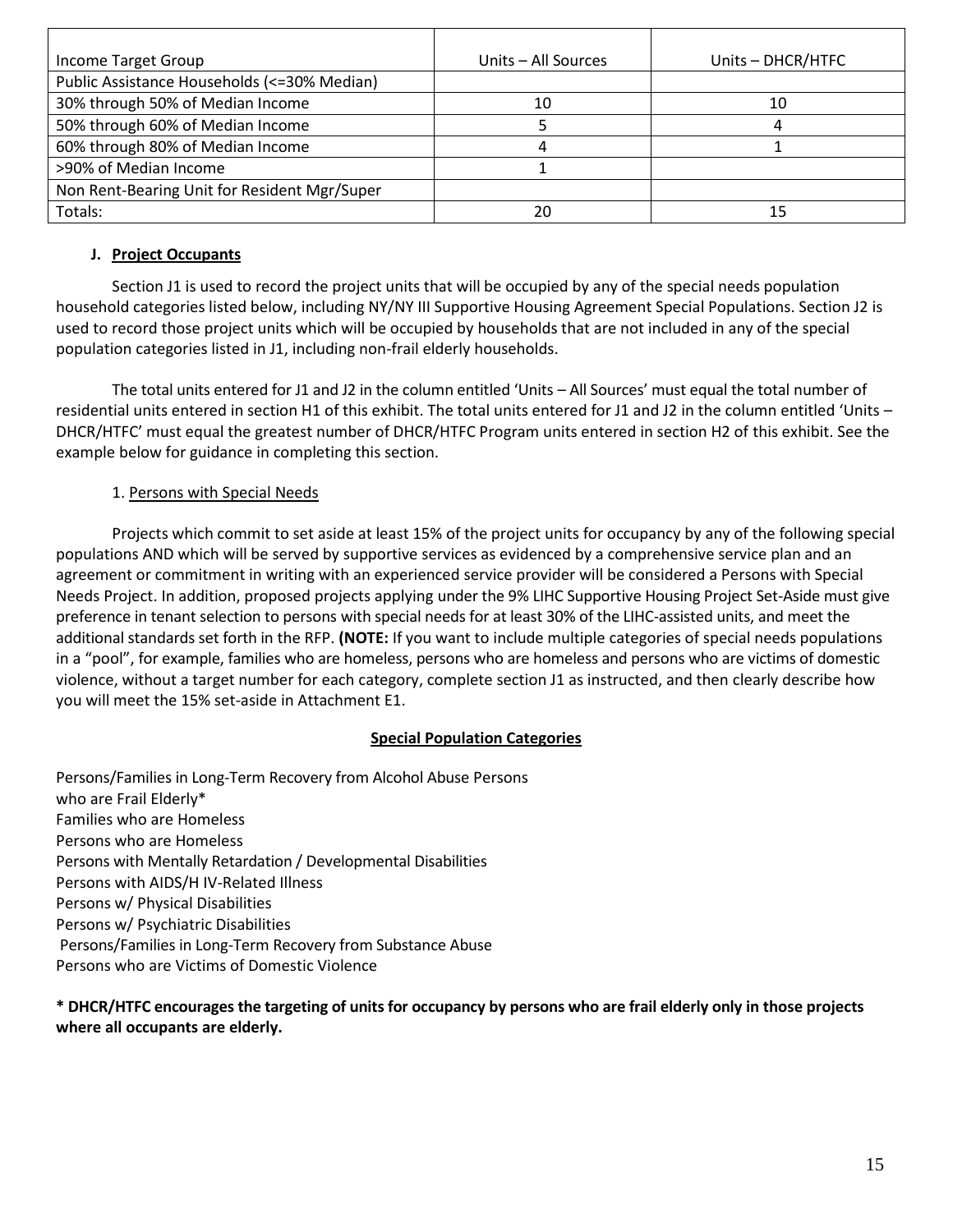#### **NY/NY III Special Population Categories**

These categories apply only to projects located in the following counties: Bronx, Kings, New York, Queens and Richmond. See the instructions for E2 of this Exhibit for more information on the NY/NY III Supportive Housing Agreement.

• Persons who are chronically homeless or at serious risk of becoming chronically homeless and who suffer from serious and persistent mental illness

• Single adults with substance abuse disorder who are chronically homeless or at serious risk of becoming chronically homeless

• Persons who are chronically homeless or at serious risk of becoming chronically homeless and who are living with HIV/AIDS

• Families in which the head of household suffers from substance abuse disorder, a disabling medical condition or HIV/AIDS and who are chronically homeless or at serious risk of becoming chronically homeless

For each special population category that you are proposing to target for project occupancy, including special populations as defined by the NY/NY III Supportive Housing Agreement, enter the total number of units in the project that are being targeted for occupancy by that population in the column entitled 'Units- All Sources'. Under the column entitled 'Units DHCR/HTFC', enter the total number of **DHCR/HTFC-assisted** units that are targeted to each special population. **Please Note: Households to be occupied by non-frail elderly persons should be recorded in section J2 (Other Households). Only frail elderly households can be recorded in section J1 (Special Population Households).**

See the example below.

### J2 - Other Households

In the column entitled 'Units – All Sources', enter the total number of units in the project that will be occupied by non-f rail elderly households and/or by households without special needs. In the column entitled 'Units – DHCR/HTFC', enter the total number of **DHCR/HTFC**-assisted units for each applicable category.

#### **Example:**

**Your 20-unit project will be targeted for occupancy as follows: Six units will be occupied by families who are homeless. Four units will be occupied by persons who are non-frail elderly. Ten units, including a unit to be occupied by a resident manager, will be occupied by households without special needs DHCR/HTFC programs will fund only 15 of the units; the other five will be funded by other sources. Record the units as follows:**

| 1. HOUSENOIUS WILLI SPECIAI NEEUS | Units - All Sources | Units - DHCR/HTFC |
|-----------------------------------|---------------------|-------------------|
| <b>Families who are Homeless</b>  | 6                   | 6                 |
| 2. Other Households               | Units – All Sources | Units - DHCR/HTFC |
| Non-Frail Elderly Households      | 4                   | 4                 |
| Households without Special Needs  | 10                  | 5                 |
| Total Households (J1 & J2):       | 20                  | 15                |

# 1. Households with Special Needs

All units must be identified. If all or any of the units in the project will not be targeted for occupancy by a special population or non-f rail elderly household, you must identify these units in Section J2 as households without special needs.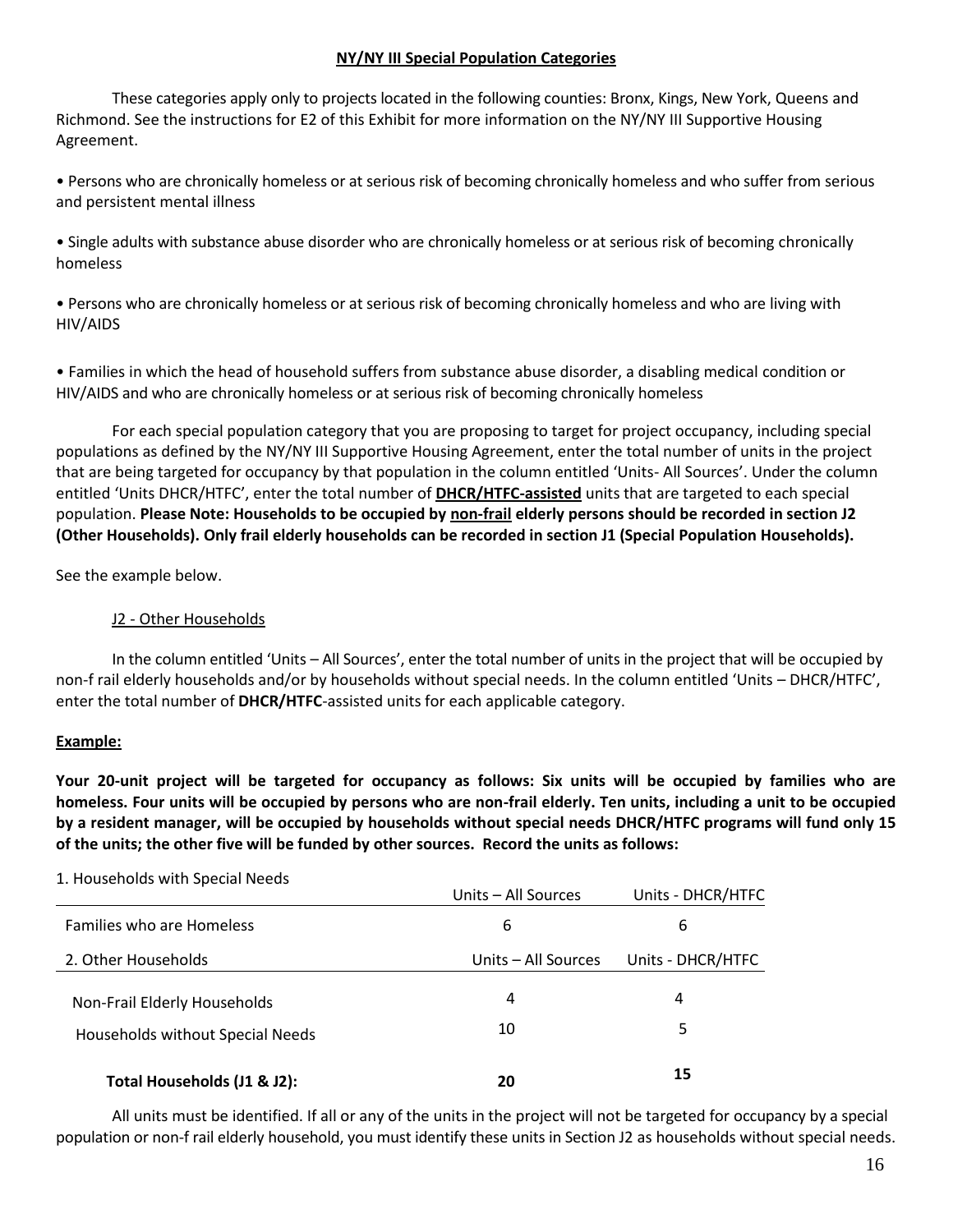### 3. Elderly Population Targeted

If applicable, select the age structure of the targeted elderly project occupants. If no elderly tenants are targeted, select 'Not Applicable'.

- Aged 55 or older (At least 80% of the units will be occupied by at least one person aged 55 or older).
- Aged 62 or older (All units will be occupied by persons aged 62 or older).

▪ Aged 62 or older and/or physically or mentally handicapped persons or any age and the project is to be jointly financed by the US Department of Agriculture Rural Housing Services and HTFC.

### **K. Development Team Members**

This Section must be completed for the project's developer, owner and architect. Additionally, if you have identified a management agent, general contractor, housing consultant or syndicator, complete this Section for them as well. If there are team members who will perform duties not listed (e.g. Green Design Expert) click 'other' and provide a short description of their activities.

- 1. Enter the name of the development team member's employer.
- 2. Enter the team member's first name, last name, title, e-mail address, and phone and fax numbers.

3. Next, click each applicable role that the team member will assume in the project's development. Click 'submit' and the page will be redisplayed as a grid. Click the 'add' button to add another team member.

4. If the team member has no experience in the proposed role, please select "no".

### **L. Disclosure of Identities of Interest**

# **In this section, you must identify all project principals and any identity of interest between project principals as defined below:**

A project principal is defined as follows: any person or public or private entity that will participate in the proposed project as an applicant, owner or developer. Architects, attorneys, builders, management agents, consultants or others who have an interest in the project, other than an "arms-length" fee arrangement for professional services, are also considered principals. All general partners in a partnership or managing members in a limited liability company are considered principals. Principals of public or private corporations include the president, vice president, secretary, treasurer, and all executive officers who are directly responsible to the board of directors or equivalent governing body, as well as each director or stockholder having a ten percent or more interest in the corporation. Any person or entity with an identify of interest to any of the above is also considered a principal.

If any of the project principals has an identity of interest, this must be disclosed in this section. Disclose and describe any identities of interest between the members of the development team and members of the development team and the seller of the property on which the project will be developed. This disclosure must include the nature of their fiduciary and financial relationships, past present and future, to the project and to each other. It must include any financial, familial or business ownership relationship between the applicant or any general partner and any participant in the project's development. This includes, but is not limited to, existence of a reimbursement arrangement or exchange of funds; common financial interests; common officers, directors or stockholders; or family relationship between officers, directors, or stockholders.

To complete this section: each team member entered in Exhibit 1K of this application will be displayed. Click on each team member's name, enter their title, and organization name. If the team member does not have an identity of interest, select 'Project Principal' from the 'Type' drop-down menu and click 'Submit.' If a team member has an identity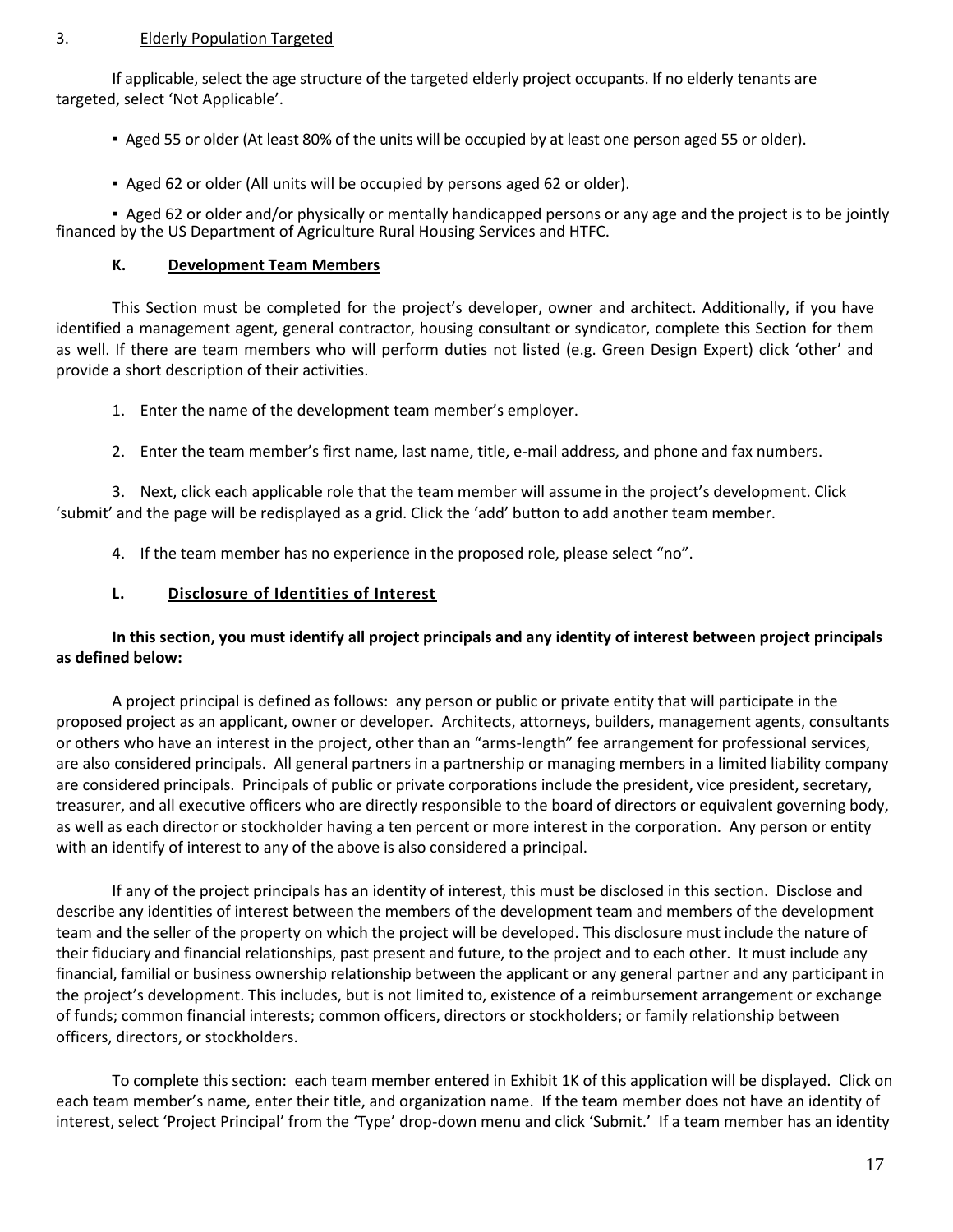of interest, select 'Identity of Interest' from the 'Type' drop-down menu, disclose the identity of interest in the space provided, then click 'Submit'.

To add a principal not listed in Exhibit 1K, click the 'add' button and follow the instructions in the paragraph above.

# **Exhibit 2 - Community Impact/Revitalization**

# **A. Documentation of Community/Housing Needs**

In this section, you will reference all existing planning documents that identify community renewal and/or housing needs for the locality in which the proposed project is located.

### 1. New York State Consolidated Plan Objectives/Priorities

This section must be completed by all applicants requesting New York State HOME Program funds. Applicants with projects located in areas where no other documents identifying community renewal and/or housing needs exist must also complete this section. All other applicants may choose to complete this section, but are not required to.

# 1 a. NYS Consolidated Plan Objectives Addressed by this Project

Select each objective that the project addresses.

# 1b. Table 1b - NYS Consolidated Plan Priority Need Level by Household Type & Income Group

For each Household Category listed which will be served by the project, locate the Income Range(s) that will be served, and select the corresponding Project Target Population box. The Priority Need Level (H-high, M-medium, L-low) for each category of housing identified in the NYS Consolidated Plan is displayed for informational purposes.

# 2a. Existing Documentation of Local Need

Complete section 2a for each existing planning document that addresses the community renewal and/or housing needs of the project locality. See the following instructions for guidance in completing this section. **IF THE PROJECT IS IN A MUNICIPALITY WITH A LOCAL CONSOLIDATED PLAN, YOU MUST REFERENCE IT IN THIS SECTION.**

A. Local Needs Document – Select the type of local needs document from the dropdown list. Enter the name of the document, the name of the entity for which it was prepared, the geography referenced (statewide, county, city, town, village, neighborhood), and the date the document was published. If the type of document is not specifically listed, select 'other' and specify the type in the space provided.

B. Needs Identified – Answer each of the three questions pertaining to the needs identified in the document.

1. Indicate whether or not the document identifies the proposed project as the type needed for community revitalization. If you answer yes, reference the page numbers where this is stated. If the document states the level of priority for this type of project, enter the priority level and reference the page numbers. If no priority level is stated in the document, enter 'N/A'.

2. Indicate whether or not the document identifies the project's targeted income groups and household types as those with specific needs. If you answer yes, reference the page numbers where this is stated. If the document states the level of priority for this type of project, enter the priority level and reference the page numbers. If no priority level is stated in the document, enter 'N/A'.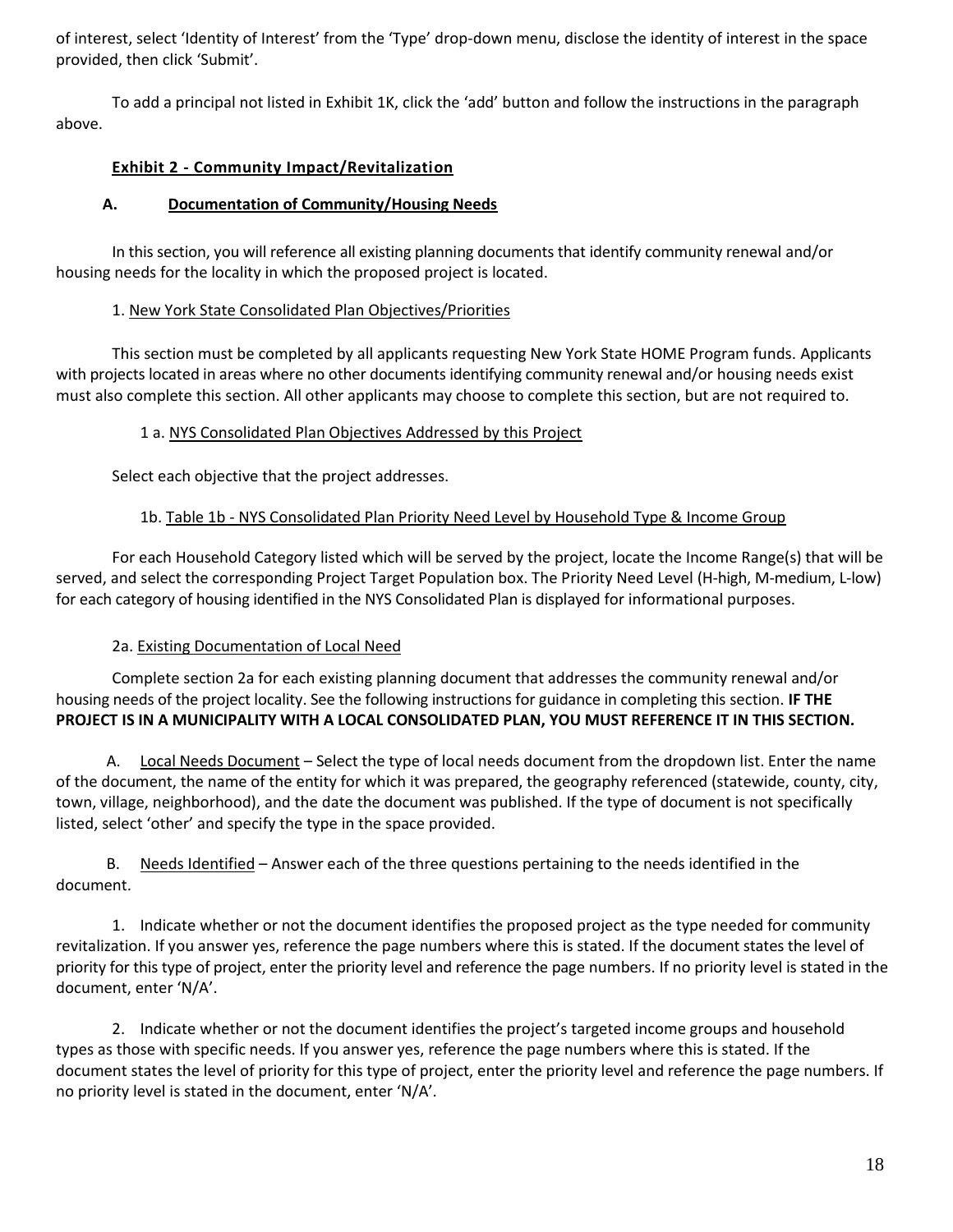3. Indicate whether the document specifically mentions need for the proposed project. If you answer 'yes', reference the page numbers where this is stated. If the document states the level of priority for this project, enter the priority level and reference the page numbers. If no priority level is stated in the document, enter 'N/A'.

If additional needs documents exist, repeat the steps above to add another.

# 2b. House-NY

Indicate whether or not the project has received a HOUSE-NY award from the NYS DHCR.

# 3. Local Housing Needs for Proposed Households to be Assisted

This section is intended to demonstrate that the proposed project meets identified local housing needs. The source of data may be one of the planning documents cited in section 2a of this Exhibit, the market study for this project, or housing needs data from HUD's Comprehensive Housing Assistance Strategy (CHAS) Housing Needs Table, available online at: [http://socds.huduser.org/chas/index.html.](http://socds.huduser.org/chas/index.html) HUD defines housing need as households with "any housing problem" which includes households with cost burden greater than 30% of income and/or overcrowding and/or without complete kitchen or plumbing facilities. Housing needs data is provided by special Census 2000 tabulations specifically designed for HUD and includes all NYS localities. Towns and cities are included under the category of "Minor Civil Divisions." Villages and hamlets are under "Census Designated Places".

Identify the data source and the date the data was prepared. Enter the municipalities covered by the data, and select the type(s) of project proposed. If you check 'other', specify the type of housing proposed in the space provided.

For each Proposed Income Range to be served by the project, enter the total number of households in the locality at that income range in the column entitled '#HHs at Income Range for Project Type Proposed, and in the column entitled, #HHs at Income Range in Need of Affordable Housing, enter the total number of households in the locality at that income range who are in need of affordable housing. CDOL will calculate the percentage of households in need by dividing the number of households in need by the total number of households for each income category.

# **B. Evidence of Local Approvals/Support**

# 1. Evidence of Local Support

Complete this section by identifying each source of local support for the proposed project. Select the local support category from the dropdown list, and enter the name of the source of local support, a description of the type of support offered, the approximate value of the support (or N/A if not applicable), and whether the status is committed, proposed, or N/A. Click 'Submit' to save.

Repeat the steps above to add additional evidence of support for the project.

# **C. Special Project Locality Designations**

If the project is located within any publicly- or locally-designated area which is eligible for special benefits or attention, select the special designation category from the dropdown list, enter the name and/or location of the designation, and the year the designation was initiated. If the project locality does not have any of the listed designations, select 'Not Applicable' and click 'Submit' to save.

To add another designation, repeat the above steps.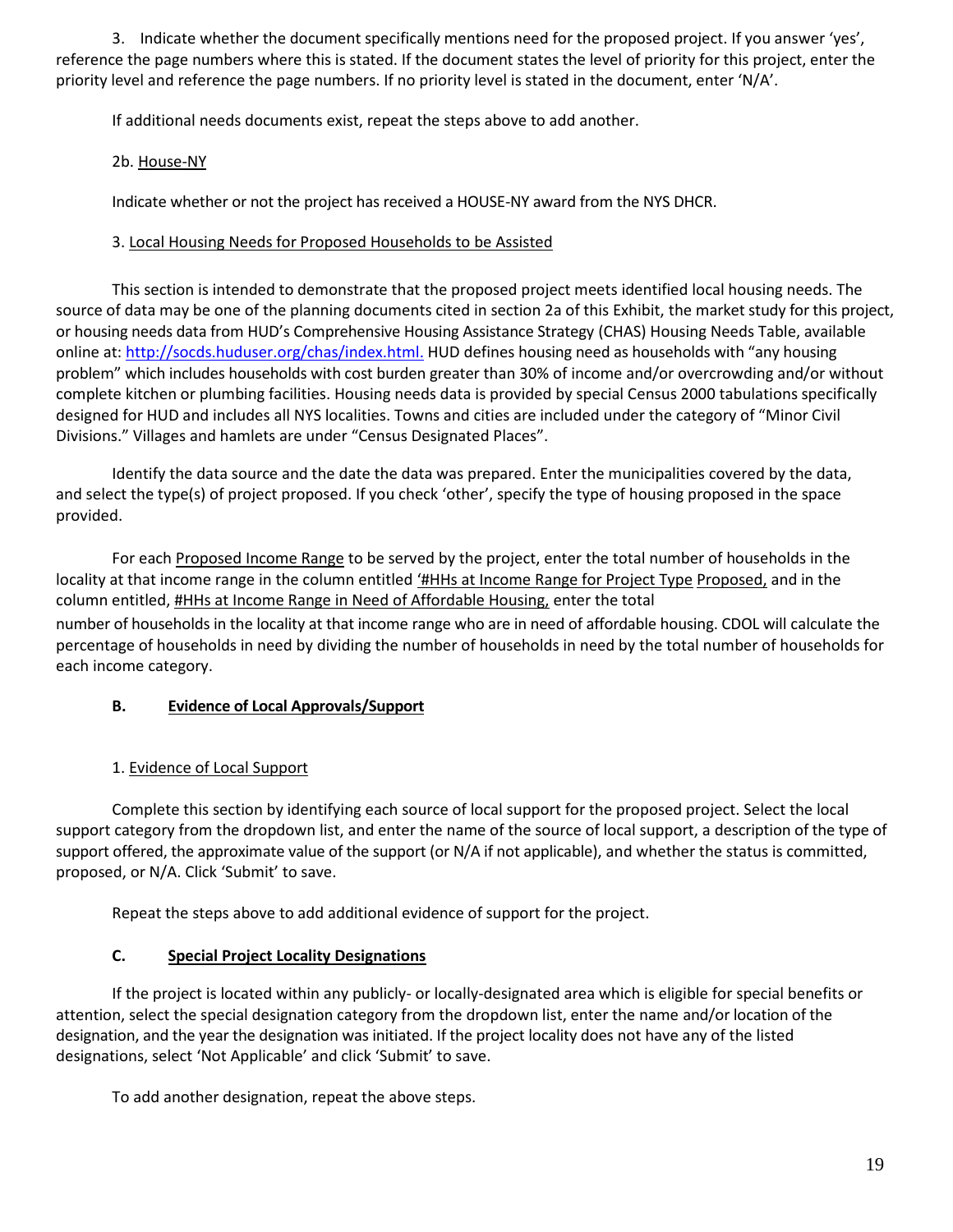# **D. Community Needs Narrative**

1. Provide information on the amount of subsidized housing which has been built in the primary market area of the proposed location of the project within the past ten years, and the extent of unmet demand for affordable housing for the income group(s) which are proposed to be served by the proposed project. In your response, include the sources for the data and other information provided, and any additional information regarding past inability of the current market to adequately provide adequate affordable housing.

2. Provide information on the general housing market in the primary market area of the proposed project. Include the current vacancy rates for units in the primary market area which are comparable to the proposed units.

3. Describe how the proposed project is part of a comprehensive community revitalization strategy which includes the use or reuse of existing buildings, including the historic rehabilitation of existing buildings, and which addresses employment, educational, cultural and recreational opportunities within the community in which the proposed project will be located. Refer to the information provided elsewhere in this Exhibit, including the New York State Consolidated Plan, documents listed in Table 2A of this Exhibit and the information provided in Attachment C1, Community Needs Support Documentation.

# **E. Communities Under Court-Order/Court Decision**

1. Indicate whether or not the project locality is under a court order/decision or if a court-ordered plan to address desegregation or remedy a violation of law has been issued. If you check yes, complete the following.

2. Indicate whether a court monitor has been appointed and has issued a written approval for the project. If a court monitor has not been appointed, check N/A.

3. Summarize the order, decision or plan, and describe how the proposed project is consistent with the goals of the ruling or plan.

# **Exhibit 3 – Development Budgets/Funding Sources**

# **A. Construction Cost Basis**

1. Indicate whether or not the total construction cost is based upon a guaranteed price contract.

2. Select the wage rate that the total construction cost is based on. Projects with 9 or more units utilizing project-based vouchers, or projects with 12 or more HOME-assisted units must choose the appropriate Davis-Bacon wage rate.

# **B. Funding Sources**

On this page, you will add each source of construction and permanent financing for each of the project construction type(s) indicated in Exhibit 1, Section G of this Application (residential, commercial, civic and/or CSF). As you add a source and update the page, the source will be added to the appropriate funding source grid at the bottom of the page. Construction sources must be equal to permanent sources, and both construction and permanent sources must be equal to the Total Project Cost (line 54) for all sources. If the project involves more than one type of construction, the CDOL will produce a Summary Budget for the project upon completion of all individual budgets.

1. Under the section of the page labeled Source, select the financing type from the drop-down list (either permanent or construction);

2. Select the funding source name from the drop down list. Sources are listed according to source category (DHCR/HTFC, Federal Government, Local Government, Non-DHCR State Government, and Private). Each non-DHCR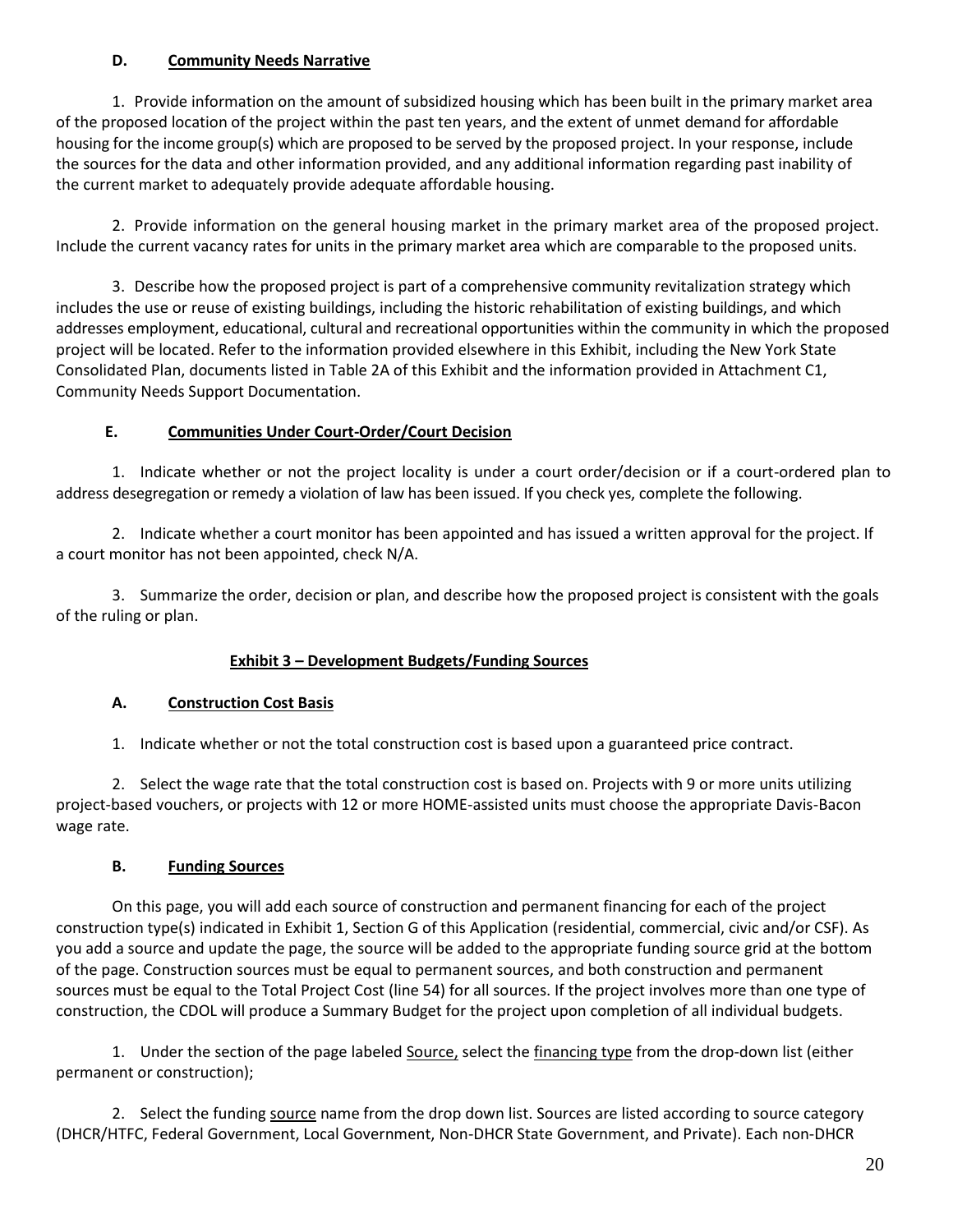category has one or more "generic" source (federal program, local government, state program, private source, nonprofit lender, etc.) If the specific program or funding source is not listed, use the generic source that best describes the source, and specify the program or source name in the space provided.

### **PLEASE NOTE:**

**▪** If you are receiving HOME funds from a Participating Jurisdiction, please use HUD – HOME Participating Jurisdiction as the source code rather than County Government. Specify the PJ name in the space provided.

▪ If you have requested **either** HOME **or** HTF funds on this application, choose the funding source 'NYS HOME or Housing Trust Fund'. If you are requesting separate HOME and HTF funding, use the individual program source names. If you have requested tax credits from DHCR or another source, use the Equity – Tax Credit source.

▪ If your project financing includes funds from a DHCR/HTFC program which is not requested on the application (ROA), for example, previously awarded funds, please use the source 'Non-ROA DHCR/HTFC Program'.

Sources are listed below:

### **DHCR/HTFC Funding Sources**

DHCR Office of Community Renewal HOUSE NY HTFC Public Housing Modernization Program Homes for Working Families Housing Development Fund Housing Trust Fund (HTF) NYS Home Program NYS Home or Housing Trust Fund NY Main Street Program (NYMS) Non-ROA DHCR/HTFC Program (specify) Rural Area Revitalization Program (RARP) Urban Initiatives Program (UI)

#### **FEDERAL GOVERNMENT FUNDING SOURCES**

FHA Insured Mortgage Loan (specify below) Federal Program – Other (specify below) HUD - HOME Participating Jurisdiction (specify) HUD – McKinney HUD 202 HUD CDBG Entitlement Community (specify) HUD HOPE VI Rural Development – Other (specify) USDA 538 Insured Mortgage Loan (specify) USDA Rural Development 515

#### **LOCAL GOVERNMENT FUNDING SOURCES**

County Government (specify) Industrial Development Agency (IDA) (specify) Local Government (specify) NYC HDC Program (specify) NYC HPD Program (specify) Permanent Housing for the Homeless NYC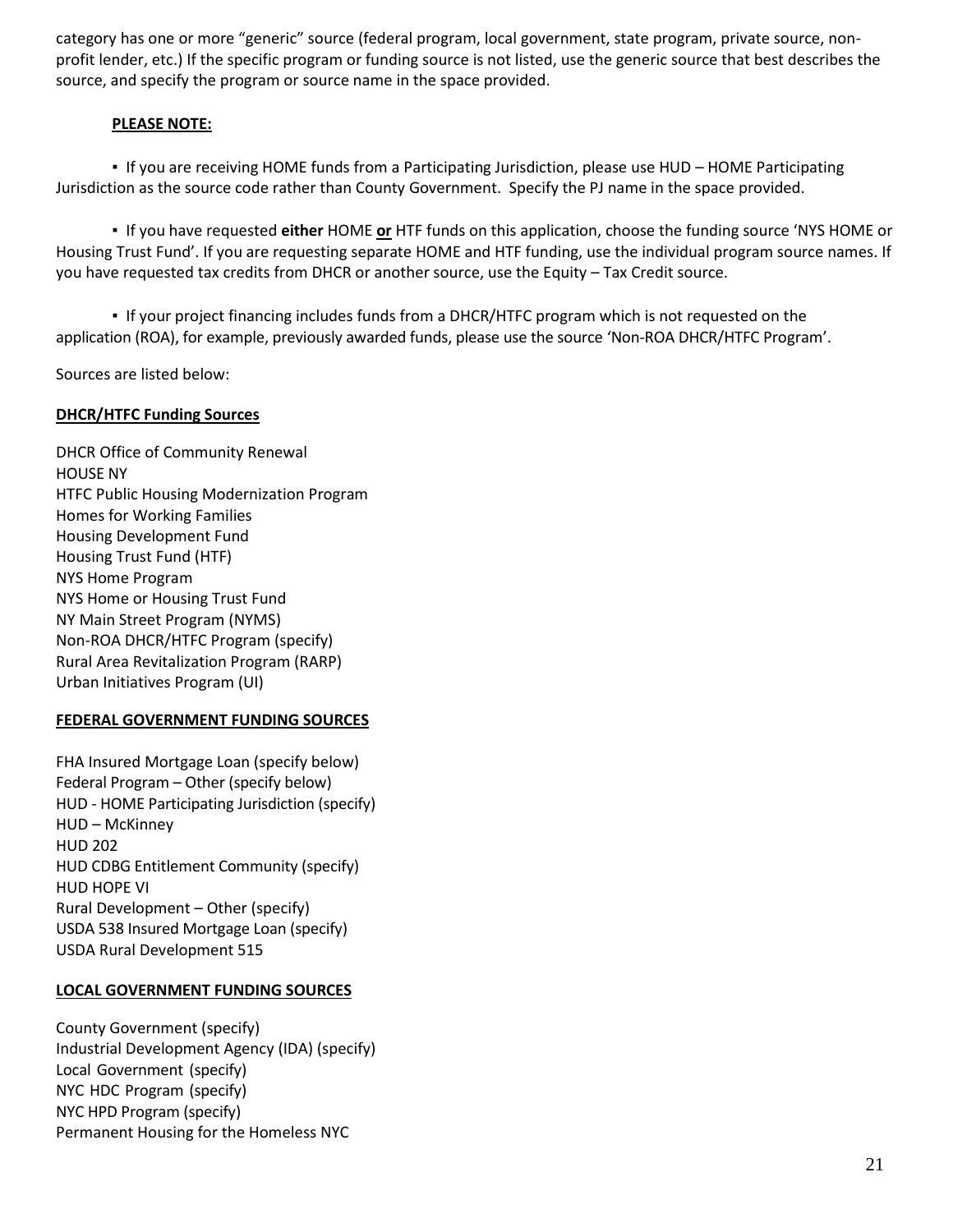Public Housing Authority (PHA) (specify)

#### **NON-DHCR STATE GOVERNMENT FUNDING SOURCES**

HFA Bond Financing HFA Low-Interest Second Mortgage NYS Energy Research Development Authority (NYSERDA) HFA Bond Financing OMRDD Capital OMH Capital SONYMA Insured Mortgage Loan (specify) State Program – Other (specify)

#### **PRIVATE FUNDING SOURCES**

Deferred Capitalized Reserves/Working Capital Deferred Developer Fees Down Payments (condos/coops) Equity – 421A Certificates Equity – DHCR Tax Credit Equity – HFA Tax Credit Equity – HPD or DANC Tax Credit (specify) Equity – Non-DHCR Tax Credit Equity – Other (specify) Federal Home Loan Bank Affordable Housing Program Lending Institution (specify) Non-Profit Lender (specify) Private Source (specify) Private Subsidy (specify)

3. Under the section of the page labeled 'Amount of Funds' are listed the four types of construction. Enter the amount of funds that the source will provide for the appropriate type of construction. For example, if Jones National Bank is providing \$1 ,000,000 in construction financing for residential construction, and \$500,000 in construction financing for CSF construction, be sure to enter both the residential and CFS financing amounts. If the source's financing and assistance types are the same, you may enter both at once. Otherwise, you will need to enter the source's contributions separately.

4. Select one of the following Assistance Types for the source from the drop-down menu:

- Loan
- Grant

▪ Other - This is used to record financing types which are not loans or grants. For example, equity realized from the syndication of tax credits, owner equity, equity from historic tax credits, deferred developer fees, deferred capitalized reserves/working capital, or down payments from owners of condominium/cooperative units.

5. If applicable, enter the source's financing term through cost certification, and indicate whether the term is in years or months. Select 'N/A' if not applicable.

6. Enter the applicable interest rate, or 'N/A' if not applicable.

7. Interim Interest – For each construction loan, enter the anticipated total interim interest. The CDOL will edit the development budget to ensure that the total interim interest for all construction loans will be accounted for on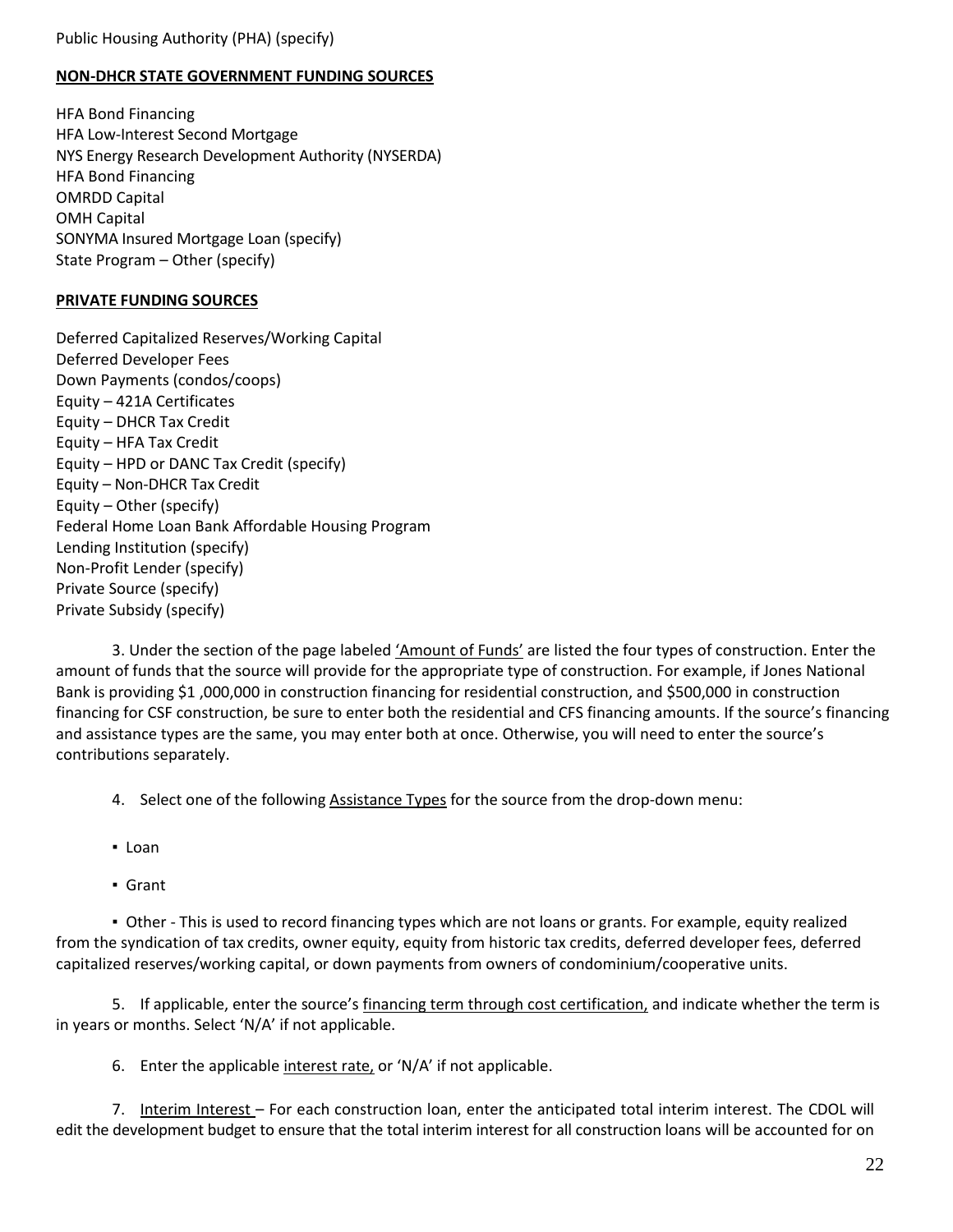line 16 of the development budget.

8. Lien Position: Enter the proposed lien position for the funding source in the event of a default on a mortgage and note. Select 'N/A' if not applicable.

9. Regulatory Term: Enter the number of years for the source's regulatory term. Select 'N/A' if not applicable.

### **C. Development Budget**

If you have only one type of construction, when you arrive at this screen, a list of permanent funding sources added on the previous screen will be displayed. If you have multiple construction types, when you arrive at this screen, a drop-down menu will be available for you to choose the type of development budget you want to work on. Select the budget type, and a list of permanent funding sources added for this type of construction will be displayed.

Select the 'add' button to the right of the source you wish you to work on. The source will then be highlighted in yellow, and a list of development costs associated with a typical project will be displayed. For each applicable line item, enter the amount of funds to be contributed by the highlighted source. To change any of the figures added for a source, select the 'edit' button to the right of the source name – this appears after a source has been added. Totals will be calculated by CDOL.

The CDOL will produce a summary development budget for projects with multiple construction types.

To view the development budget(s) with all sources, select the 'Print' function at the top of the page. A popup window will display that can be printed for verification.

Line Items: Where line items are self-explanatory, instructions are not included. Where clarification is helpful, instructions are provided below.

- A. Acquisition (lines  $1 3$ ):
- 1. Land: the acquisition cost of the land **only.**
- 2. Structures: the acquisition cost of any buildings on the land.
- 3. Total Acquisition: This will be calculated by the CDOL.
- B. Soft Costs (lines  $4 24$ ):

See Section 5.00 of the CPM (Development Requirements) before completing this section for definitions and information regarding allowable fees and interim costs to be charged for DHCR/HTFC construction loans to private developers on tax credit projects. If applicable, remember to pro-rate soft costs attributable to non-residential space in the project.

4. Appraisals: See Section 5:03.03 of the CPM.

5. Housing Consultant: This may be up to one percent of Line 43 (Total Development Cost), not to exceed \$20,000. **For Tax Credit projects,** the maximum allowable developer's fee is calculated inclusive of payments to a consultant (see Section 5.05 (vii) of the CPM, Professional Fees).

9. Architecture/Engineering Fees: General guidelines for this line item are as follows: Up to 15% of total construction costs (TCC) (line 40) will be allowed for small-scale, highly complex, historic preservation projects, while larger, new construction projects are generally limited to 5% of TCC.

10. Construction Manager Fees: This may be up to 5% of TCC (line 40). This fee may only be attributed to projects without a general contractor. If you enter an amount in this line item, you may not also enter amounts in Builder's Overhead (line 38) or Builder's Profit (line 39). See the CPM (Section 5.05) and the Design Handbook for more.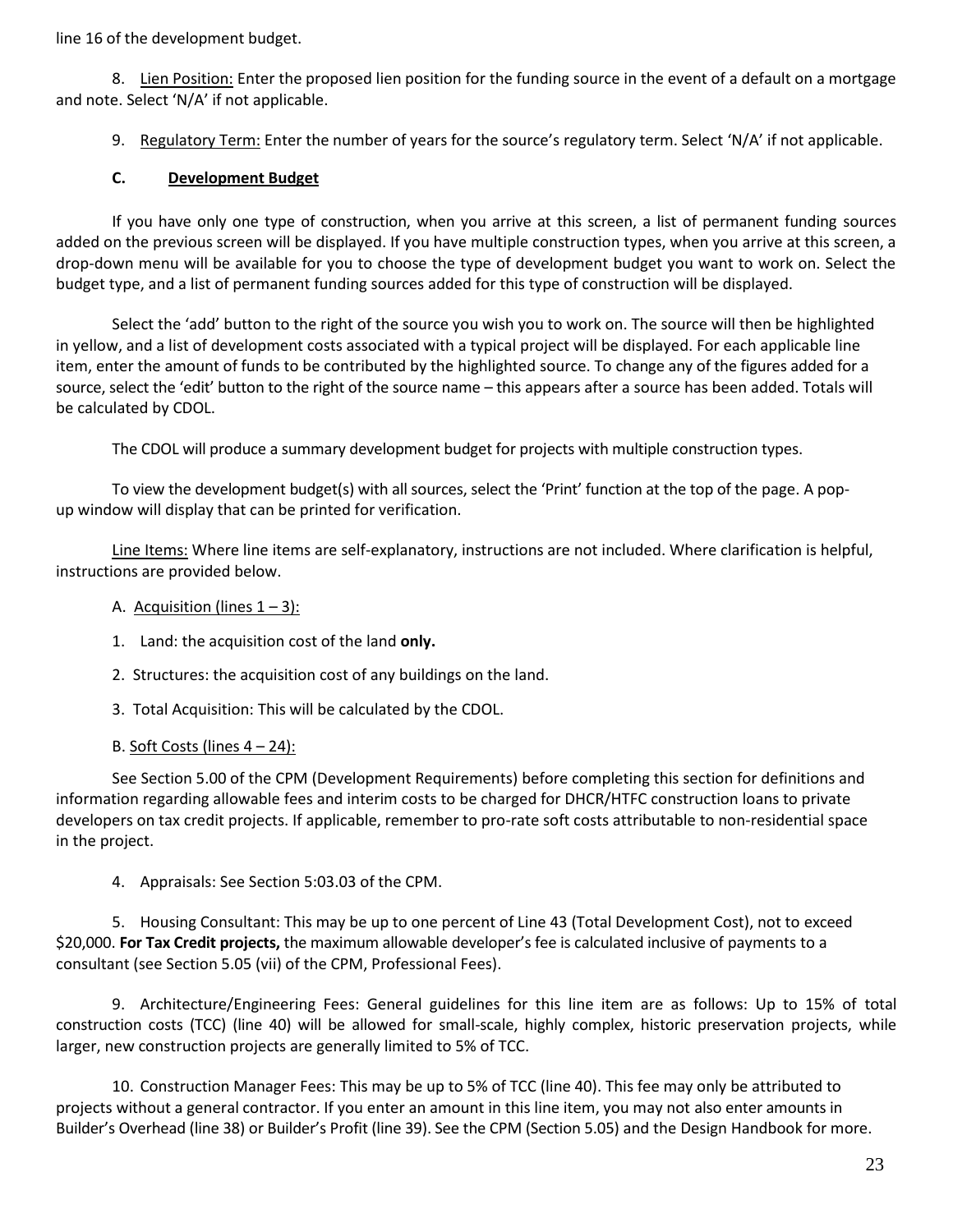11. Legal Fees: Generally limited to one percent of the TDC, depending on the attorney's specific responsibilities.

12. Non-Profit Developer's Allowance (NPDA): This may be paid only when the developer is a non-profit organization, and the project will be owned and operated on a non-profit basis. You may not claim this fee and also claim the LIHC/SLIHC Developer's Fee in line 42. (See Section 5.05 of the CPM and the Design Handbook for more on the NPDA).

16. Interim Interest: The CDOL will edit the total of this line item to ensure that it is equal to the total interim interest for all construction loans entered in Section B of this Exhibit.

20. LIHC/SLIHC Application Fee: The CDOL will calculate this field by entering a \$3,000 fee for **each** tax credit program requested on the Application.

21. LIHC/SLIHC Credit Allocation Fees:

 9% LIHC and/or SLIHC Applicants: The CDOL will calculate this field by entering an 8% of first year's allocation fee for each request (calculated pursuant to Section 2040.3(c) of DHCR's Qualified Allocation Plan (QAP).

22. Other DHCR/HTFC Fees:

**Applicants requesting DHCR/HTFC construction financing should refer to Section 5.12 of the CPM for** guidance on construction financing fees.

23. Other Soft Costs: If you enter an amount for other soft costs in this line, such as costs for preparing a Phase I Environmental Site Assessment or other environmental study, specify the cost(s) in the space(s) provided. Click the 'add' button to add more lines if necessary.

24. Total Soft Costs: This line will be calculated by the CDOL.

C. Construction Costs (lines 25 – 43):

Enter the projected cost for each applicable construction line item. "Lump sum" totals are not allowed. Items such as off-site work, demolition, builder's profit, overhead, general requirements, etc. must be specified. Appliances, if part of the construction contract, should be included in the line item of the space in which they will be installed - for example, the cost of stoves for individual residential units would be placed in line 31 - Residential.

25. Site Work: the cost of site preparation.

26. Off-Site Work: DHCR/HTFC Programs will only fund off-site costs directly associated with the project. Contact your regional office in advance of application submission if you have questions regarding this line item.

27. Demolition: Only demolition that takes place on the project site is an eligible cost.

28. Environmental Remediation: Include asbestos removal; lead-based paint hazard control and other environmental remediation costs in this line.

29. Other Construction Costs: Specify any costs entered on this line item in the space(s) provided. Click the 'add' button if more lines are required.

30. Subtotal – Site Preparation: CDOL will calculate this line.

31 – 33. Residential, Community Service Facility or Civic Space, Commercial Construction: Only one of these lines will be open for data entry, depending on which budget you are completing.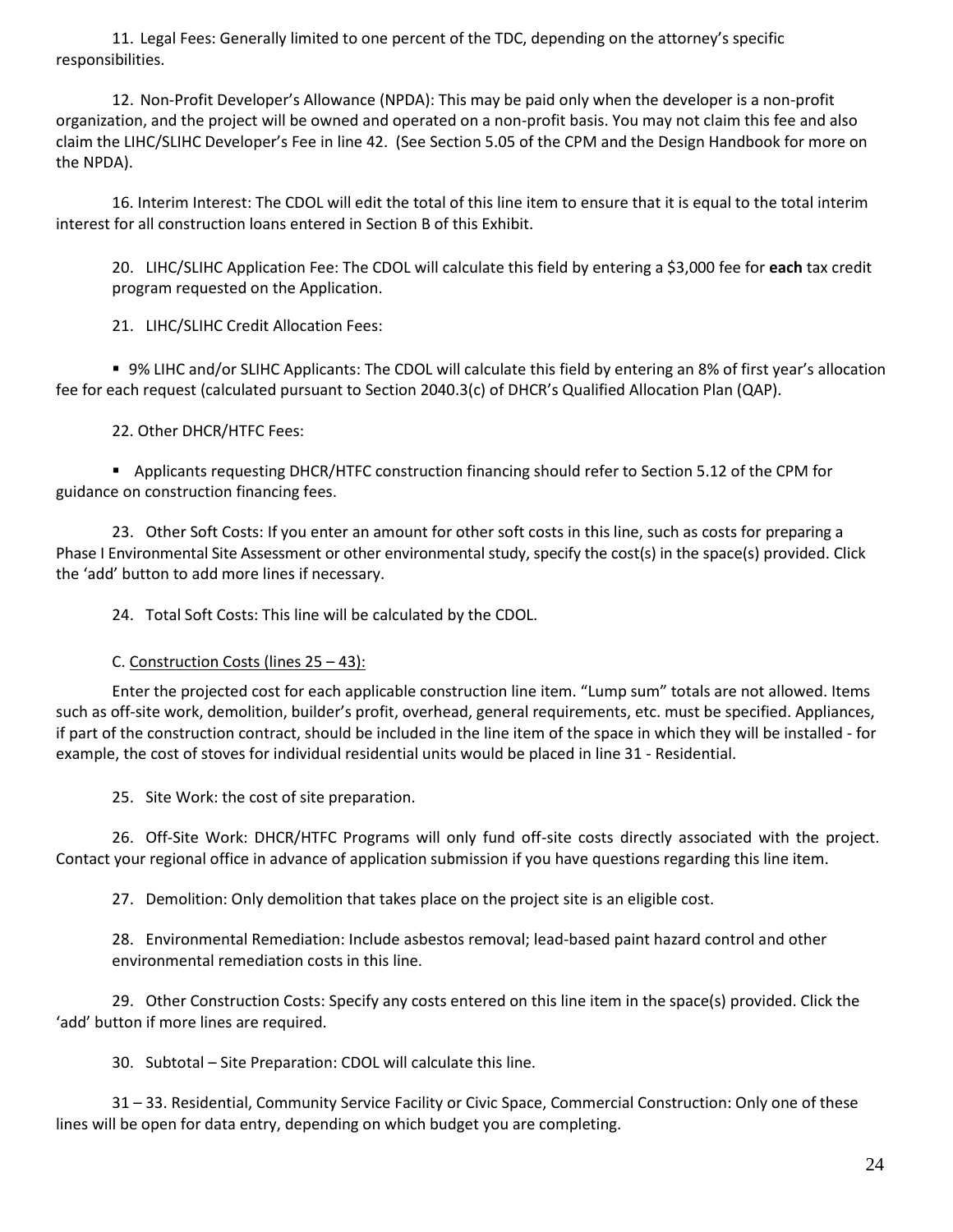35. Performance Bond Premium: Generally between one and two percent of Line 36 (Subtotal Contractor's Costs).

36. Subtotal Contractor's Costs will be calculated by the CDOL.

37. General Requirements: A maximum of six percent of line 36.

38. Builder's Overhead: A maximum of four percent of line 36.

39. Builder's Profit: A maximum of ten percent of Line 36

40. Total Construction Costs: CDOL will calculate this line.

41. Project Contingency: The amount to be set-aside for all construction-related costs and estimates that represent an amount which is up to five percent (for new construction projects), or ten percent (for rehab or small projects) of the sum of lines 24 (Total Soft Costs) and 36 (Subtotal Contractor's Costs).

42. LIHC/SLIHC Developer's Fee: This fee can only be claimed if the project includes tax credits, and only on residential or community service facility construction. It is limited to a maximum of ten percent of the sum of line 3 (total acquisition) plus a maximum of 15% of the sum of lines 24 (Total Soft Costs), 40 (Total Construction Cost) and 41 (Project Contingency). Be aware that if the project is being developed jointly by a non-profit and a for-profit developer, **the budget may not reflect both this fee and the NPDA on line 12.** A single developer's fee may be claimed for any given project, and division of the fee is subject to negotiation between the parties. (See Section 5.05 (vii) of the CPM for more on the NPDA).

43. Total Development Cost (TDC). This line will be calculated by CDOL.

D. Working Capital (lines 44 – 48):

Enter all operating costs from the time of substantial completion through the first six months of project operation, including, but not limited to: real property taxes, insurance, utility fees, management fees, advertising and marketing.

**HTF Applicants:** This program may establish a working capital fund for itemized and approved costs of up to two percent of the project's Total Development Costs (line 43).

**HOME Applicants:** Eligible costs for projects that are new construction/substantial rehabilitation include the cost of funding an initial operating deficit (working capital) to meet any shortfall in project income during the period of rent-up, which may not exceed 18 months.

44. Initial Operating Deficit: Enter the estimated shortfall between operating expenses and operating income from the time of initial rent-up through full rent-up for a period not to exceed 18 months. Expenses should include all applicable debt service.

45. Supplemental Management Fee and Marketing: Enter the costs for management and marketing fees from initial rent-up through full rent-up for a period not to exceed 18 months.

46. Purchase of Maintenance and Other Equipment: Enter any estimated amounts necessary to purchase needed and appropriate maintenance and other equipment. Provide an itemized list in the space(s) provided. Click the 'add' button if more lines are needed.

47. Other Working Capital: specify costs in the space provided. Click the 'add' button if more lines are needed.

48. Total Working Capital: This line will be calculated by the CDOL.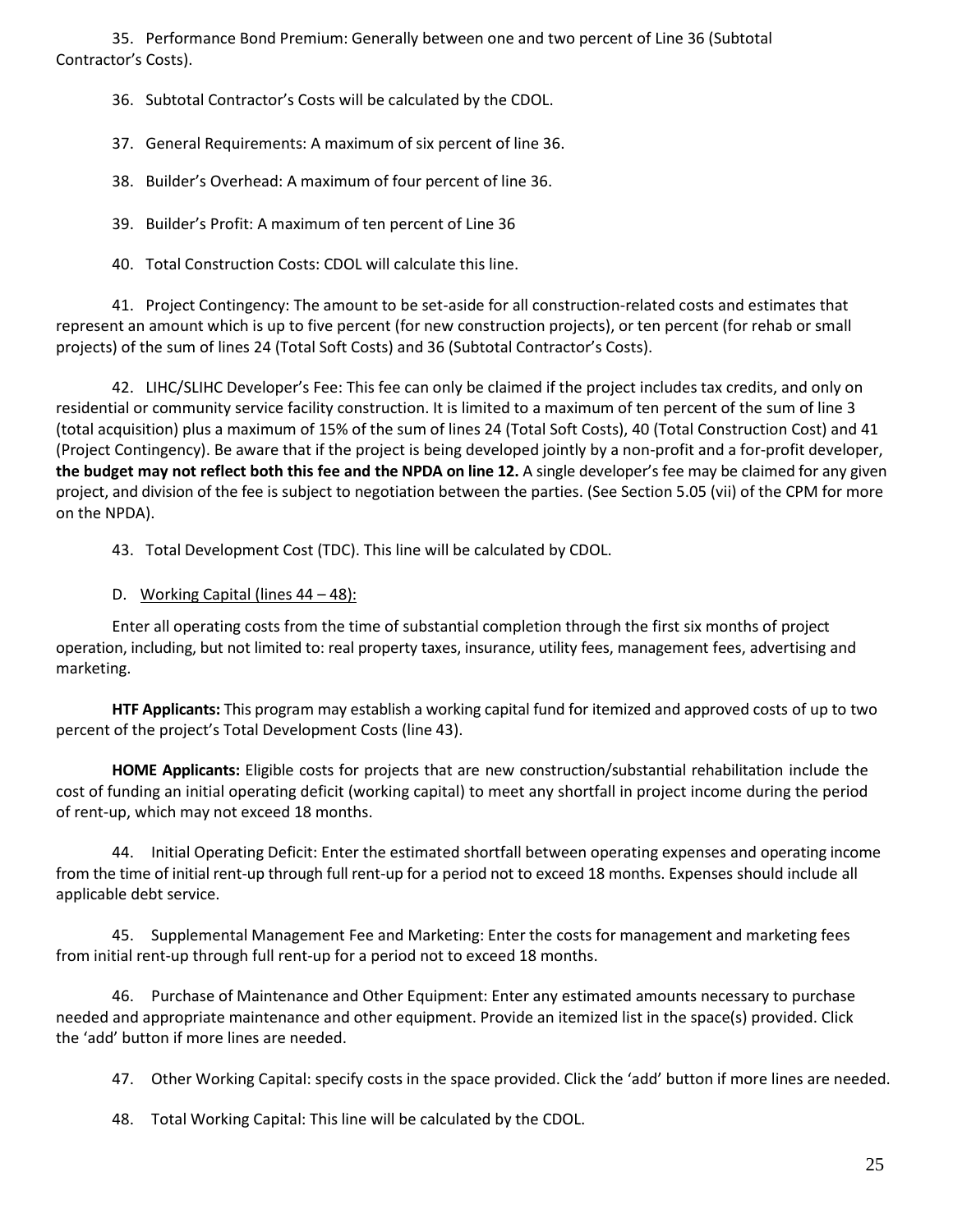E. Project Reserves: (lines 49 through 53):

49. Capitalization of Operating Reserve: Capitalization of the operating reserve may be from LIHC proceeds equity only unless the reserve is capitalized by a non-DHCR/HTFC source. HTF/HOME projects with LIHC and/or SLIHC must fund an operating reserve based upon a minimum investment of the lesser of one percent of the project's TDC (line 43), or 50% of gross rents.

50. Capitalization of Replacement Reserve: A replacement reserve is used to replace major items and systems over the life expectancy of the building, including but not limited to: flooring, appliances, plumbing fixtures, heating equipment, roof systems, windows, doors, cabinetry and site apparatus. Applicants may request HTF, LIHC and SLIHC funds to capitalize, or partially capitalize a replacement reserve only if it is not economically feasible for the project to support the "standard" annual contribution to the replacement reserve from operating income.

51. Reserve for Adapting Units: DHCR/HTFC will recognize the capitalization of up to \$4,000 per unit to be set aside to cover the post-construction cost to fully adapt an accessible residential unit to meet the specific needs of a prospective handicapped household. See Section 5.05 of the CPM for further information.

52. Enter the amount of capitalized reserves other than those in lines 49 – 51 above.

- 53. Total Project Reserves: this line will be calculated by the CDOL.
- 54. Total Project Costs: This line will be calculated by the CDOL.

### **Exhibit 4 – Rents/Maintenance Fees & Affordability**

This Exhibit must be completed for all projects which include residential units. All residential units in the project must be recorded on this Exhibit, including those which are being financed by sources other than DHCR/HTFC, and units set aside for occupancy by a building superintendent/resident manager. This Exhibit will be used to rate the affordability of the proposed project. It is not used to set income served limits for the regulatory period.

The tables that you will be required to complete in this Exhibit are dependent on the type of project residential tenure you selected in Exhibit 1, Section G of this Application, and on whether or not you expect the project to receive rental subsidies, as indicated in Question A1 below. Tables will be populated by CDOL based upon the data you enter for each unit size/monthly housing cost mix in the project. Section A is for rental units, and Section B is for owner-occupied condominium/cooperative units. Specifically:

- If the project includes rental units with rental subsidies, Tables A1 and A2 will be populated;
- If the project includes rental units without subsidies, Tables A3 and A4 will be populated; and,
- If the project includes owner-occupied condominium/cooperative units, Tables B1 and B2 will be populated.

#### **A. Tenant Affordability Plan: This section applies to rental units only.**

1. Indicate whether or not you anticipate that any of the units in the project will receive a rental subsidy.

2. If you answered yes to the preceding question, enter the total number of units expected to receive each type of subsidy listed in a through d. If the rental subsidy source is not listed in a through e, enter the number of units to receive rental subsidies from another source in f. 'Other Subsidy Source', and specify the subsidy source in the space provided. The total number of units that you enter for this question must match the total units specified to receive a rental subsidy in Table A1 below.

#### **3. Non-Rent Bearing Unit for Occupancy by Building Superintendent/Resident Manager.**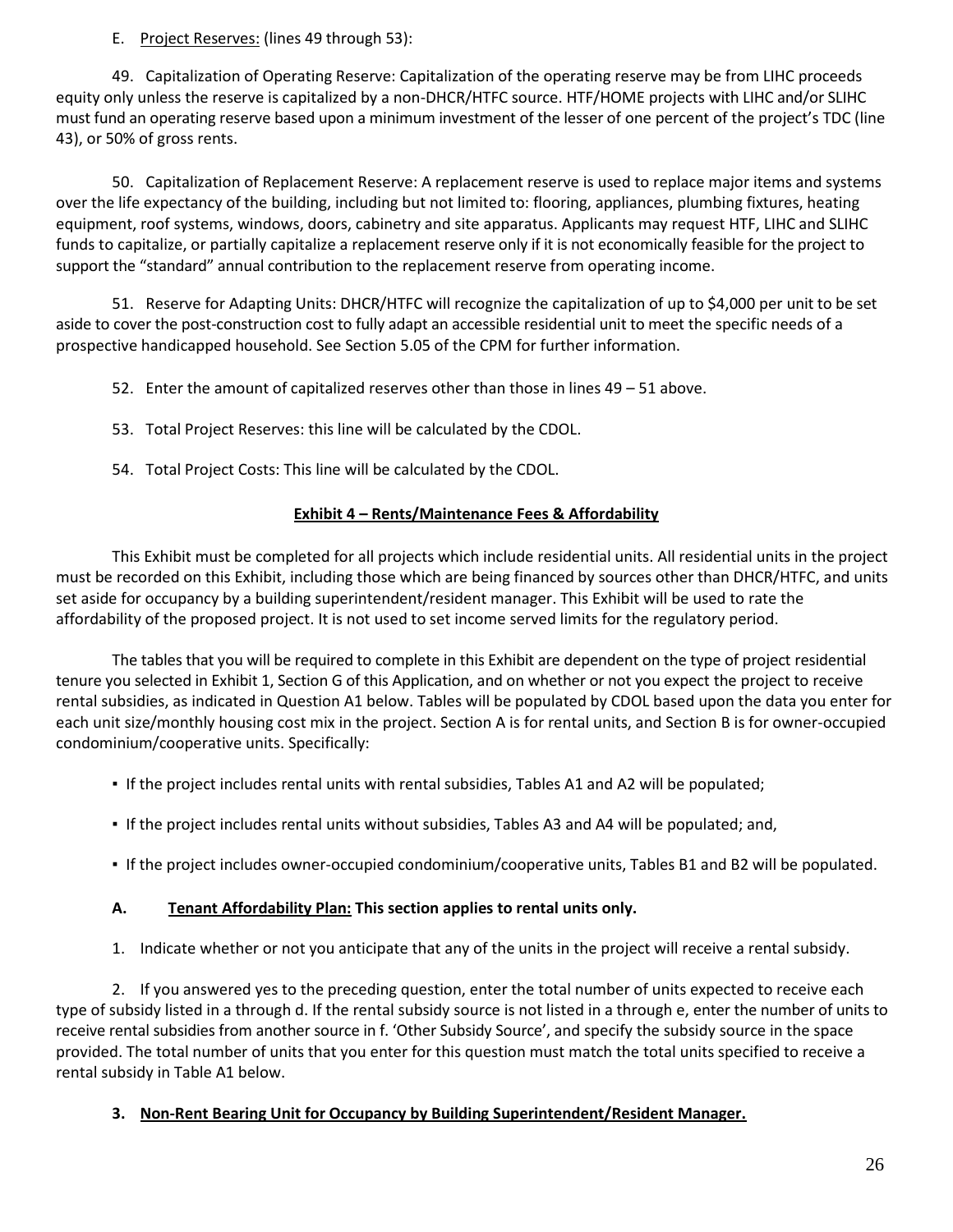Indicate whether or not the project includes a non rent-bearing unit to be occupied by a building superintendent/resident manager. If you answer yes, enter the anticipated number of occupants in the unit, and the total monthly utility cost to be paid by the building super/resident manager. The CDOL will calculate 3d.

4. Indicate whether or not the comparable rents that you will reference in the following section (A1 and A3) include each of the utilities listed.

5. If the Operating Budget (Exhibit 5) will include non-residential income, explain the source of the income in the space provided.

# **A1 through A4 - Monthly Housing Cost for Rental Units**

This section requires you to enter information for each unit size/monthly basic rent/rental subsidy combination in the project. If there are multiple monthly basic rents anticipated for units of the same size, you must record them separately. If there are units of the same (unit) size, some of which will receive rental subsidies and some which will not, you must also record them separately. After saving the information for each unit size/rent category, the units will be displayed in the appropriate grids at the bottom of the page:

**Table A1 (Monthly Housing Cost for Rental Units with Subsidies) and Table A2 (Affordability for Rental Units with Subsidies) will display units with rental subsidies; and,**

# **Table A3 (Monthly Housing Cost for Rental Units without Subsidies) and Table A4 (Affordability for Rental Units without Subsidies) will display units without rental subsidies.**

If you indicated in question 3 of this Exhibit that the project includes a non-rent bearing unit for a building superintendent/resident manager, do not include that unit in this section.

# **Enter the following data for each unit size/rent combination:**

Rental Subsidy: Indicate whether or not these units will receive a rental subsidy. If you choose 'yes' for this field, these units will be displayed in Tables A1 and A2 below. If you choose 'no' for this field, these units will be displayed in Tables A3 and A4 below.

Unit Size: Select the number of bedrooms in the units.

Number of Units: Enter the number of units of this size with the same monthly basic rent and rental subsidy status.

Comparable Market Rent: Enter the median contract rent paid in the primary market area for a comparable unit. (Evidence of comparable rents must be included in the Market Study).

Monthly Basic Rent: Enter the applicable shelter rent allowance or proposed basic rent or carrying charge for the units in this category.

Tenant-Paid Utilities: Enter the anticipated cost of utilities to be paid directly by the tenants in this unit category.

Area Median Income: Enter the appropriate area median income for the proposed unit size. Refer to the "Median Income Adjusted by Bedroom Count" in the Reference Materials for more information.

Percentage of Area Median Income (AMI) that Unit will be Targeted to: Enter the percentage of AMI of the households that you will be targeting for occupancy of the units. The data entered in this field must be consistent with the data entered in Exhibit 1, Section I, 2 (Income Targets), and will be used as the basis for the project's Regulatory Agreement should the project be selected for funding.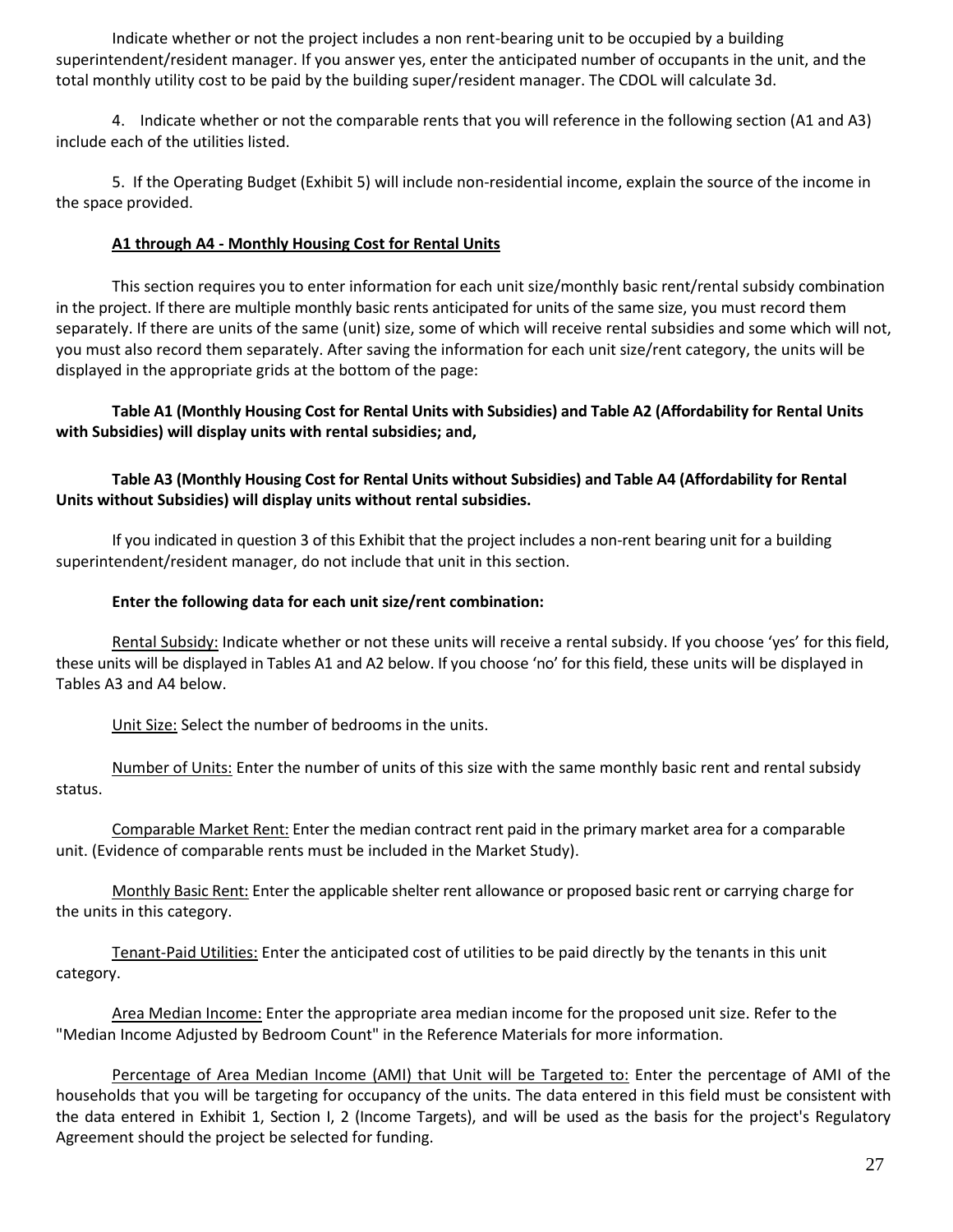After you have entered and saved the data for a unit size/rent/subsidy combination, it will be displayed in the appropriate Tables below, and the CDOL will perform some calculations based on the data entered.

# **In addition to the data entered above, the following columns will be displayed and/or calculated by CDOL:**

### **Tables A1 and A3 (Monthly Housing Cost):**

No. of Occupants Per Unit: For projects that do not include a LIHC or SLIHC request, the CDOL will update this column based on two (2) persons per bedroom. If LIHC and/or SLIHC have been requested on the Application, the CDOL will use 1.5 persons per bedroom.

Total Monthly Housing Cost: This will be calculated by the CDOL by adding together the Monthly Basic Rent and the Tenant Paid Utilities. (Please note that in some areas the maximum rents calculated under the LIHC program may exceed the maximum low HOME rents permitted under the HOME Program).

# **Tables A3 and A4 (Affordability):**

Total Annual Cost: This will be calculated by the CDWAS by multiplying the Total Monthly Housing Cost by 12 for each of the unit size/monthly cost categories displayed in Table A3. This field is not applicable to Table A2 (units with rental subsidies).

Minimum Annual Income Needed to Afford Unit: This field will be calculated by the CDOL for Table A3 by dividing Total Annual Cost by **.30.** This field is not applicable to Table A2 (units with rental subsidies).

Percentage of Area Median Income that Unit is Affordable to: This field will be calculated by the CDOL for each unit category in Table A3 by dividing the Annual Income Needed to Afford Unit by the Area Median Income (AMI). The result will be the income group that the unit is affordable to. For Table A2 (units with rental subsidies), the CDOL will display 30% of AMI.

Maximum Rent at 60% LIHC/SLIHC Eligibility: The CDOL will calculate this field using the following formula: The Adjusted AMI for each Unit Size x 0.6 x 0.3 / 12.

#### **B. Condominium/Cooperative Affordability Plan:**

#### **This section applies to projects involving homeownership of condominium/cooperative units only.**

1. Specify what percentage of the purchase price will be required as a down-payment by purchasers of the units. This percentage will be used by the CDOL to calculate the down payment in Table B1.

2. Select the applicable tenure type for the units.

# **Table B1 - Total Monthly Housing Cost for Owner-Occupied Units**

This page requires you to categorize all condominium/cooperative units in the project by number of bedrooms (unit size), and then by the monthly payment for a unit of that size. If there are varying monthly payments anticipated for units of the same size, you must enter them separately. The total number of units should equal the total number of units entered in Exhibit 1, Section H, Table 1. (If you indicated that this project included a mixture of owner-occupied and rental units, the total of units in Tables A1, A3 and B1 of this Exhibit must equal the total number of units entered in Exhibit 1, Section H, Table 1). After saving the information for each unit size/monthly housing cost category, the units will be displayed in the grids at the bottom of the page.

#### **Enter the following data for each unit size/monthly payment combination:**

Unit Size: Unit size refers to the number of bedrooms in the unit. Select the unit size from the drop-down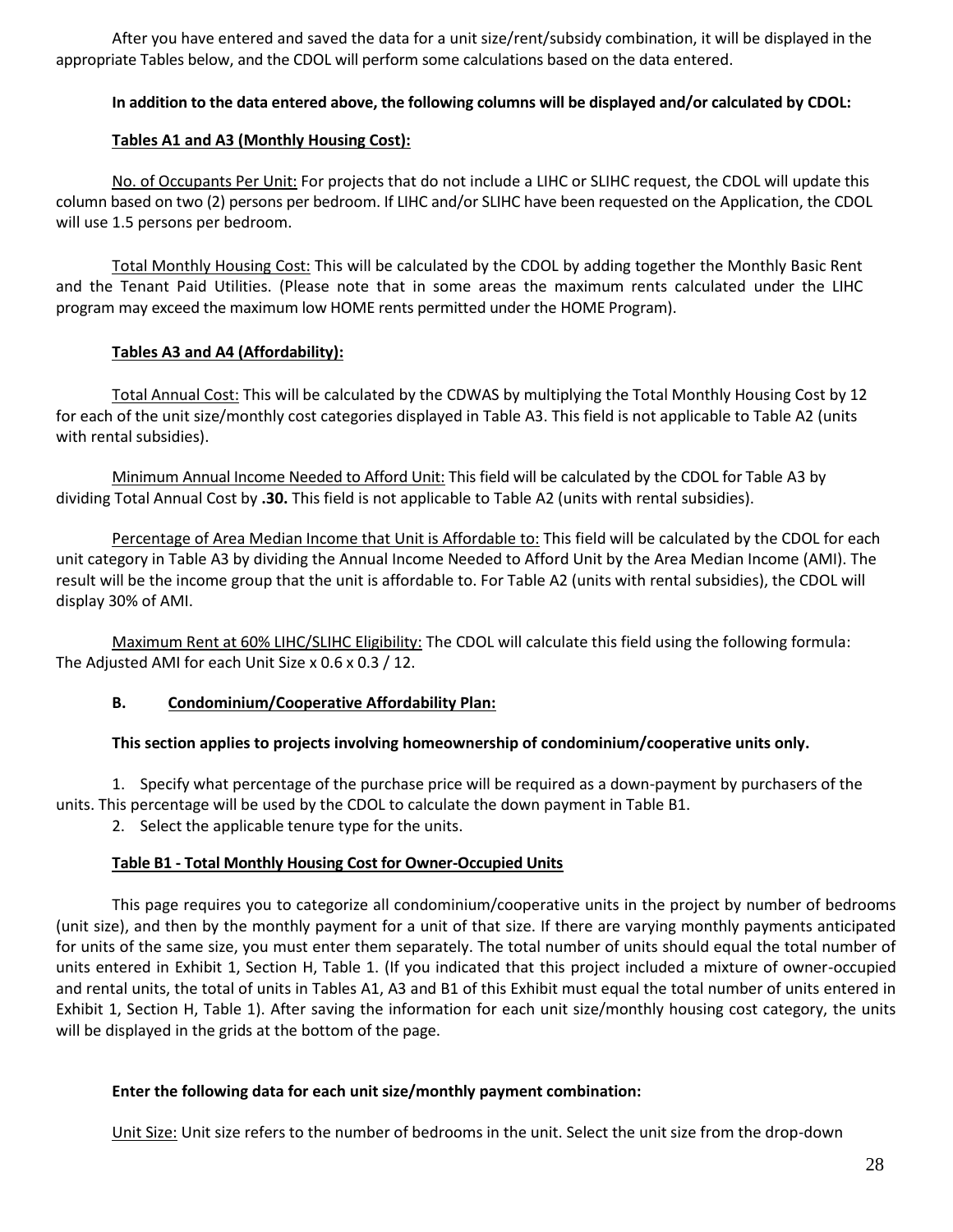menu.

No. of Units: Enter the number of units of this size which will be available at the same monthly payment.

Purchase Price: Enter the purchase price for the unit. Include the value of any sweat equity contributions in the purchase price as the down payment.

Monthly Payment: Enter the total of monthly principal and interest payments on the mortgage loan for the unit(s).

Monthly Taxes and Insurance: Compute and enter the monthly total property taxes and homeowner's insurance (including flood insurance if necessary) for the unit(s).

Monthly Maintenance and Carrying Costs: Enter the monthly costs of maintaining and amortizing the buildings and grounds for the unit(s).

Area Median Income (AMI): Enter the appropriate AMI for the proposed unit size. Refer to the "Median Income Adjusted by Bedroom Count" in the Reference Materials for more information.

Percent of Area Median Income Unit will be Targeted to: Enter the percentage of AMI of the households that you will be targeting for occupancy of the unit(s). The data entered here must be consistent with the data entered in Exhibit 1, Section I, 2 (Income Targets), and will be the basis for the project's Regulatory Agreement should the project be selected for funding.

### **In addition to the data entered above, the following fields will be displayed and/or calculated by the CDOL.**

Down Payment: The CDOL will calculate and display the down payment based on the percentage entered above.

Amount Financed: The CDOL will calculate this by subtracting the down payment from the purchase price.

Total Monthly Cost: This will be calculated by the CDOL by adding together the Monthly Payment, Monthly Taxes and Insurance, and Monthly Maintenance and Carrying Costs for the unit(s).

Total Annual Housing Cost: This will be calculated by the CDOL by multiplying the Total Monthly Housing Cost by 12 for each of the unit size/monthly cost categories.

Minimum Annual Income Needed to Afford Unit: This will be calculated by the CDOL by dividing the Total Annual Cost by .30 for each unit size/monthly cost category.

Percent of Area Median Income Unit (AMI) is Affordable to: This will be calculated by the CDOL by dividing the Minimum Annual Income Needed to Afford Unit by the AMI. The result will be the income group that the unit is affordable to. For example, if the annual income needed to afford the unit is \$16,000, and the AMI is \$28,000, the income group that the unit is affordable to would be households at 57% of the AMI.

# **Exhibit 5 – Operating Budget**

If the project involves both residential and non-residential units, you must complete two budgets – one for the residential and one for the non-residential units.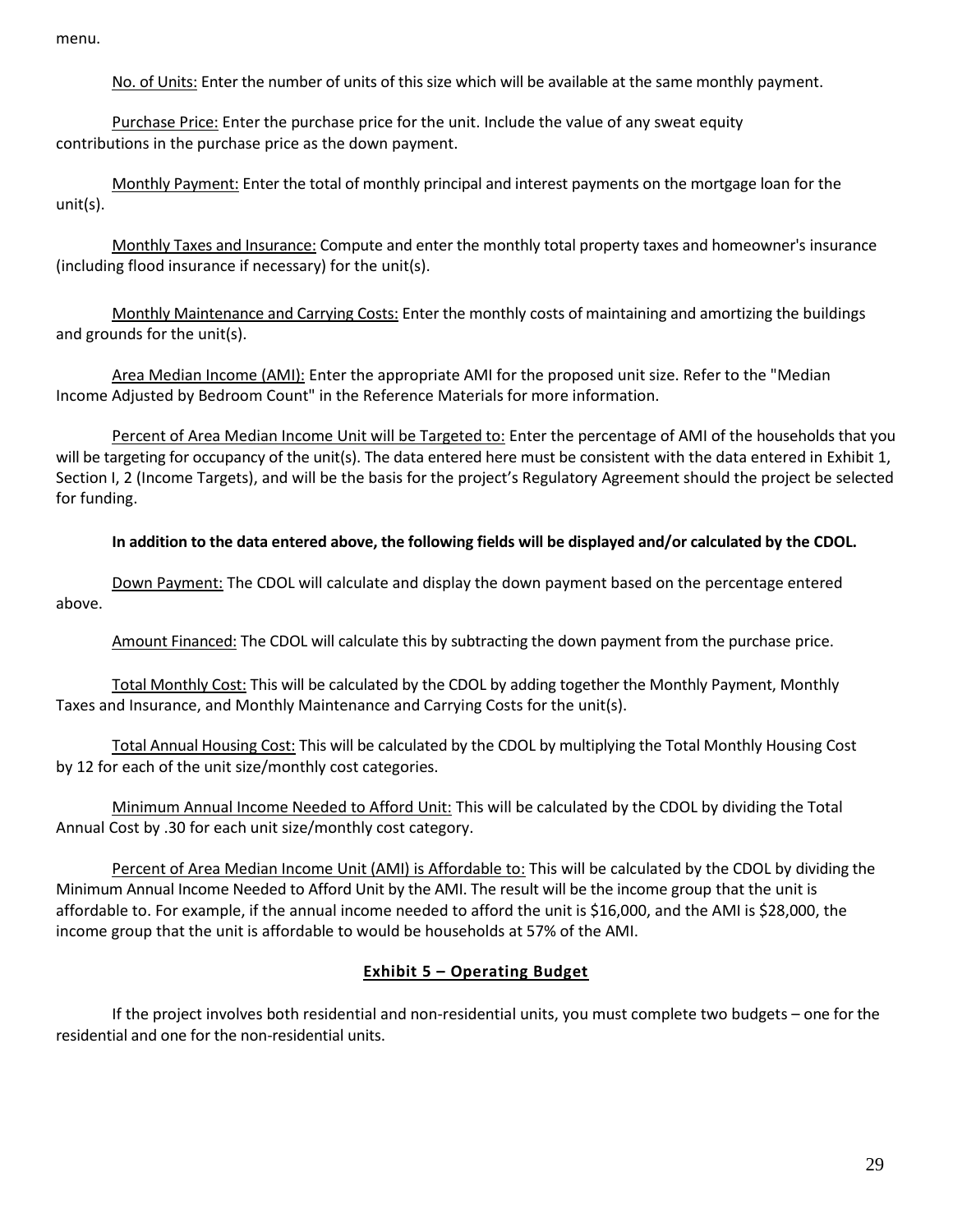# **A1 – Total Effective Income:**

This Table calculates the project's income and vacancy arrears to produce total effective income. Section A is for the residential portion of the project and Section B is for the non- residential portion of the project.

### A. Effective Residential Income

If the project does not involve residential space, this section will be blocked.

1. Total Residential Monthly Income/Maintenance Fees: The CDOL will calculate the project's total residential monthly income, by multiplying the total number of units for each unit size/monthly cost category in Exhibit 4 Tables A1 and A3 by the basic rents for those units, and adding the results. If this is a condominium/cooperative project, the number of units for each size/monthly cost category will be multiplied by the Monthly Maintenance cost in Exhibit 4, Table B1. If it is a combination of rental and condominium/cooperative units, Tables A1, A3 and B1 of Exhibit 4 will be used in the calculation.

2. Annual Gross Residential Income: The CDOL will calculate this by multiplying line 1 (Total Monthly Income/Maintenance Fees) by 12.

3. Estimated Percentage of Vacancy & Arrears: Enter a 5% estimated percentage of vacancy and arrears for the residential portion of the project in the space provided. The CDOL will then multiply Line 2 (Annual Gross Residential Income) by this percentage to arrive at the total annual income expected to be lost from residential vacancies and arrears.

4. Net Residential Income: The CDOL will calculate this by subtracting Line 3a (Total Residential Vacancy and Arrears) from Line 2 (Annual Gross Residential Income).

5a. Ancillary Income - Laundry: If applicable, enter the anticipated income from residential laundry facilities.

5b. Ancillary Income – Parking: If applicable, enter the anticipated income from residential parking facilities.

5c. Ancillary Income – Other: If applicable, enter the anticipated income from other residential sources, for example, dedicated project operating subsidies from public agencies, fully capitalized operating reserves, or a homesteader's contribution to the operating budget. Do not include interest from operating or replacement reserves. Specify the source(s) of any "Other" Ancillary Income in the space provided.

6. Total Ancillary Residential Income: The CDOL will calculate this by adding together lines 5a, 5b and 5c.

7. Total Effective Residential Income: The CDOL will calculate this by adding together lines 4 and 6. This figure will be transferred to line 1 (Total Effective Income) of the residential operating budget.

#### B. Effective Non-Residential Income

If the project does not involve non-residential space, this section will be blocked.

8. Gross Commercial/Civic Income: Enter the estimated amount of revenue to be generated from commercial and/or civic rents.

9. Commercial/Civic Vacancy and Arrears: Enter the estimated percentage of vacancy and arrears for the commercial/civic portion of the project. The CDOL will multiply Line 8 (Gross Commercial/Civic Income) by this percentage to arrive at the total annual income expected to be lost from commercial or civic vacancies and arrears.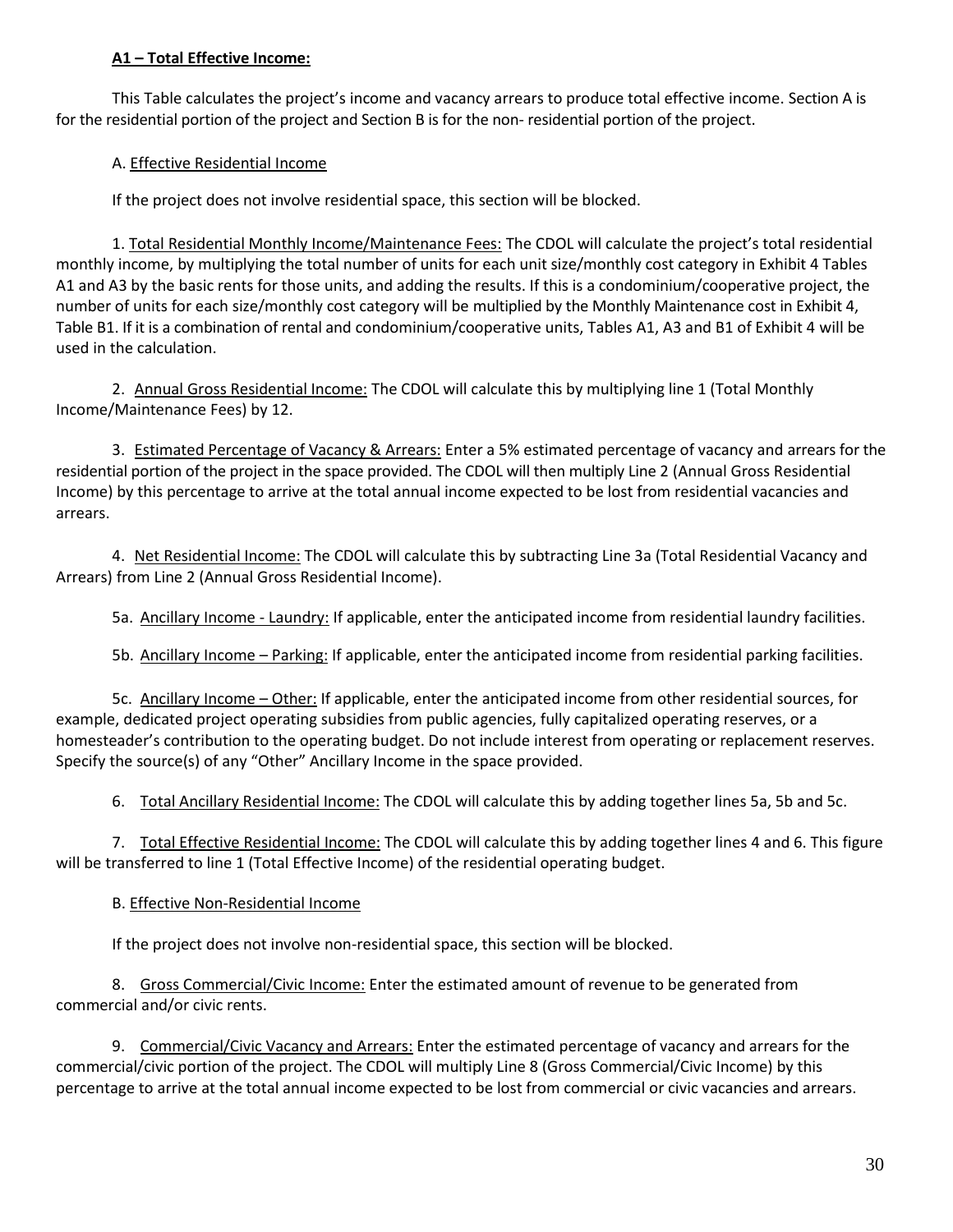10. Net Commercial/Civic Income: The CDOL will calculate this by subtracting line 9a (Total Commercial/Civic Vacancy and Arrears) from line 8. This figure will be transferred to line 1 Total Effective Income for the non-residential portion of this project.

10a. Indicate whether or not income for this portion of the project will be guaranteed through a master lease and/or developer guarantee.

11. Total Effective Income: This line will be blocked to CDOL Users. The CDOL will calculate this when it produces a Summary Table 1 for projects with both residential and non-residential space by adding together lines 7 & 10.

# **A2 – Basis for Projection of Operating Budget:**

This section serves two purposes:

1. Data entered here will enable the CDOL to do many of the calculations required in A3 of this Exhibit – Operating Budget; and,

2. It provides a rationale for operating expenses during the project's first fifteen years of operation.

If the project involves both residential and non-residential space, click on the 'add' button for the type of budget you wish to update. If the project only includes one type of construction, only one budget type will be displayed. Click the 'add' button to the right to update. When you click 'add', the page will redisplay with the first year's total effective income shown under the year one cost, as well as a list of typical operating expenses.

Beginning with Total Effective Income (line 1), click the 'edit' button for each applicable line item listed. Clicking 'edit' will result in the screen being redisplayed with fields to provide line item details:

A. Income/Expense: Displays the name of the line item that you are working on (Income for Total Effective Income (line 1); Expense for all other line items).

B. Year 1 Income/Cost: If you are working on Total Effective Income (line 1), the applicable amount derived from Section A1 of this Exhibit will be displayed (line 7, or line 10). For all other line items (costs), enter the anticipated first year's operating cost for the expense listed in A. Year one should represent the first complete year of occupancy.

C. Type & % Increase/Decrease: From the drop-down list, select one of the following three expense types for each line item:

Fixed: The cost (or income) will remain constant from year to year. The CDOL will update the operating budget for these line items, based on the amount entered in B – Year 1 Cost (or Income).

Variable: These costs (or income) are expected to either rise or fall from one year to the next. If you select this type, there must also be a percentage of increase or decrease. The CDOL defaults to a 3% increase which you may change for any variable line item. The CDOL will update the operating budget for these line items.

Other: These costs (or income) cannot be termed either fixed or variable. For these line items, you must manually complete the operating budget Exhibit 5, A3) for years 1 through 15.

D. Rationale for Estimates: Provide the rationale for the estimated expense (or income). For example: "\$80 a unit," or, "\$3/square foot."

E. Source: Enter the source of the rationale, for example, "based on actuals from similar project, Hampshire Senior Housing," or "quote from insurance broker – Smith Insurance".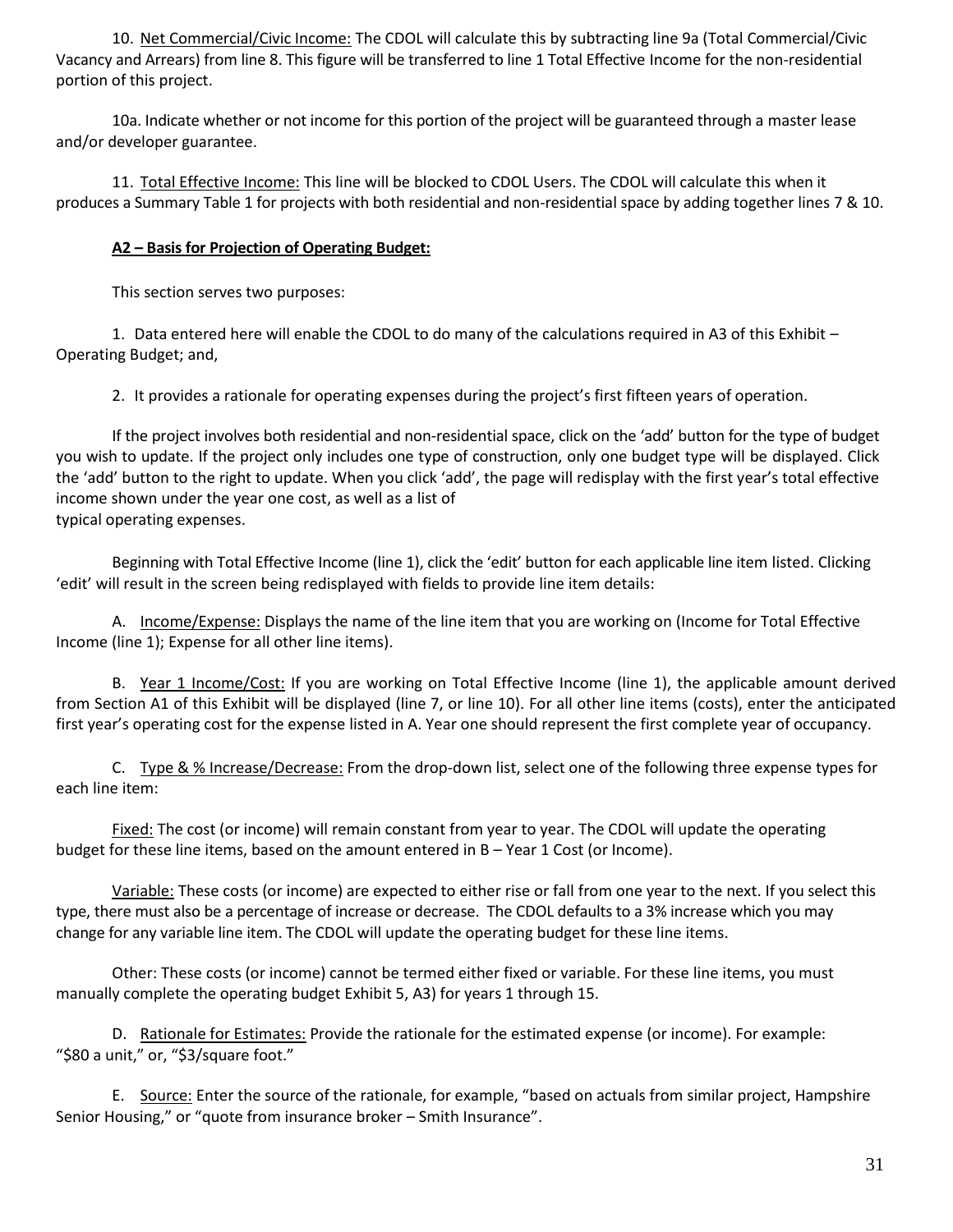### **Please note the following regarding certain line items:**

1. Total Effective Income: CDOL will update the total effective income for the first year based on either line 7 or line 10 from Section A1 of this Exhibit. Complete this line for the following years.

8. LIHC/SLIHC Monitoring Fee: If Exhibit 1, H2 shows all units in the project except a non-rent bearing unit for a resident manager will be assisted with 9% LIHC or SLIHC, the CDOL will calculate the monitoring fee using the following formula: For each line in Exhibit 4 - Tables A1 and A3: number of units x Maximum Rent at 60% LIHC Eligibility (Exhibit 4 - Tables A2 and A4) x 12 x 0.005. If all units except the resident manager's unit will be assisted by SLIHC, the CDOL will perform the above calculation except that the Maximum Rent at 90% SLIHC Eligibility will be used.

38 – 39. Reserves: Refer to the CPM, Section 5.06 before completing these lines.

42. Debt Service: The CDOL will produce a line for each permanent loan entered in Exhibit 3, displaying the funding source name, loan amount, interest rate and term from the information provided in Exhibit 3. Provide the expense information for each loan. If the project has debt that is not reflected in the operating budget, click the 'add' button to record this expense.

44. Cash Flow: For projects utilizing HTF/HOME **and** LIHC or SLIHC programs, owners are limited on assisted units to the greater of a nominal return on equity (not to exceed \$35/unit/month), or an amount equal to debt service coverage required by another participating permanent lender.

45. Repayment of Deferred Developer's Fee: If the project's permanent funding sources as set forth in the Development Budget (Exhibit 3, Section A2) include Deferred Developer's Fees, you must enter an amount that will ensure that the fee is repaid within 15 years of the placed-in-service date (See Section 5.05 of the CPM).

# **A3 – Operating Budget**

For each line item in A2 (Basis for Projection of Operating Budget) that was specified as "Fixed" or "Variable with a Percentage Rate", the CDOL will calculate project operating costs for the first 15 years of project operation. Complete the 15-year cost projections for any costs that you specified as type "Other" in Section A2 of this Exhibit by clicking the 'edit' button to the right of the line item and completing the 15-year projection.

Lines 10, 24, 30, 37, 40, 41, 43 and 44 will be calculated by the CDOL.

# **Deferred Developer's Fee**

A. **Total Deferred Developer's Fee:** If applicable, the CDOL will display the amount of the deferred developer's fee entered as a permanent funding source in Exhibit 3, A2 (Development Budget Funding Sources). This calculation is applicable only to the residential operating budget.

B. **Total Repaid in 15 Years:** The CDOL will add the total amount of deferred developer's fee repaid during the 15-years projected in line 45 of the Operating Budget.

C. **Discrepancy:** If there is a discrepancy between the figures in A and B, the discrepancy will be displayed. The Deferred Developers Fee must be repaid in 15 years or the CDOL will return an error message.

# **Exhibit 6 – Development Timetable**

A1. **Development Track Indication:** Select the development track that the project will follow from the dropdown menu. If you select "construction financing with competitive bidding," you will be required to submit bid documents to DHCR/HTFC.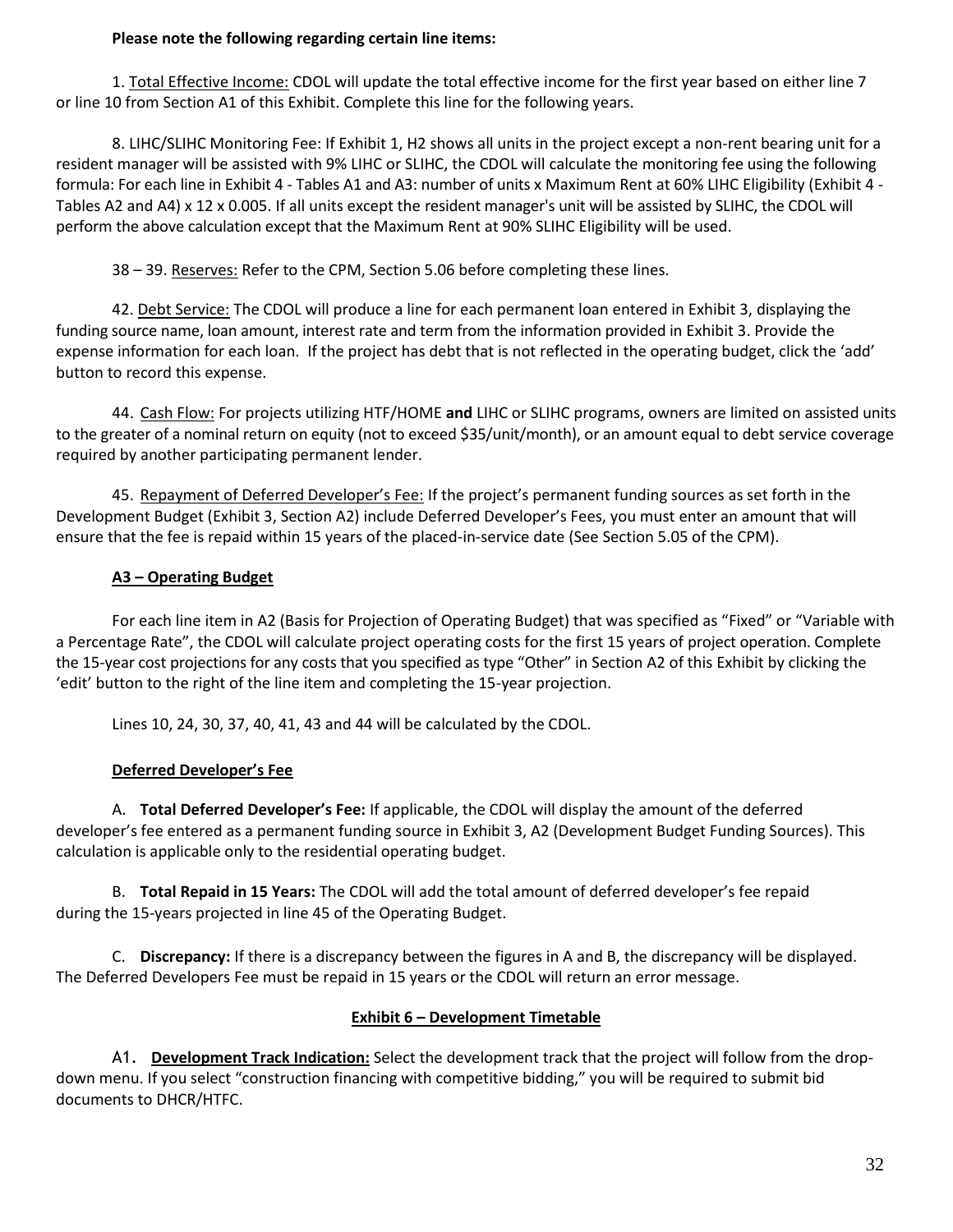A2. **Additional Approvals:** Select each type of approval that the project requires in addition to the standard approvals listed in A3 of this Exhibit. If no additional approvals are necessary, select 'N/A'. If you select 'Other', specify the required approval in the space provided. Each approval that you select will be added to A3 of this Exhibit – the Development Timetable.

A3. **Development Timetable:** Please read all of the instructions below before completing this Table.

**Activity/Approval:** Under this column is a list of activities and approvals typically required for DHCR/HTFCfinanced projects, as well as any additional approvals selected in A2 of this Exhibit. Click on the 'edit' button to the right of each required approval and provide the requested information.

**Status:** Select 'approved' or 'pending' or 'not applicable' from the drop-down list to indicate the current status of the activity/approval.

**Contact Person/Phone #:** Enter the name and phone number of a person from the applicable organization who can verify the status of the approval.

**Completion Date:** Enter the month and year (mm/yyyy) that you anticipate the action or approval to be completed/approved, or that the approval was issued.

Please review the following guidelines regarding several of these activities/approvals:

1. HTFC Board Approval – The CDOL will display a completion date of June 2011, which may be changed if necessary.

2. HTFC Funding Commitment - You should enter a completion date for this approval which is approximately 45-60 days after the HTFC Board Approval date.

16. Contract Document Submission – Allow a minimum of 45 business days for review and approval of bid documents. All applicants must submit contract documents prior to loan closing.

20. Rent-Up Conference - The rent-up conference is to be held between the project owner/manager and DHCR Office of Housing Management staff. 90-100 days prior to construction completion.

22. Construction Completion/Certificate of Occupancy (C of O) – For LIHC/SLIHC projects, this is the placed-inservice date. For all others, this is the anticipated construction completion and c of o date.

24. Cost Certification/Audit/Close-Out Document Submission – Must occur within 60 days of the permanent financing closing. (NOTE: For projects anticipating combining this step with permanent financing closing, documents must be received 30 days prior to the closing date).

25. Permanent Financing Closing – Must occur within 60 day after construction completion/c of o date.

#### **Exhibit 7 – Development Team's Relevant Experience**

This Exhibit must be completed by the project developer, owner, and management agent. If the applicant is a not-for- profit organization, this Exhibit must also be completed by the housing consultant, the general contractor and the architect, if identified. Provide the required information for each similar project that the developer has participated in during the past ten years, or until the applicant (developer) has reached the maximum obtainable score (See RFP for information on scoring). Include only those that are similar in construction type, size, scope, population served, financing and tenure.

If the Applicant has used the CDOL before, this page will display similar projects that were entered on previous CDOL applications. You may choose to 'include' a project by clicking on that option. The CDOL will return the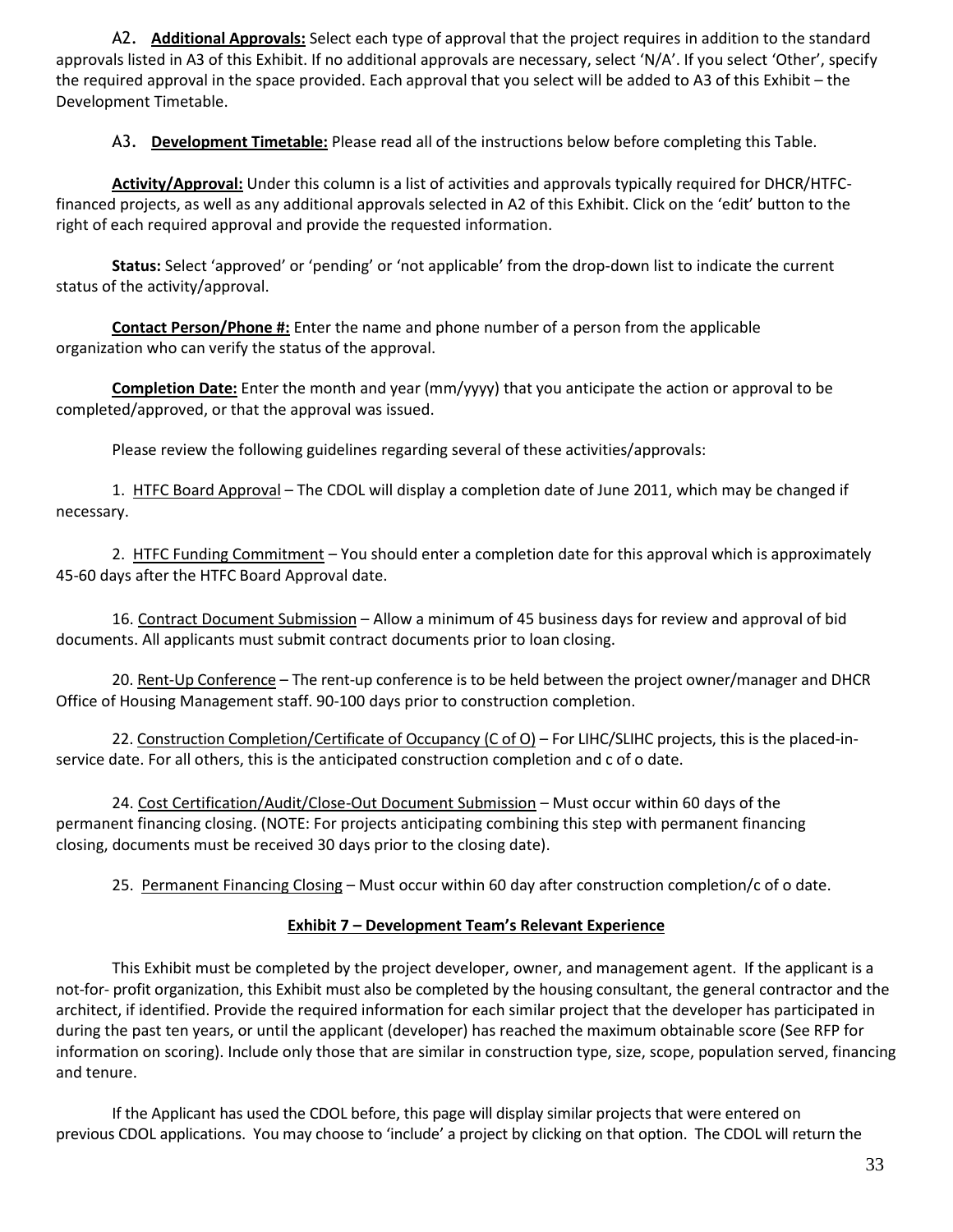project details. Verify the information, then scroll down and select the team member and their role(s) in the project, and click 'Submit'.

To add similar projects for development team members, click 'add'. Provide the requested information.

# Similar Project Details

1. Project Name: Enter the name of the similar project.

2. Total Project Cost: Enter the total project cost of the similar project.

3. SHARS ID: If the project was funded by DHCR/HTFC, enter the eight-digit SHARS ID Number assigned to the project.

If the project was funded by DHCR/HTFC, and you have entered a SHARS ID for line 3, do not complete the remaining items (4 – 9) on this page. Instead, go on to complete the Development Team Members section, and click 'submit'. The page will be redisplayed in a grid. To add another similar project, click 'add'.

If the similar project did not receive DHCR/HTFC funding, complete items 4-9.

4. Project Use: Select from the drop-down list the similar project's use:

- a. Condominium/Cooperative
- b. Multi-Family Residential
- c. Multi-Family Residential/Civic
- d. Multi-Family Residential/Commercial
- e. Multi-Family Residential/Civic/Commercial
- f. Commercial
- g. Civic/CSF

5. Project Type: Select the type of construction involved in the similar project (new construction or rehabilitation).

6. Role: Select the role(s) that the team member played in the similar project.

7. Construction Start Date: Enter the month and year of construction start for the similar project.

8. Percent Completed: Enter the estimated percentage of construction completion.

9. Number of Units: Enter the number of units in the similar project.

10. Population Served: Provide a brief description of the type of population served, for example: frail elderly or large families.

Select the Development Team member who participated on this similar project, and select the role(s) that member played.

When all required fields have been entered, click 'submit'. The page will be redisplayed as a grid. Click the 'add' button to add another similar project.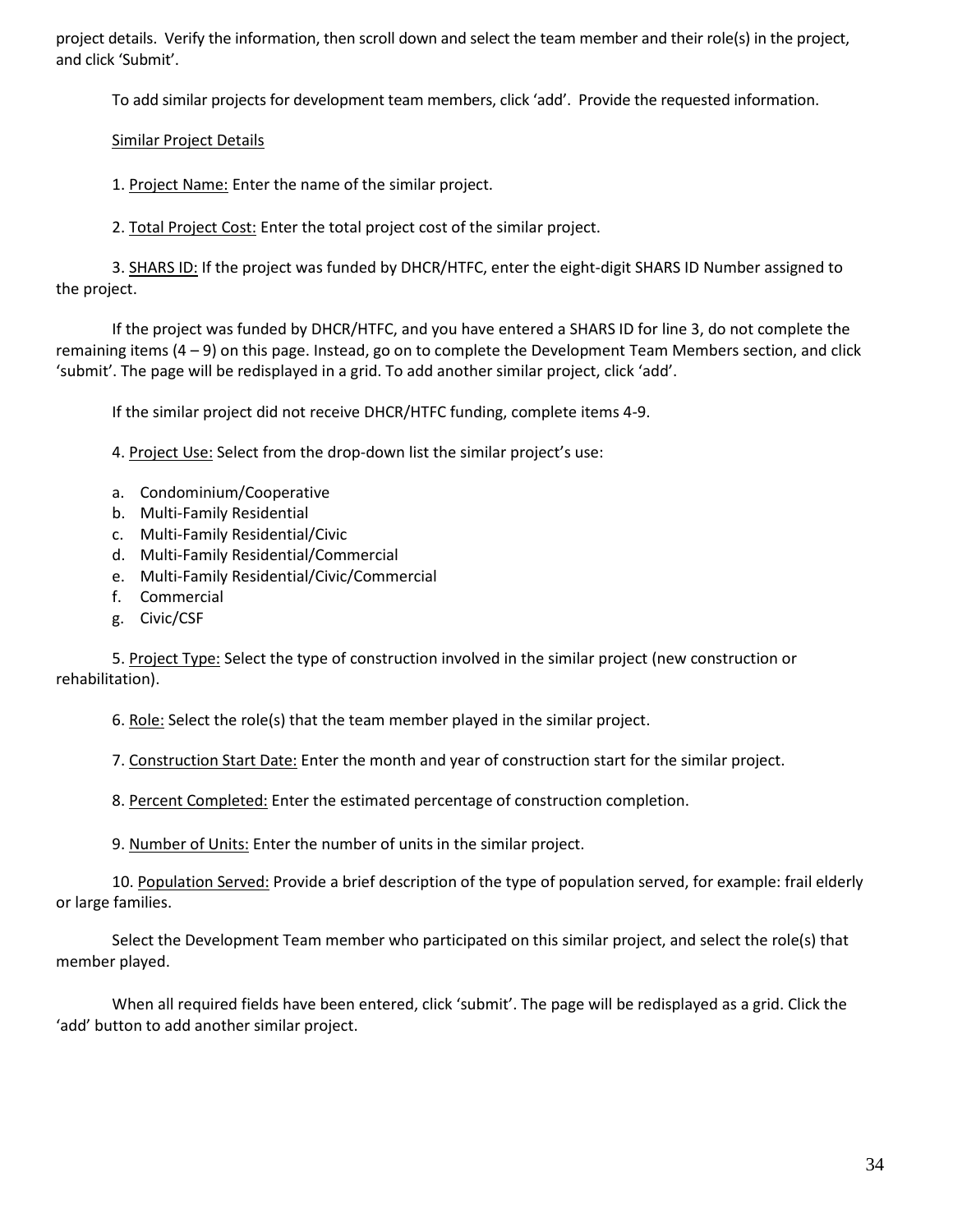### **Exhibit 8 – Site and Building Information**

**General Instructions:** Please read the following before completing this Exhibit.

- 1. Section A must be completed for **each site** in the project.
- 2. Section B must be completed for **each building which will exist upon completion** of the project.

### **A. Site Information**

Complete this section for each site in the project.

### 1. Site Basics

a. Indicate whether or not the site is vacant land.

b1. If you answered no to 1a, enter the number of buildings on the site.

b2. If applicable, enter the number of non-accessory buildings on the site which will be demolished.

c. Tax Parcel Data for Vacant Land or Land which will be Vacant After Demolition: If the site is vacant land or it will be vacant land after demolition of existing buildings, provide the site's tax parcel(s) in the space provided. For sites located in one of the five boroughs of New York City, enter the Block, Lot and Easement Code (B/L/E) assigned by the City. For other locations in New York State, enter the Section, Block and Lot Number(s) (S/B/L) for the site assigned by the County.

d. Site Address: Enter the street address, municipality and zip code for the site.

- 2. Site Area and Zoning
- a. Enter the total site area and indicate whether the area is in acres or square feet.
- b. Enter the current zoning classification.

c. Enter the minimum site area for proposed project to meet local zoning regulations, and indicate whether the area is in acres or square feet.

#### 3. Special Site Locations/Designations

Select each box corresponding to a correct statement about the site. Select 'i. Not Applicable', if none of the statements apply.

**NOTE:** If the 'flood plain' box is not checked, the applicant is representing that it can demonstrate through the submission of maps or other documents that the site for the proposed project is not in a flood plain.

4. Site Utilities

Complete the Table for each utility listed.

Source: Choose either public or commercial.

On-or Off-Site: Choose either on-site or off-site.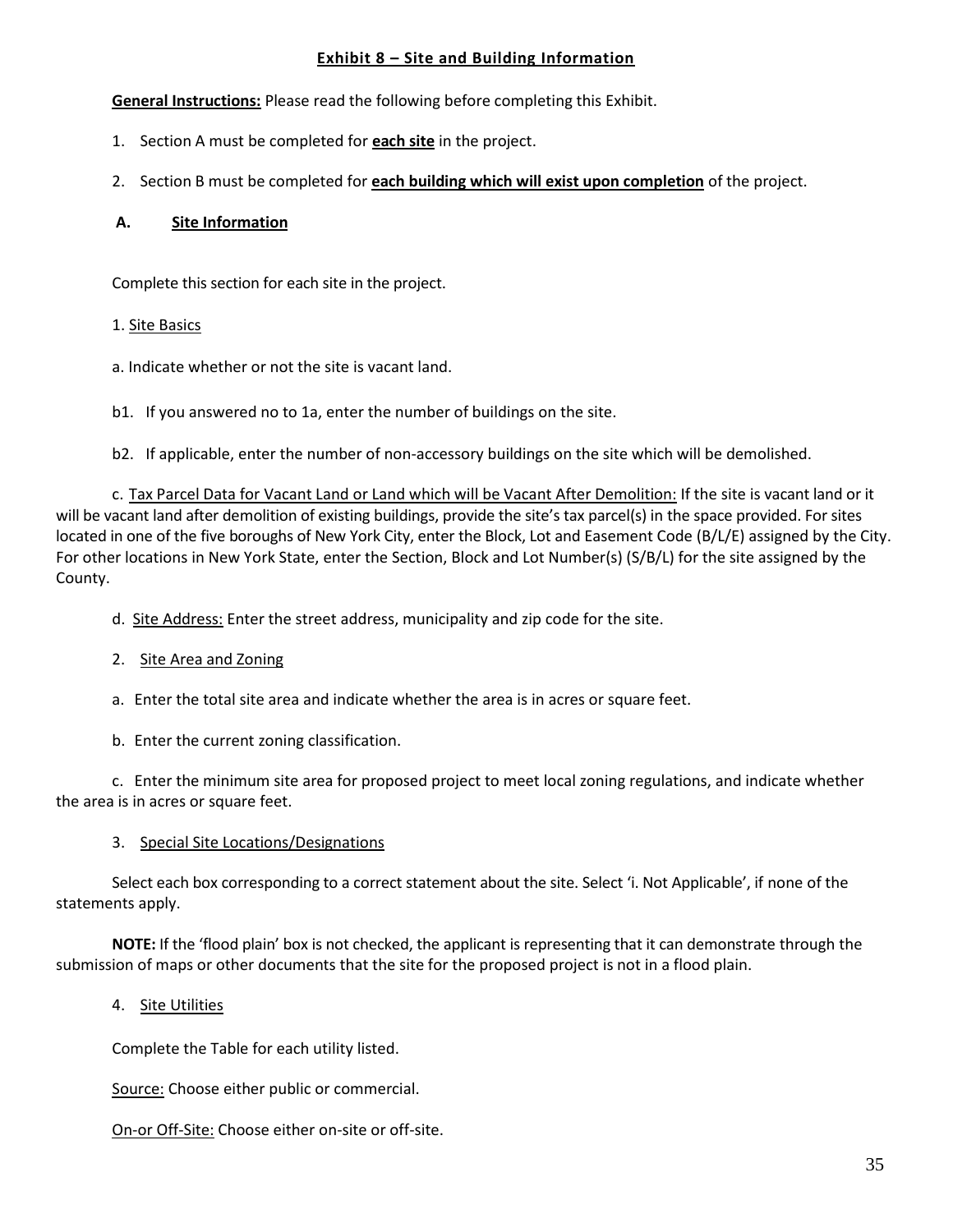Distance from Site: If applicable, enter the utility's distance from the site in feet.

#### 5. Unusual Site Features

Select each unusual site feature present on the site. If no unusual features are present, select 'j. Not Applicable.'

### 6. Existing Structures/ Facilities/ Parking

a. Describe any accessory structures on the site, including their size. If there are none, select 'N/A.

b. Describe any recreational facilities on the site. If there are none, select 'N/A.' (Family projects must have adequate space to accommodate an on-site play area).

c. Site Parking: Select each applicable statement. Enter the number of spaces and the total parking square footage, if applicable.

### 7. Site Suitability

a. Indicate whether or not the area is free of hazardous materials, and is not in proximity to incompatible adjacent uses, or facilities which may present problems with noise or aesthetics, such as an airport, railroad tracks, or a landfill.

b. If you answer no to 7a, provide a description of the hazardous materials, and/or incompatible uses or facilities in the space provided.

c. Indicate whether or not the site is directly accessible from a public road.

### 8. Proximity of Support Services

a. Indicate whether the site is in an urban or non-urban area. (See the CPM Glossary for the definition of 'urban').

b. Select the primary project occupants. If you choose other, specify the type of occupants.

c. Distance to Support Service: For each service listed, select the option which best describes its proximity to the site.

Upon completing this page, the page will redisplay with the site numbered and listed at the top. If you have more than one site, complete the page again for the additional sites.

# **A1. Buildings to be Demolished**

This section is applicable only if you indicated in the previous section that there were non-accessory buildings on the site(s) that were to be demolished.

1. Click on the 'add' button to the right of the applicable site.

2. Current Tenure: Select the applicable tenure type of the building: residential, non-residential, or mixed residential/ non-residential.

3. Enter the number of occupied residential and/or non-residential units in the building.

4. Repeat for each building to be demolished.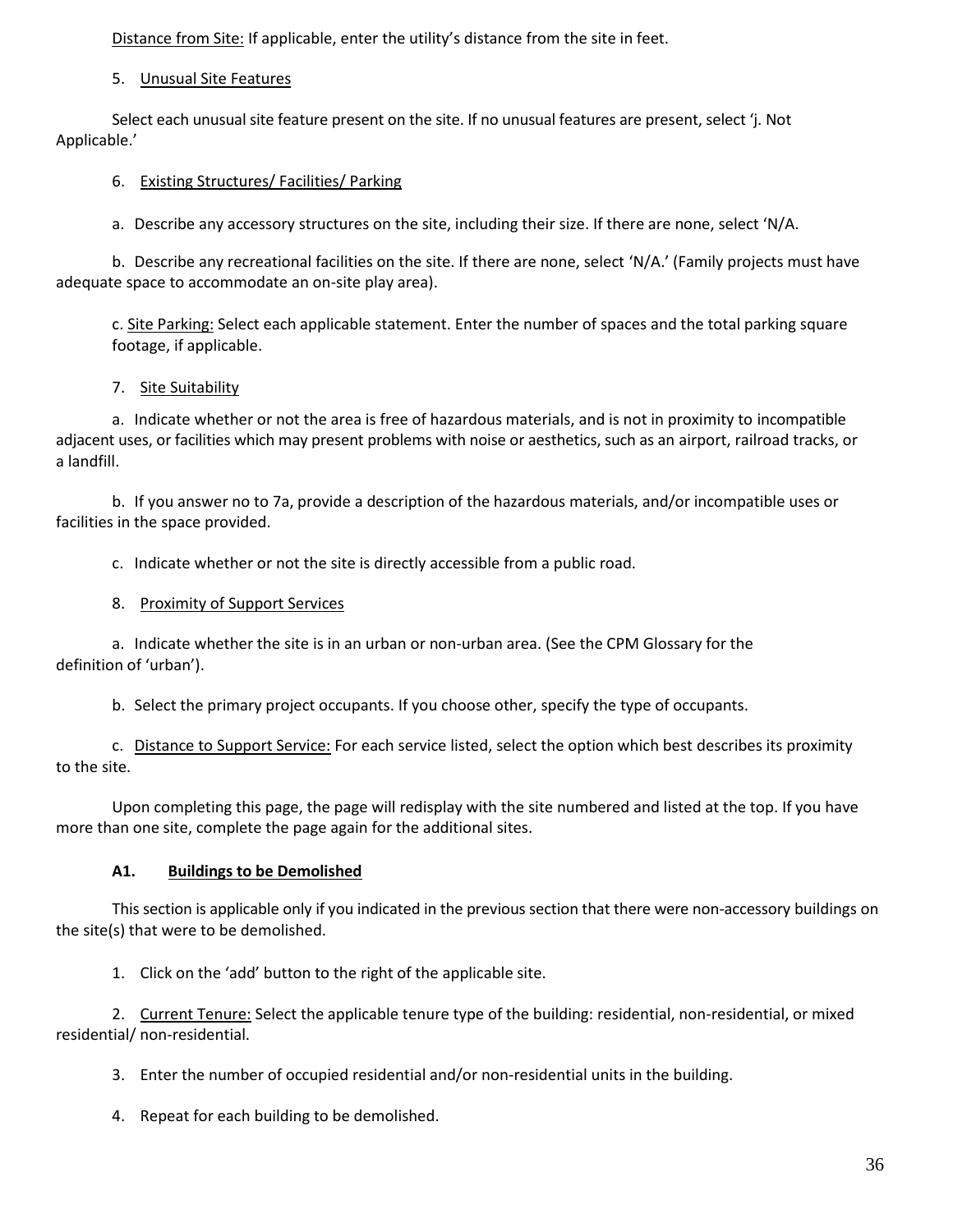#### **B1. Building Characteristics**

Select the site you want to work on from the drop-down list. **Complete this section for each building which will exist upon project completion.**

### 1. Type of Activity Proposed

Select the type of activity proposed for the building.

### 2. Existing Building Characteristics

Complete this **ONLY** if the activity proposed is rehabilitation or acquisition of an existing building.

a. Enter the street address, including municipality and zip code.

b. Enter the approximate date the building was constructed.

c. Enter the tax parcels for the building (NYC – block/lot/easement; elsewhere in NYS, S/B/L)

d. Select the option which describes building's most recent use. If you select 'Other', specify the use in the space provided.

- e. Enter the number of current residential units.
- f. Enter the number of current non-residential units.

### 3. Occupied Units

a. Indicate whether any of the units in the building are occupied.

b. Enter the number of occupied residential units, if applicable.

c. Enter the number of occupied non-residential units, if applicable.

d. Indicate whether relocation of residential and/or non-residential tenants will be required, and enter the number of tenants of each type who must be relocated.

# 4. Building Use Upon Completion

Complete this Section to describe the building **upon completion.**

a. Building Use: Select each applicable box which describes how the building will be used upon completion. If choices 1 – 4 do not describe the use, select 'other', and describe the proposed use.

b. Residential Tenure Type: Select the option which describes the building's residential tenure type upon completion. If choices  $1 - 4$  do not describe the use, select 'Other', and describe the proposed tenure type. If there are no residential units in the building, select 'N/A.'

# 5. Building Units Assisted by HTFC/DHCR

1. Indicate the number and sq. footage of all residential and non-residential units in the building.

2. Repeat, but only for those units which will be funded by DHCR/HTFC.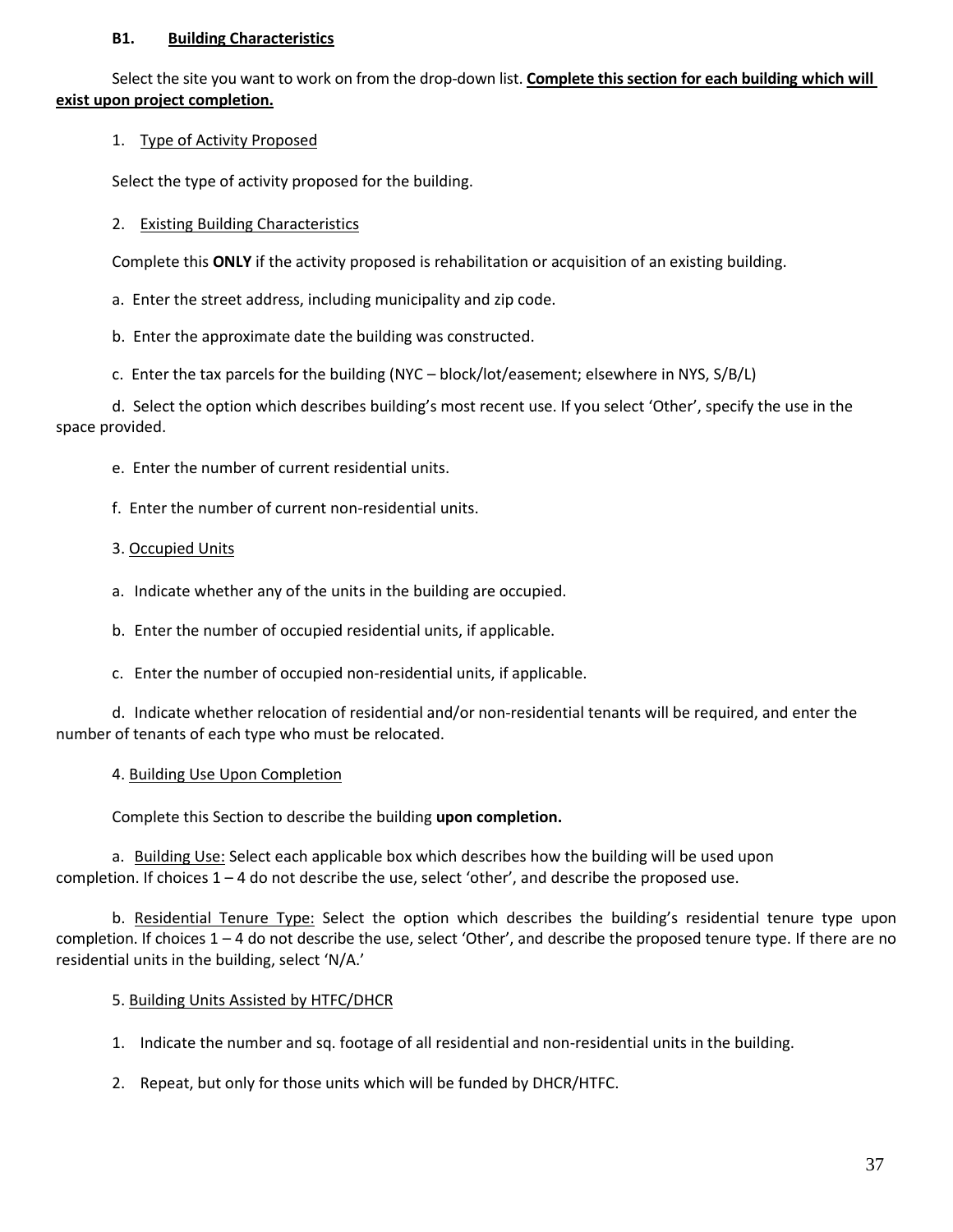#### 6. Building Details

a. Enter the number of floors which will exist upon completion of the building.

b. Select the building's structure type upon completion. If 'Other' is selected, describe the type in the space provided.

# 7. Items in Rent/Carrying Charge

a. Equipment: Select each item which is included in the rent or carrying charge. If there is an item not listed, select 'Other' and specify the item.

b. Services: Select all services which will be included in the rent or carrying charge. If applicable, specify the type of heat and hot water to be provided. If there is an item not listed, select 'Other' and specify the item.

c. Parking: If parking is to be included in the rent or carrying charge, select the applicable type(s). If 'Other' is selected, describe in the space provided.

### 8. Tenant-Paid Utilities

Select each item that will **not** be included in the rent or carrying charge. If 'Other' is selected, describe in the space provided.

### **B2. Building Space Breakdown**

Select the site and the building that you wish to work on

### **A. Dwelling Units:**

Click the 'add new dwelling unit' button. If the project includes units with the same number of bedrooms but varying square footages, be sure to enter each of those sized units separately. Select the unit size (number of bedrooms) from the drop-down menu, and enter the square footage of these units, and the number of units at this size, and with the same square footage. Repeat this step for all residential units in the building. As you update each building, the CDOL will calculate the total square footage for each unit size/square footage combination, as well as the total square footage of all residential units in the building.

# **B. Common Area Space Breakdown**

Click on the 'edit' button to the right of each category of common space that will be included in the building. Enter the total square footage for that space. CDOL will calculate the total common area space.

#### **C. Non-Residential Space Breakdown**

Click on the 'edit' button to the right of each category of non-residential space that will be included in the building. Enter the total square footage for that space. CDOL will calculate the total non- residential space.

As sections are completed, the CDOL will display a running total of the total gross floor area for the building.

# **Exhibit 9 – LIHC/SLIHC Qualified Building Information**

This Exhibit must be completed by all applicants requesting LIHC and/or SLIHC. If you are requesting both LIHC and SLIHC, you must complete the Exhibit separately for each Program.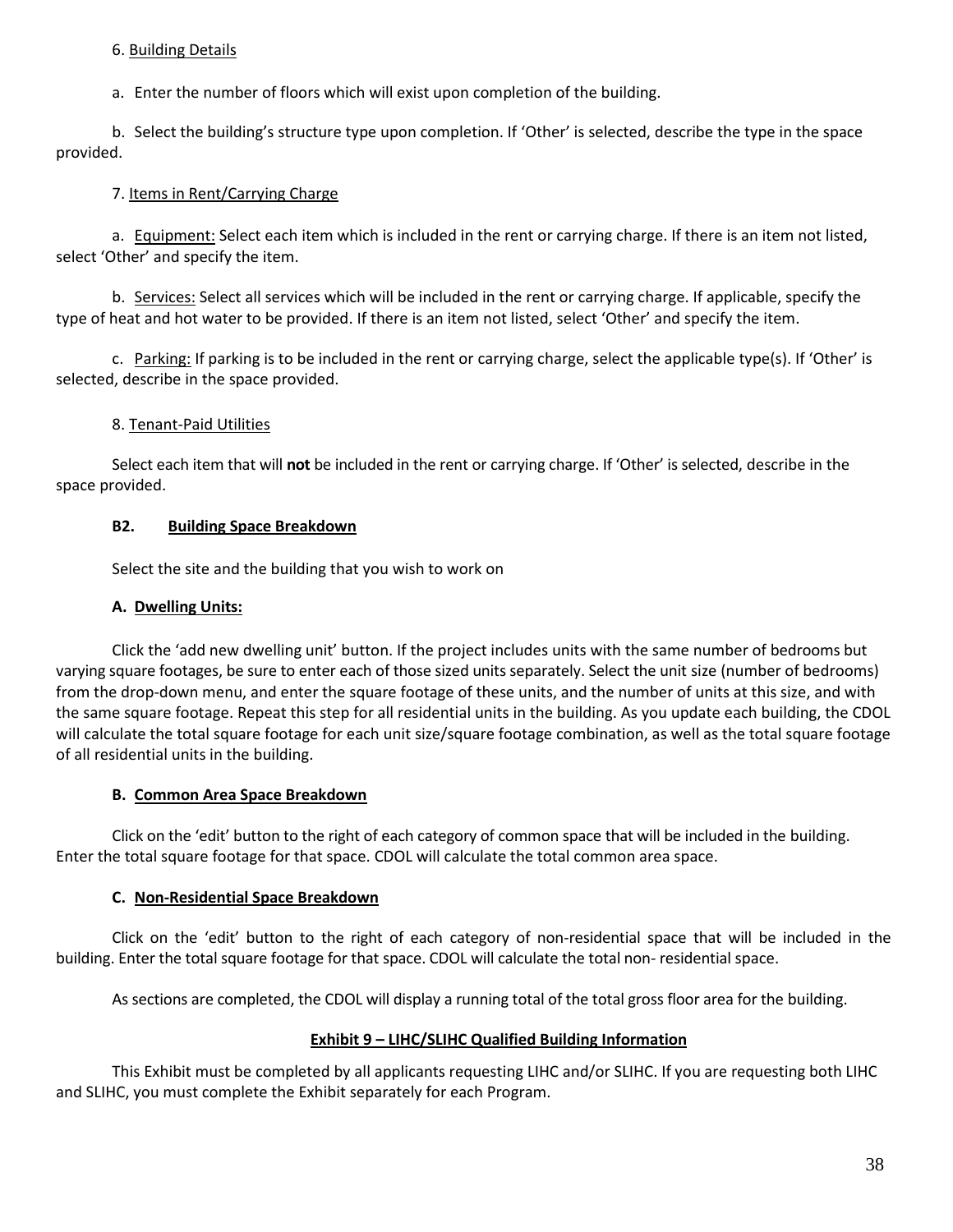Before completing this Exhibit, please refer to the following resources:

- DHCR's Qualified Allocation Plan (QAP);
- Article 2-A of the Public Housing Law (SLIHC);
- **DHCR's New York State Low Income Housing Tax Credit Regulations (SLIHC);**

• Section 42 of the Internal Revenue Code and related regulations for definitions and information on program eligibility; and,

• Professional guidance from a tax consultant, attorney, or accountant in preparing this Exhibit and related documentation which may affect tax liability status through the LIHC and/or SLIHC Program.

# **A. General Project Information**

Select the Program you want to work on, and click the 'add' button to the right of the Program.

1a. Indicate whether this project involves the rehabilitation of occupied buildings with varying levels of occupancy.

1 b. If you answered 'yes' to question 1 a, enter the number of buildings.

2a. Indicate whether this project involves multiple buildings of which, some but not all, are eligible for highcost treatment as set forth in Section 42 of the IRC.

2b. If you answered 'yes' to question 2a, enter the number of buildings.

If you answered yes to questions 1 or 2 above, you must complete this entire Exhibit for each LIHC/SLIHCassisted building which will exist upon project completion. If you answered no to questions 1 and 2 above, you are only required to complete Sections B, C and D once for all LIHC/SLIHC-assisted buildings that will exist upon project completion. Section E (Declaration of Public Subsidies) must be completed for **each** LIHC/SLIHC-assisted building that will exist upon project completion with no exceptions.

3a. Indicate whether the project will be located in a Qualified Census Tract (QCT).

3b. If you answered 'yes' to question 3a, enter the QCT.

4a. Indicate whether the project will be located in a Difficult Development Area (DDA).

4b. If you answered yes to question 4a, select the applicable DDA County.

5. Indicate whether the applicant is willing to enter into a regulatory agreement with DHCR and/or HFA for extended low-income use of the project with a minimum extended use period ending no earlier than 30 years after the project is placed in service that is in conformance with the requirements of Section 42.

6. For each building listed, indicate whether or not it will be assisted with LIHC and/or SLIHC, as applicable.

#### **B. Acquisition Information**

Select the Program you want to work on, then click the 'add' button to the right of the 'Summary for all buildings', or to the right of a particular building (if you answered 'yes' to Section A1 or A2).

1. Indicate whether the site(s)/building(s) is being acquired from a related or unrelated party.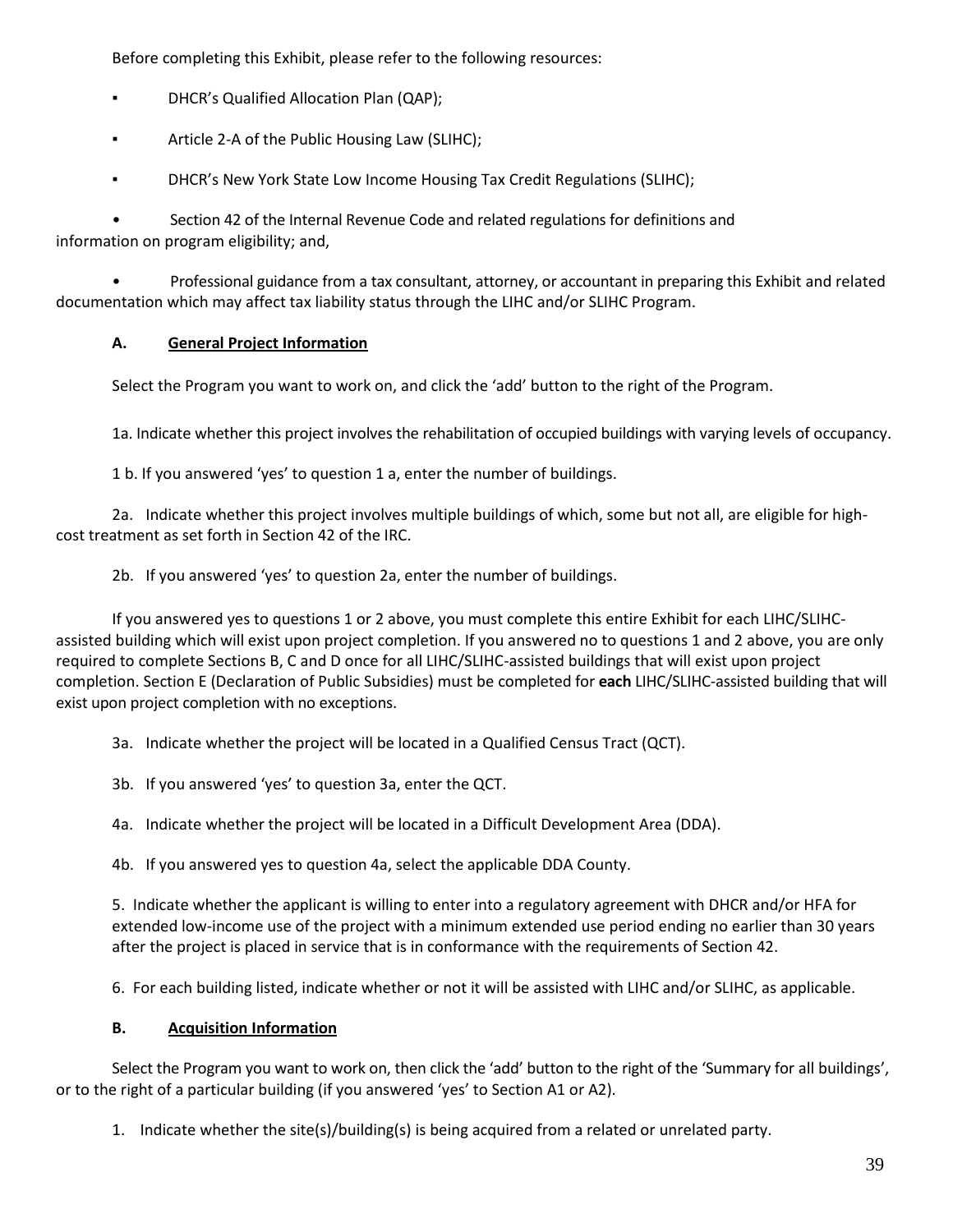2. If the project involves the acquisition of buildings with Buyer's Basis, indicate whether or not the basis will be determined with reference to seller's basis. If applicable, enter the amount of Seller's Basis in the space provided. If the project does not involve the acquisition of buildings with Buyer's Basis, select 'Not Applicable.'

3. If applicable, indicate whether or not the buildings have been owned by the seller for at least ten years. If yes, enter the date the building was placed in service by the owner in 3a, and enter the anticipated date of acquisition by the applicant in 3b.

4. If the building(s) have been owned by the seller for less than ten years, select all applicable acquisition options.

# **C. Determination of Qualified Basis Worksheet**

This worksheet is used to determine how the qualified basis of the building(s) is derived from actual **residential**  expenditures. **It should reflect expenses only for the residential portion of the building(s).**

If there are multiple qualified low-income buildings in the project, an appropriate means should be used to distribute expenditures for eligible common facilities between buildings (e.g., proportion of the eligible residential floor space attributable to each building).

If the project involves both LIHC and SLIHC, this worksheet must be completed for both Programs. Select the Program you want to work on, then click the 'add' button to the right of the 'Summary for all buildings', or to the right of a particular building (if you answered 'yes' to question 1a or 2a in Section A of this Exhibit).

Project Costs and Adjustments: lines 1 through 24 list project costs and adjustments, both reductions and increases.

Click on the edit button for each applicable line representing a project cost and/or adjustment. Actual Costs:

Enter the actual or expected costs for the line item.

Adjustments to Eligible Basis: Enter all applicable adjustments to the eligible basis for the line item.

Eligible Basis by Credit Rate Type: Enter the dollar amounts of eligible basis for the building(s) under 30% Present Value(PV) and/or 70% Present Value.

Month Year/Used: This is applicable only to Line 23, Credit Rate.

After filling in the required fields, click on 'Submit' to update the line item. Line Items:

Acquisition: This section will calculate the actual costs, reduction in eligible basis, and eligible basis for the costs of acquisition, excluding land.

1. Acquisition Costs of Land Only: Enter the actual or anticipated costs for land only. The CDOL will automatically enter this figure into Adjustments to Eligible Basis.

2. Acquisition Costs (excluding land): Enter the actual or anticipated costs for buildings excluding the cost of land. Enter any adjustments to the eligible basis. The CDOL will subtract the adjustments from the actual cost and place the difference in the Lower Rate (30% PV). (Acquisition may not be claimed at the 70% PV basis).

Reductions in Eligible Basis for Acquisition of Buildings: This section will calculate any reductions in eligible basis for acquisition.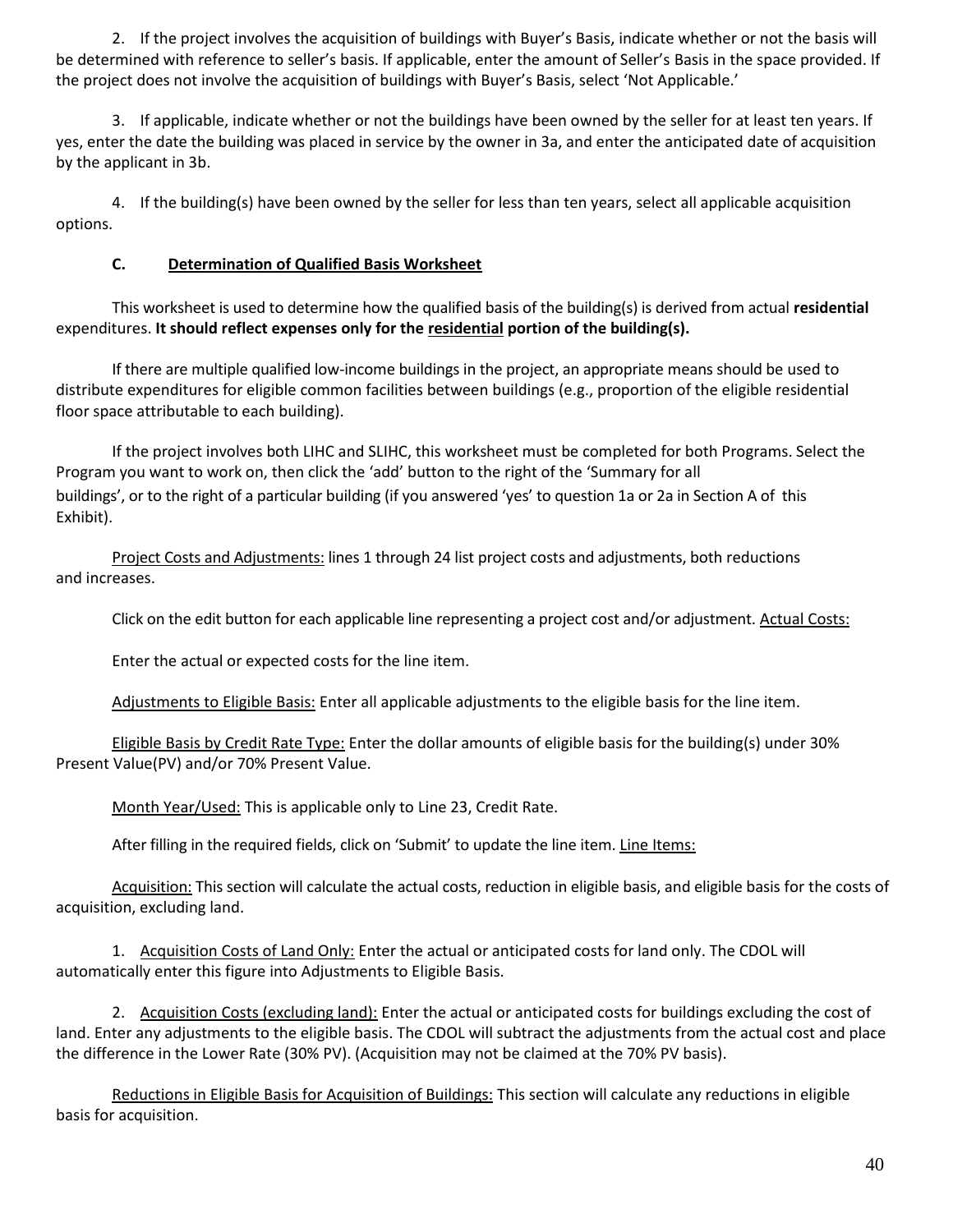3 - 5: Enter any reductions in eligible basis for each applicable line item.

6. Total Building Acquisition Actual Costs, Adjustments and Eligible Basis: The CDOL will calculate this line as follows: the actual costs will be the sum of actual costs from lines 1 and 2. Adjustments to eligible basis will be the sum of adjustments to eligible basis from lines 1 through 5. Lower Rate (30% PV) will be the sum of actual costs from line 6 minus the Adjustments to Eligible Basis from line 6.

Construction Improvements – Actual Costs, Adjustments & Eligible Basis: This section will calculate actual costs, reductions in eligible basis and eligible basis for construction/rehabilitation improvements.

7 - 11: Enter the actual or anticipated costs for each applicable line item. Enter any reductions to eligible basis for these costs. Enter the adjusted eligible basis for each line item in Lower Rate (30% PV) and/or Higher Rate (70% PV), as applicable. The total eligible basis must be equal to the difference between Actual Cost and Adjustments to Eligible Basis for each line item.

**Please Note: Do not include LIHC fees in line 7. Costs for the developer's fee should be entered on line 10, and not on line 7. If there are additional construction improvement costs not listed, enter them in Line 11 (Other) and specify the costs in the space provided.**

Reductions to Eligible Basis of Construction/Rehabilitation Improvements Prior to High Cost Increase: This section will calculate any additional reductions in eligible basis for construction/rehabilitation.

12 – 16: Enter any reduction in eligible basis for each applicable line item.

17. Total Construction/Rehabilitation Actual Costs, Reductions to Eligible Basis and Eligible Basis: This line will be calculated as follows:

Actual Cost: the CDOL will add together the actual costs from lines 7 through 11.

Adjustments to Eligible Basis: the CDOL will add together the adjustments to eligible basis from lines 7 – 16 to derive the total adjustments to eligible basis prior to high cost increase.

Lower Rate (30% PV) and Higher Rate (70% PV) Eligible Basis: The difference between actual costs and adjusted eligible basis for line 17 is the adjusted eligible basis prior to high cost increase. That amount must be entered by the applicant into Lower Rate and/or Higher Rate Eligible Basis for line 17 as appropriate.

Increase in Eligible Basis of Construction/Rehab for High Cost: This section will calculate the increase to eligible basis for projects located in Qualified Census Tracts (QCTs) and Difficult Development Areas (DDAs) only.

18. Increase in Eligible Basis for High Costs: The CDOL will calculate this line by multiplying the amount(s) in line 17 for lower rate (30% PV) and/or higher rate (70% PV) by.30 **ONLY IF YOU INDICATED IN SECTION A OF THIS EXHIBIT THAT YOUR PROJECT IS LOCATED IN A QCT OR DDA.**

19. Adjusted Eligible Basis – Construction/Rehab Improvements: For each eligible basis category (lower rate or higher rate), the CDOL will add together lines 17 and 18, and place result on line 19.

20. Total Eligible Basis of Acquisition & Construction/Rehab Improvements: The CDOL will update this line as follows:

Lower Rate (30% PV) – will be the sum of lines 6 and 19 for this column. Higher

Rate (70%) – will be the amount entered in line 19 for this column.

Determination of Qualified Basis: This Section will calculate the amount of credit from qualified basis.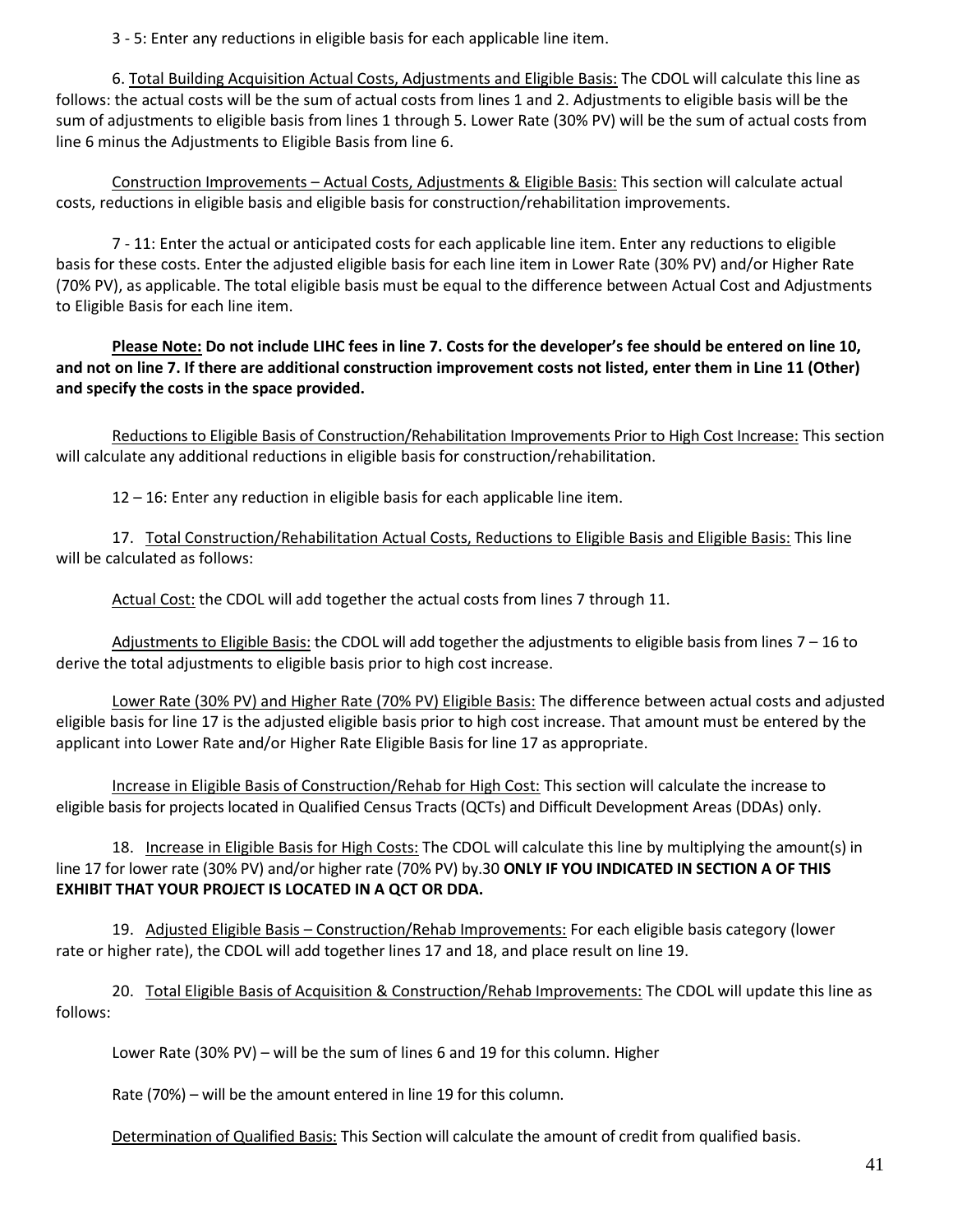21. Applicable Fraction: Enter the Applicable Fraction (also known as low-income occupancy percentage) for Lower Rate and/or Higher Rate Eligible Basis. The Applicable Fraction is the lesser of:

- a. the ratio of the number of low-income units to the total number of units in the building(s); or,
- b. the ratio of the total floor space of the low-income units to the total floor space of all units in the building(s).

22. Qualified Basis by Credit Rate: This line will be calculated by the CDOL by multiplying line 20 by line 21 for Lower Rate and/or Higher Rate Eligible Basis, as applicable.

23. Credit Rate: Enter the applicable tax credit percentage, and the month and year used.

24. Credit Amount from Qualified Basis: The CDOL will calculate this line by multiplying line 22 by line 23 for Lower Rate and/or Higher Rate Eligible Basis, as applicable.

### **D. Unit Information**

If the project involves both LIHC and SLIHC, this section must be completed for both programs. Select the program you want to work on, then click the 'add' button to the right of the program name.

This section requires you to categorize all units in the building(s) by type (LIHC/SLIHC rent-restricted or non-LIHC/SLIHC rent restricted), number of bedrooms, unit square footage, and then by the monthly rent for a unit of that size. If there are multiple monthly rents anticipated for units of the same size, you must record them separately.

Type: Choose LIHC/SLIHC rent-restricted or Non-LIHC/SLIHC rent-restricted Residential Unit Distribution, LIHC/SLIHC Community Room Only Building, or LIHC/SLIHC CSF Only Building.

Unit Size: For residential units, enter the number of bedrooms in the unit. Leave blank for Community Room or CSF buildings.

Number of Units: Enter the number of units of this size which will be charged the rent you will enter below.

Rentable Floor Area of Unit in Square Feet: Enter the total rentable floor area of each unit in square feet for residential units. Leave blank for Community Room or CSF buildings.

Total Rentable Floor Area: This field will be completed by the CDOL by multiplying the number of units by the rentable floor area for these units.

Monthly Rent: Enter the total monthly rent for the residential units. Leave blank for Community Room or CSF buildings.

Tenant Paid Utilities: Enter the cost of utilities to be paid by the tenant for the residential units. Leave blank for Community Room or CSF buildings.

When you have entered the data into all required fields, click 'Submit'. The CDOL will redisplay the data in a grid format with the units you have just entered placed under the appropriate table (LIHC/SLIHC Rent-Restricted Unit Distribution or Non-LIHC/SLIHC Rent-Restricted Unit Distribution), To add another unit size/rent configuration, click the 'add' button and repeat the steps above. Do this for all residential units in the project.

If you are requesting both LIHC and SLIHC, be sure to complete this section for both Programs. To add unit information for another program, return to Exhibit 9D and select the Program you want to update.

3. Percentage of LIHC/SLIHC units in building(s): This will be calculated by the CDOL.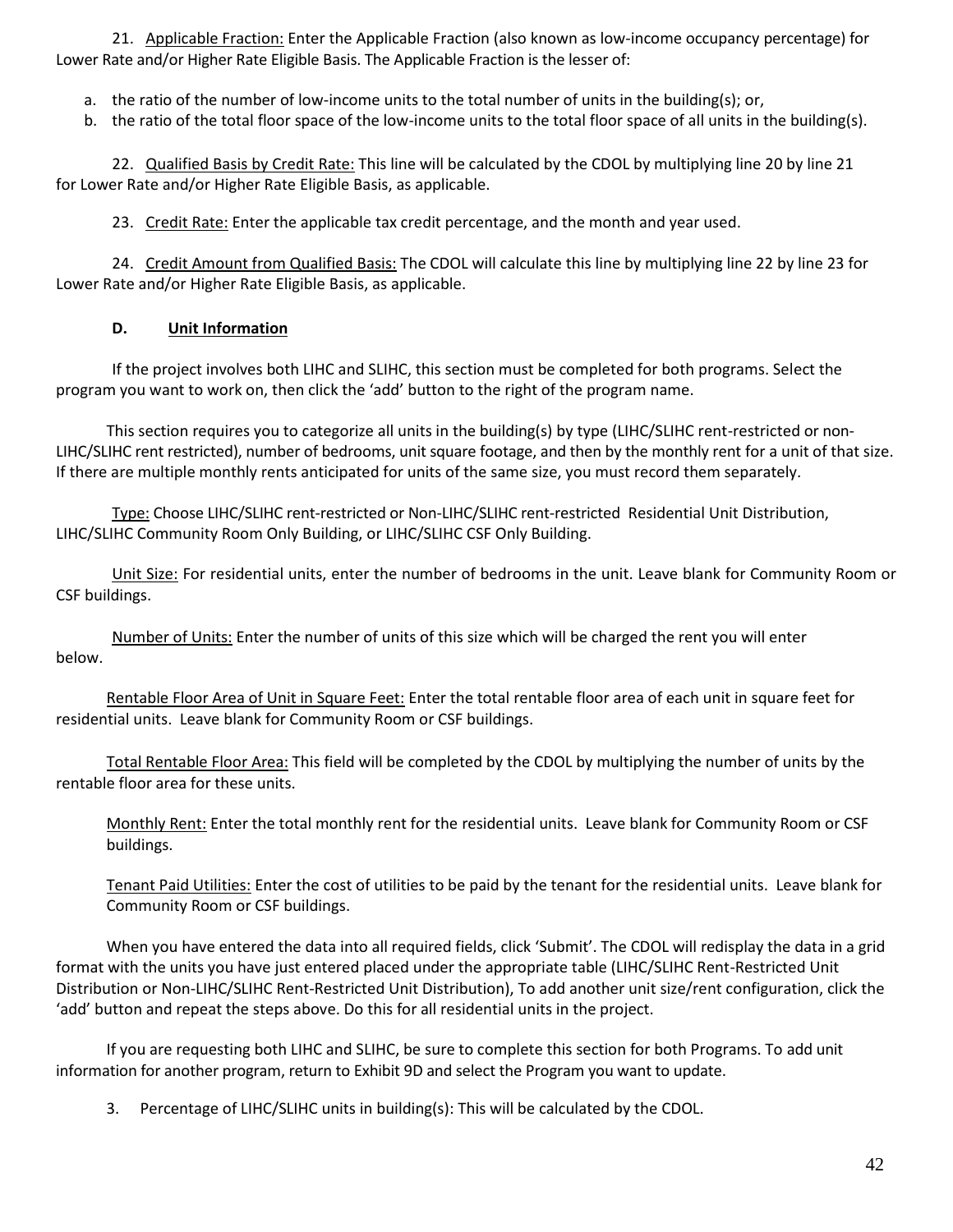4. Percentage of LIHC/SLIHC Rentable Floor Area in building(s): This will be calculated by the CDOL.

### **E. Declaration of Public Subsidies**

This Section must be completed for **every** LIHC and/or SLIHC-assisted building that will exist upon project completion, and for both LIHC and SLIHC if you are requesting both. In this section, you will identify all Federal, State and local government subsidies, including LIHC and/or SLIHC which will be applied to the project buildings.

Select the Program you want to work on. The CDOL will display a list of buildings that were entered in Exhibit 8 (Site and Building Information). Click the 'add' button for the first building on the list, and provide the following information.

Enter the total number of LIHC/SLIHC-assisted buildings in the project.

Street Address: Enter the building's street address, municipality, and zip code.

Source: Enter the name of the governmental agency administering the program subsidy, for example: HUD or DHCR.

Program: Enter the name of the program that will supply the subsidy, for example, HTF or CDBG.

Type: Enter the type of subsidy to be provided, for example: grant, loan, tax exempt bonds, mortgage insurance, negotiable development rights or tax certificates, or rental assistance.

Value: Enter the estimated dollar value or units, then indicate in the box to the right whether the value is in dollars or unit.

Interest Rate: If the subsidy is in the form of a loan, enter the interest rate. Otherwise, click 'Not Applicable'.

Monthly Debt Service: If the subsidy is a loan, enter the monthly debt service. Otherwise, click 'Not Applicable'.

Term: If the subsidy is a loan, enter the loan term. Otherwise, click 'Not Applicable'.

Click the 'Submit' button, and the CDOL will redisplay the information in a grid format. To add another public subsidy, click the 'add' button at the bottom of the page.

When you have added all public subsidies for the building, and if there are multiple buildings, click the 'Display Building List' link on the top right of the page to enter data for another building.

After completing the information for all LIHC/SLIHC-assisted buildings, click the 'Display Building List' link at the top right of the page, and complete the certification for each building by entering your CDOL password and your title. Repeat for each building. An asterisk will appear next to a certified building. This certification must be completed and submitted at each stage of LIHC/SLIHC processing, including application, allocation, and project completion when applying for issuance of IRS Form 8609 and/or an eligibility statement (SLIHC).

If you have requested both LIHC and SLIHC, return to the Exhibit 9E screen, and make any necessary edits for the program. If the information that was entered for the first program is correct for the second program, then you will only need to certify the building(s). If edits are necessary, complete the edits, and certify the buildings.

If you make changes to any of the building information in Exhibit 9, you will be required to recertify the buildings.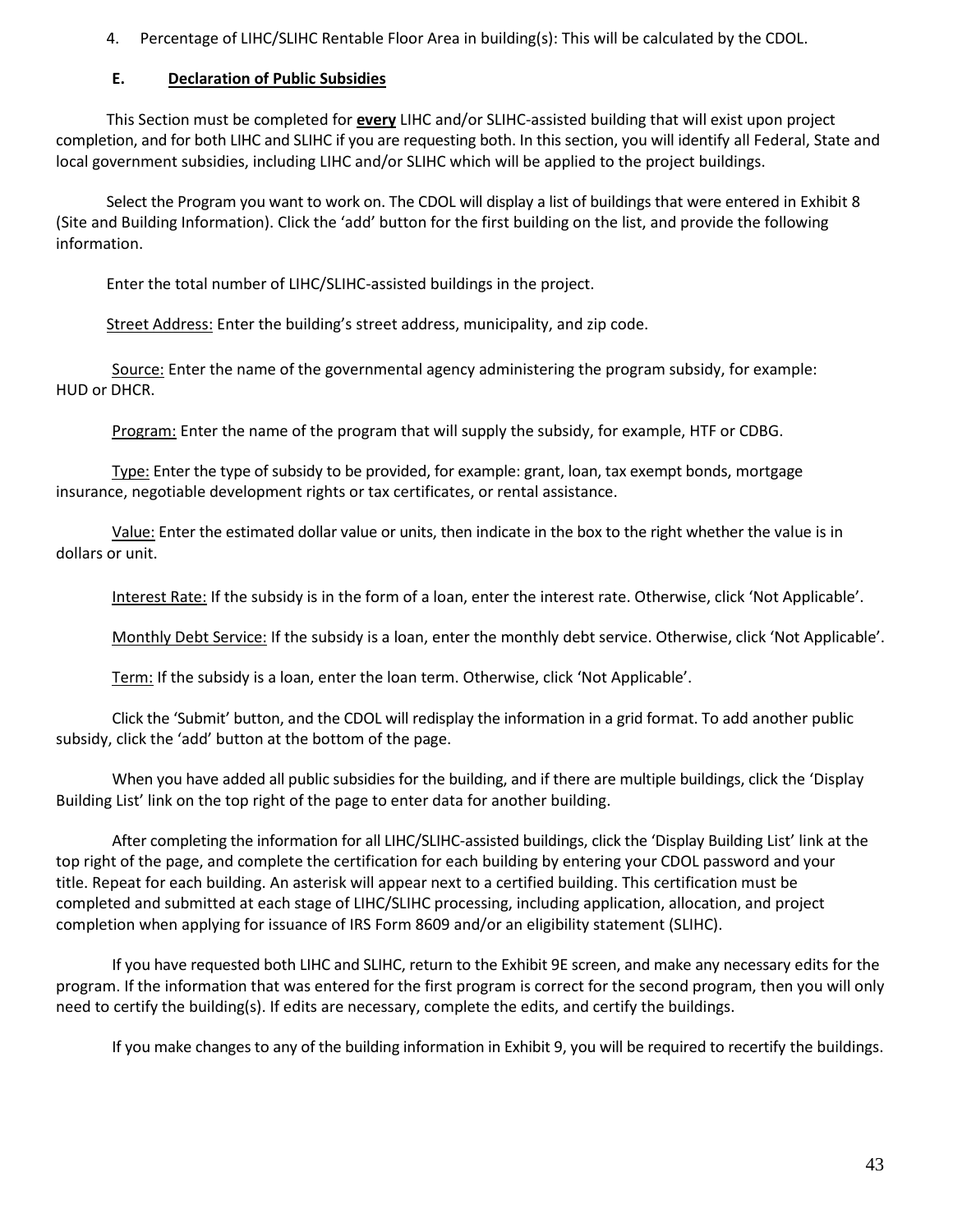### **Exhibit 10 – LIHC/SLIHC Project Summary**

In instances where both LIHC and SLIHC are being requested in the same project, complete a separate Exhibit 10 for both Programs.

Before completing this Exhibit, please refer to the following resources:

- DHCR's Qualified Allocation Plan (QAP);
- Article 2-A of the Public Housing Law (SLIHC);
- Proposed New York State Low Income Housing Tax Credit Regulations (SLIHC);

• Section 42 of the Internal Revenue Code and related regulations for definitions and information on program eligibility; and,

• Professional guidance from a tax consultant, attorney, or accountant in preparing this Exhibit and related documentation which may affect tax liability status through the LIHC and/or SLIHC Program.

To begin, click the 'add' button to the right of the Program you want to work on.

### **A. Project Details**

1. Enter the number of non-contiguous sites in the project.

2. Enter the number of qualified low-income buildings in the project. (Buildings which have at least one LIHC/SLIHC-eligible unit).

3. The number of residential units in the project will be updated by the CDOL from data previously supplied in the Application.

4. Enter the number of tax credit rent-restricted units in the project. (These are units which are incomeeligible under the LIHC and/or SLIHC Programs). You must complete this Exhibit twice when a project includes both LIHC and SLIHC. If so, be sure to enter only the number of rent-restricted units for the specific program.

5. Amount of Qualified Basis (30% PV): This line will be updated by the CDOL using the figure from Exhibit 9C, line 24.

6. Amount of Qualified Basis (70% of PV). This line will be updated by the CDOL using the figure from Exhibit 9C, line 24.

7. The CDOL will update this based on the amount of credit requested in Exhibit 1.

8. The CDOL will update this by dividing Line 7 by Line 4 to arrive at the annual amount of credit per unit.

9. Enter the anticipated per-dollar credit equity price.

10. Enter the anticipated total amount raised from syndication.

11. Enter the net amount from syndication to be provided to the project.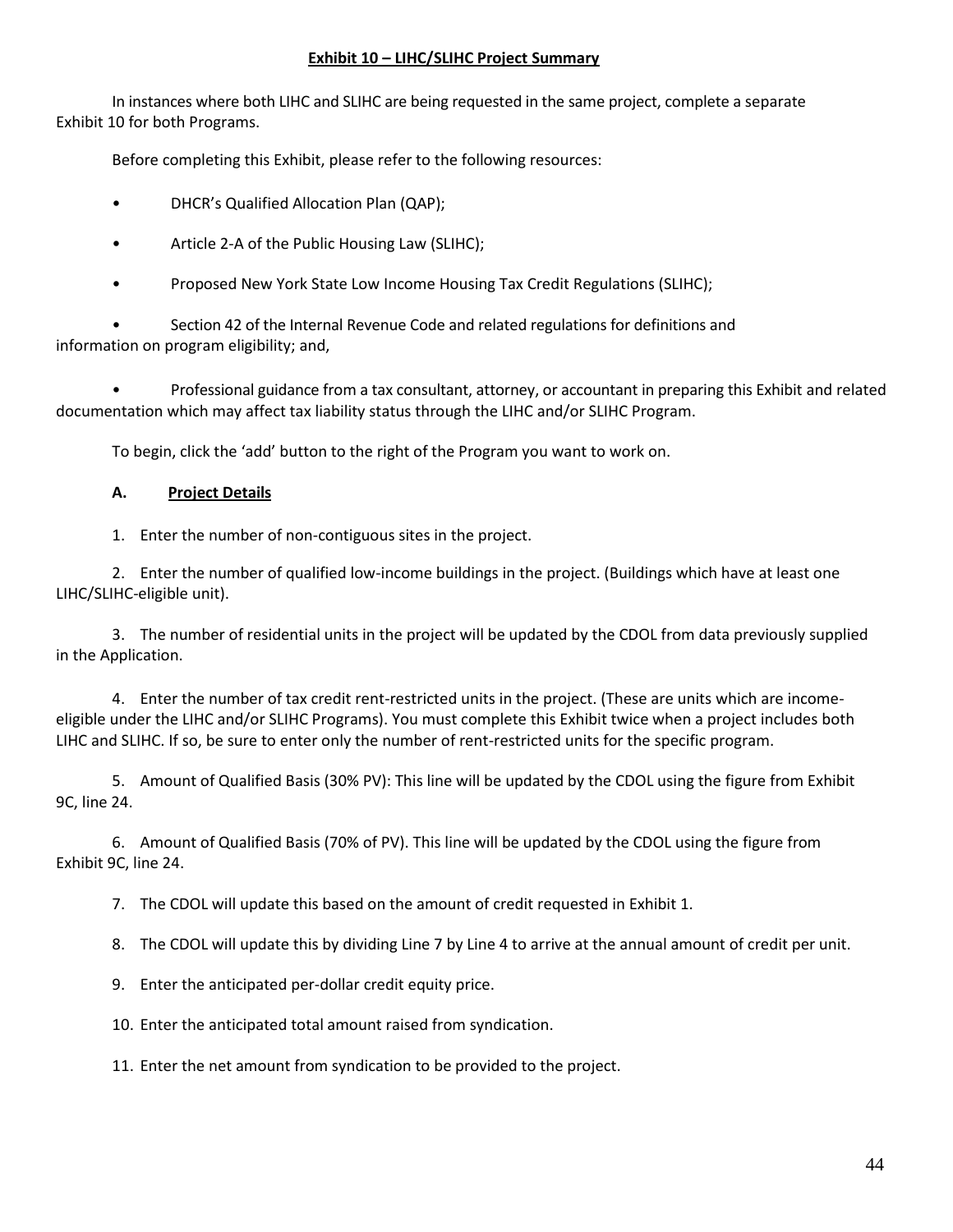### **B. Minimum Set-Aside Election**

Check the applicable minimum set-aside election.

# **C. Use of Credit Proceeds**

### **Select the program you want to update.**

- 1. Indicate if the syndication will be public or private.
- 2. Enter the percentage of ownership to be retained by the developer.
- 3 5. Enter the syndicator's name, contact person, and contact person's phone number.
- 6. Enter the total amount anticipated from syndication.
- 7. Enter the net amount of the anticipated investor pay-in.
- 8. Enter the total project syndication costs.
- 9. Enter the total project partnership expenses.

10. If the investor (equity provider) will provide construction, bridge and/or permanent loans to the project, complete this section by detailing the terms and length of loan for each loan.

### **D. Investor Pay-In Schedule**

Select the program you want to update. The screen will be redisplayed. Click the 'add' button.

1. Event: Enter a brief description of the threshold event which must occur to receive each pay-in, for example, 50% construction completion or issuance of a temporary certificate of occupancy.

- 2. Enter the amount of the pay-in.
- 3. Enter the projected month and year of the pay-in
- 4. Enter a brief description of the use of the pay-in (developer fees, construction costs, etc.)

Click 'Submit' and the pay-in information will be displayed in the pay-in schedule at the bottom of the page.

Continue adding pay-in events as needed, using the 'add' button.

If there are multiple tax credit program requests in this Application, click the 'Select Program' link and complete this section for the additional program.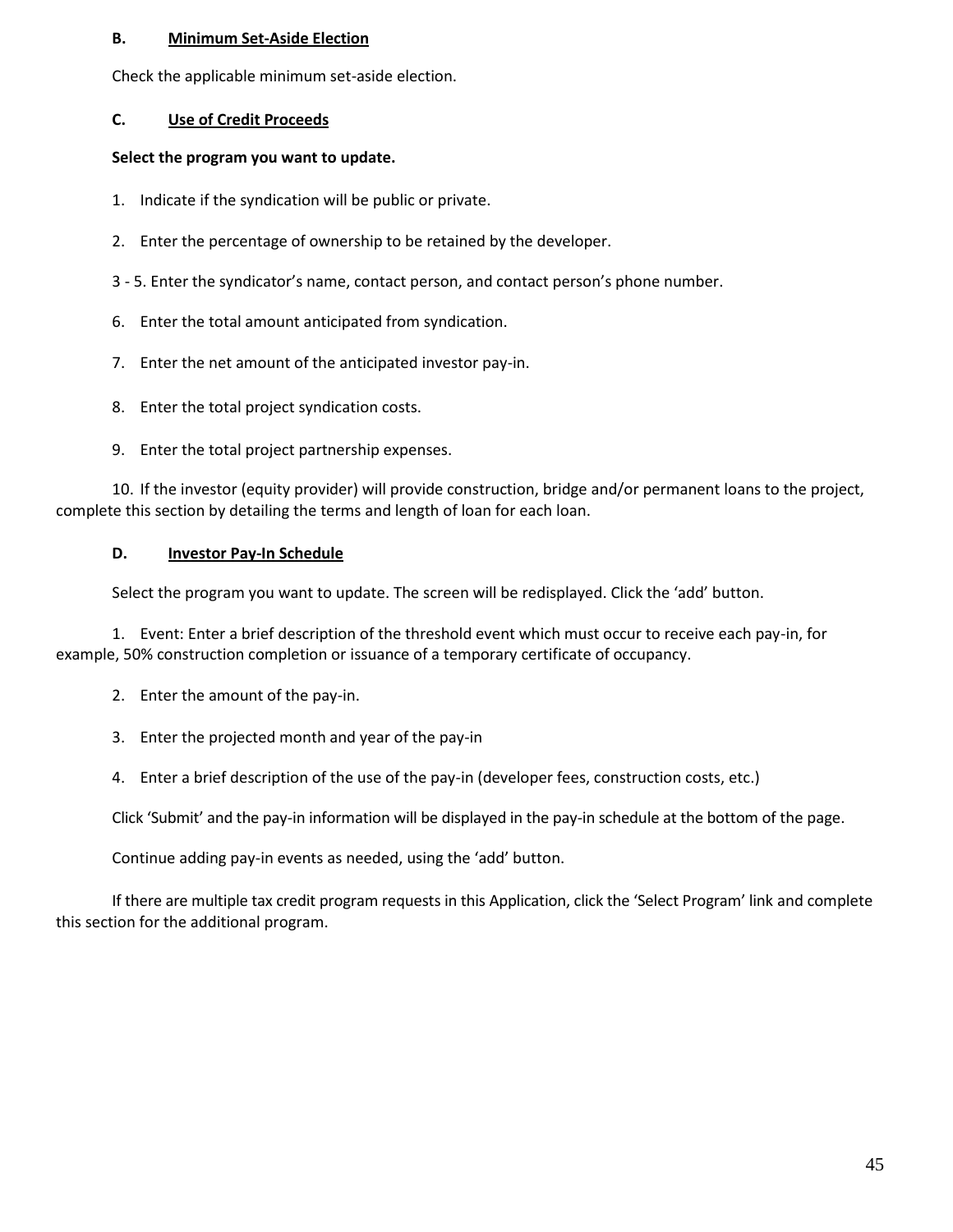### **D. Capital Project Attachment Instructions**

Listed below are the instructions for completing the Application Attachments.The applicant should refer to the **Unified Funding Capital Project Application Attachments Checklist** to determine which attachments are required for each program.

The applicant should title each attachment, and use letters to label them, as indicated in the **Application Attachments Checklist**. If an Attachment is not applicable, include a title page and the words "Not Applicable". Any attachments which are too large to be bound into the application submission may be left unbound but must be submitted with the application. All attachments must be titled, dated, and have the applicant's and project's name and site address located at the top right corner of every first page.

**Please note**: the only attachments required for seed money applications are:

Attachment A1 – Evidence of Site Control Attachment C1 – Community Impact/Revitalization Support Documentation; and, Attachment F3 – Non-Profit Applicant's Certificate of Incorporation, if applicable.

### **Attachments A1 – A6 – Project Readiness**

**Please note, Early Award applicants will need to demonstrate both readiness to proceed to construction within 120 days from award AND advance one of the seven State housing goals listed in the UF2011 RFP. Early award applicants must also meet higher readiness standards for overall application completeness, funding commitments, local approvals, and other attachment submissions.**

# **Attachment A1 – Evidence of Site Control**

In order for a project to be considered eligible, all applicants must provide evidence of site control for all sites/buildings in the project. Any site control documentation which includes an offer and acceptance, such as a contract of sale, option or lease must be in the name of the Applicant, be legally binding at time of application and must include signatures of all required parties in order to be considered acceptable documentation of site control. **Any application that does not include proof of site control in one of the following forms will be considered incomplete and will not be reviewed further.** Acceptable forms of site control, in order of preference, are:

 $\bullet$ A deed evidencing ownership by the applicant;

A title report not more than 90 days old at the time of application submission showing that the applicant holds title;

A signed contract of sale between the applicant and the property owner which describes the terms and conditions for the conveyance of the title at a designated price during a specific period which is renewable or with a term expiring no less than six months from the date of the application deadline for the funding round;

A signed option to purchase between the applicant and the property owner which is renewable or which contains a term that continues the option at least six months beyond the funding round application deadline date. For HOME projects, purchase options must be conditioned on completion of HUD environmental review prior to closing;

 $\bullet$ A local Land Disposition Agreement between the project municipality and the applicant;

A letter from a public agency offering the site(s) to the applicant under specified conditions within a timeframe that is consistent with the information provided in the proposed Development Timetable (Exhibit 6);

A letter from the New York City Department of Housing Preservation & Development (NYC HPD) to the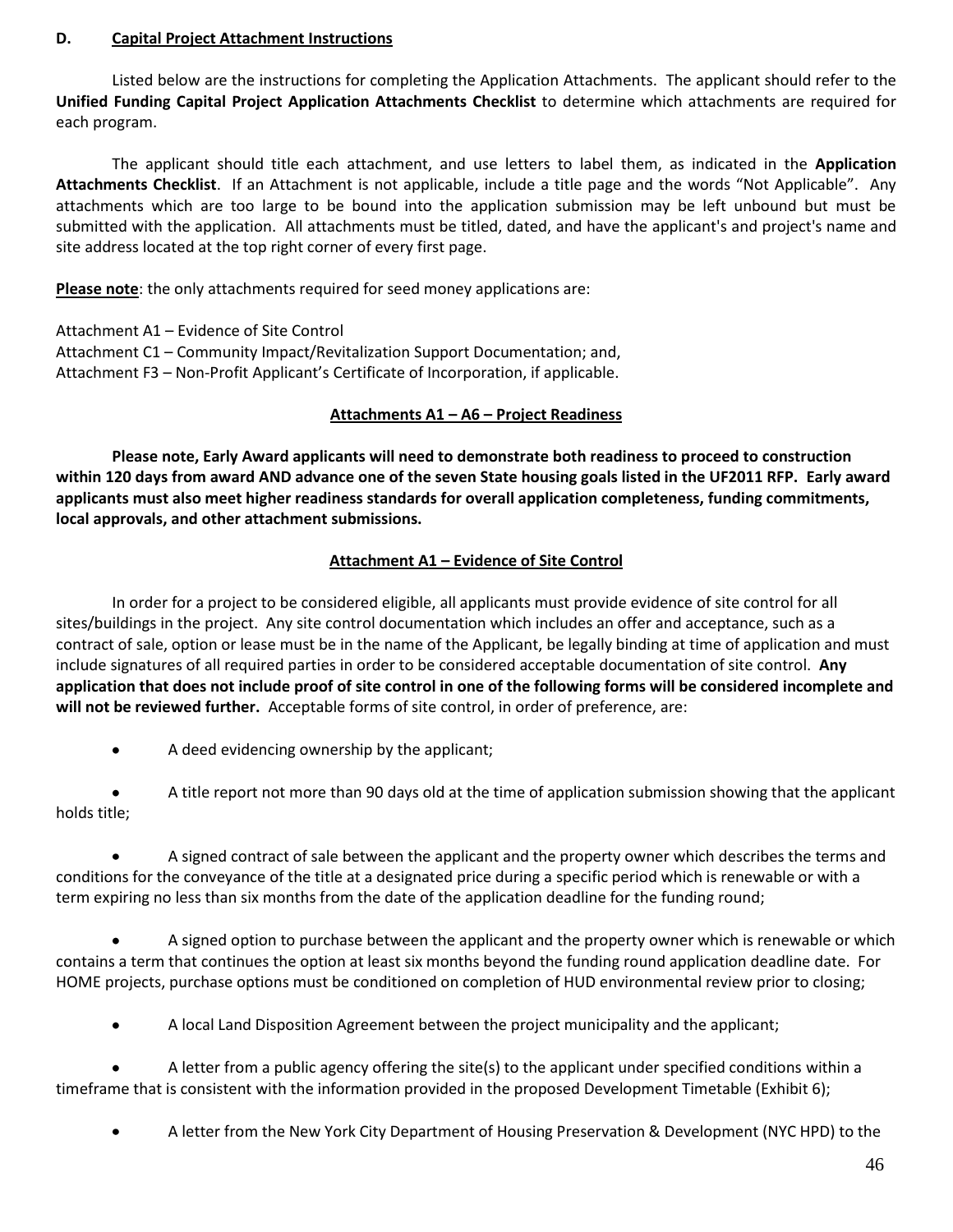applicant which specifies an expiration date at least six months beyond the date of the application deadline for the funding round and which clearly matches the property(ies) identified in Exhibit 8 (Site & Building Information) and the project plans. (Please see the NYC HPD Site-Control Guidelines below for more information regarding the use of HPDowned sites); or,

A signed lease with a term that is equal to the regulatory period for the applicable program(s) having the  $\bullet$ applicant as lessee.

# **NYC HPD Site-Control Guidelines**

The NYC HPD has provided the following guidelines regarding the use of City-owned sites/buildings by applicants to DHCR/HTFC.

Site control for City-owned sites must be secured by submitting a request to the NYC HPD through its  $\bullet$ Request for Proposals/Request for Qualifications (RFP/RFQ) process. Applicants will be required to identify all sources of proposed project financing. Further information on the RFP/RFQ process, including current deadlines, is available at HPD's website:

# [http://www.nyc.gov/html/hpd/html/developers/developers.shtml.](http://www.nyc.gov/html/hpd/html/developers/developers.shtml)

Successful RFP/RFQ applicants will receive a Negotiations Letter from HPD stating HPD's intent to commence negotiations with the applicant, and setting forth information on programs and procedures. HPD will notify DHCR/HTFC of the successful applicants.

NYC HPD Negotiations Letters which are received before the application deadline for the current funding  $\bullet$ round should be included as Attachment A1. Otherwise, HTFC/DHCR will rely on HPD for information on site control of City-owned properties.

# **Attachment A2 – Zoning Compliance**

**Zoning Compliance**: All applicants must submit documentation from officials of the municipality in which the project is located confirming that the project site is zoned to permit construction of the project as proposed in this application, or that action to receive the required zoning change/variance/approval is in progress and the project is eligible for all necessary zoning changes/variances/approvals. If there is no zoning in the project municipality, submit a statement from the municipality, the project attorney, or the project architect stating this.

# **Attachment A3 – Public Approvals**

# **Local Approvals**:

Submit documentation that action to receive all applicable public approvals listed below, as well as any other necessary approvals not listed, is in progress and the project is eligible for all pertinent approvals (if the approval(s) was not already obtained). See also, Attachment A6 - Environmental Approvals, for additional attachment requirements.

**Uniform Land Use Review Procedure (ULURP) – NYC Projects Only:** If you indicated in Exhibit 6 (Development Timetable) of this application that the project must undergo ULURP provide documentation and/or an explanation of steps taken to receive all necessary approvals and documentation that project is eligible to receive such approval(s).

**Site Plan Approval**: If you indicated in Exhibit 6 (Development Timetable) of this application that the project requires approval of the site plan, submit evidence and/or an explanation of steps taken to receive all necessary approvals.

**Urban Development Action Area Program (UDAAP) – NYC Projects Only:** If you indicated in Exhibit 6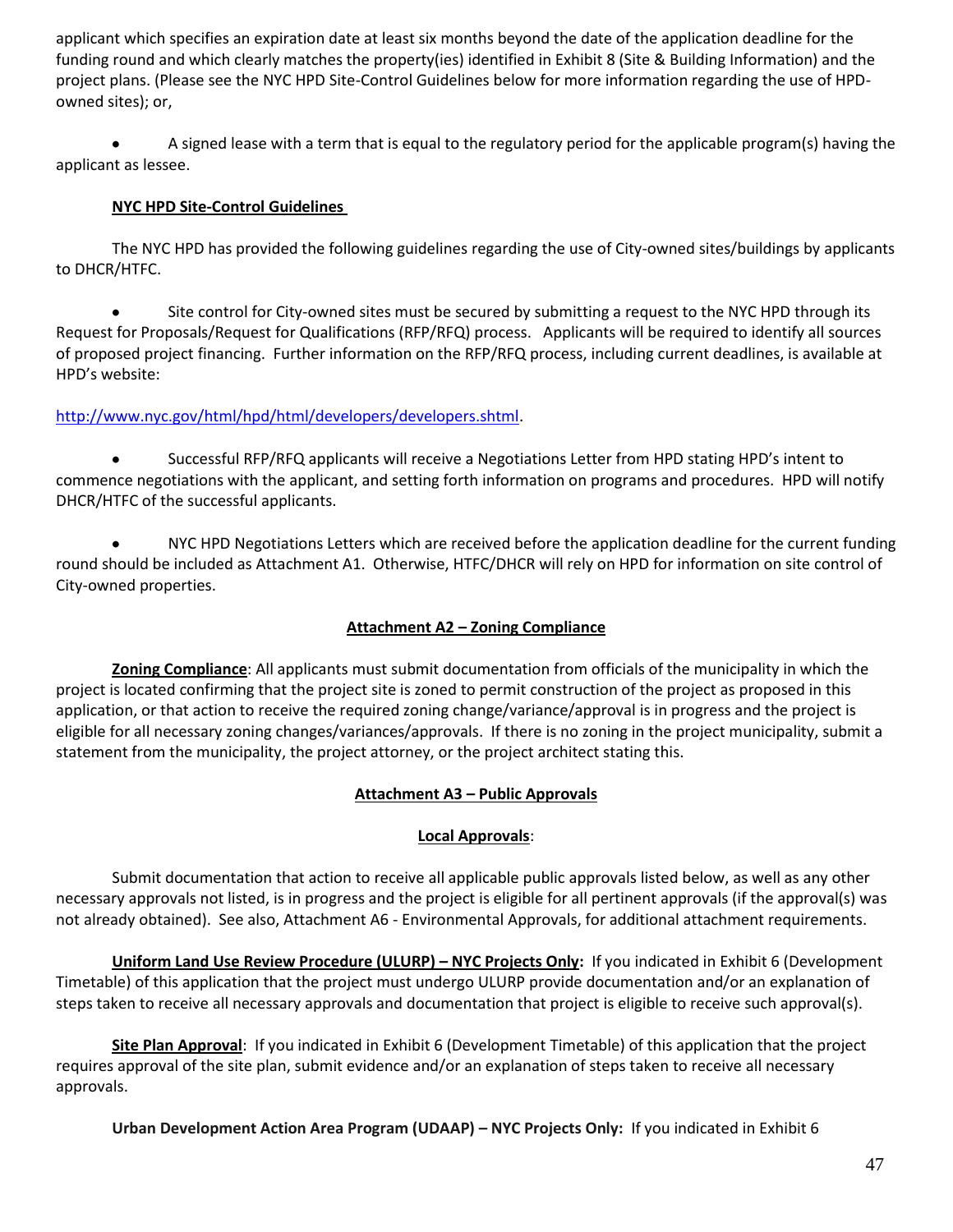(Development Timetable) of this application that the project is seeking a UDAAP designation, submit evidence and/or an explanation of steps taken to achieve this designation.

**Subdivision Approval**: If you indicated in Exhibit 6 (Development Timetable) of this application that the project requires approval of a subdivision submit evidence and/or an explanation of steps taken to receive all necessary approvals and documentation that project is eligible to receive such approval(s).

**Community Board/Planning Board Approval**: If approvals are required from the community board or local planning board submit evidence and/or an explanation of steps taken to receive such approvals and documentation that project is eligible to receive such approval(s).

**Village/Town/City Council Approvals**: If you indicated in Exhibit 6 (Development Timetable) of this application that the project requires approval by a village, city or town council, submit evidence and/or an explanation of steps taken to receive all necessary approvals and documentation that project is eligible to receive such approval(s).

**Payment In Lieu of Taxes (PILOT) or Tax Abatement**: If you indicated in Exhibit 6 (Development Timetable) of this application that the project is seeking a PILOT and/or tax abatement submit evidence and/or an explanation of steps taken to obtain the PILOT or tax abatement and documentation that project is eligible to receive the PILOT and/or tax abatement.

**Utility Hook-Ups**: If the project needs local approvals for utility hook-ups submit evidence and/or an explanation of the steps taken to obtain such approvals and documentation that project is eligible to receive such approval(s).

#### **Other**

**Redevelopment/Restructuring of State or Federally-Assisted Existing Public Housing:** If the project involves redevelopment or restructuring of existing state-assisted public housing units, or Federally-assisted units under the HUD HOPE VI Program, include documentation of any approvals which have been secured from supervisory agencies regarding the restructuring and redevelopment plans. Evidence that a state-assisted project has received all approvals required under the State Public Housing Law will be required by DHCR prior to issuing a carryover allocation, binding agreement or binding commitment for LIHC.

Provide documentation of any other known required public approvals.

# **Attachment A4 - State Historic Preservation Office (SHPO) Submissions**

All applicants, except those seeking LIHC or SLIHC standalone or seed money funding must complete the SHPO Project Review Cover Form found at:

# <http://nysparks.state.ny.us/shpo/environmental-review/documents/ProjectReviewSubmissionCoverForm.pdf>

Submit the complete form to the State Office of Parks, Recreation and Historic Preservation for eligibility review prior to submitting this application to DHCR/HTFC.

Applicants proposing projects on sites with existing structures which will be rehabilitated or removed must also complete and submit to the State Office of Parks, Recreation and Historic Preservation a completed Historic Resource Inventory Form for each existing structure prior to submission of this application to DHCR/HTFC. The Form can be found at: <http://nysparks.state.ny.us/shpo/national-register/documents/NRApplicationInventoryForm.pdf>

Both of the forms referenced above should be submitted to SHPO accompanied by the SHPO Transmittal Letter (Section III, Attachment A4) provided by DHCR.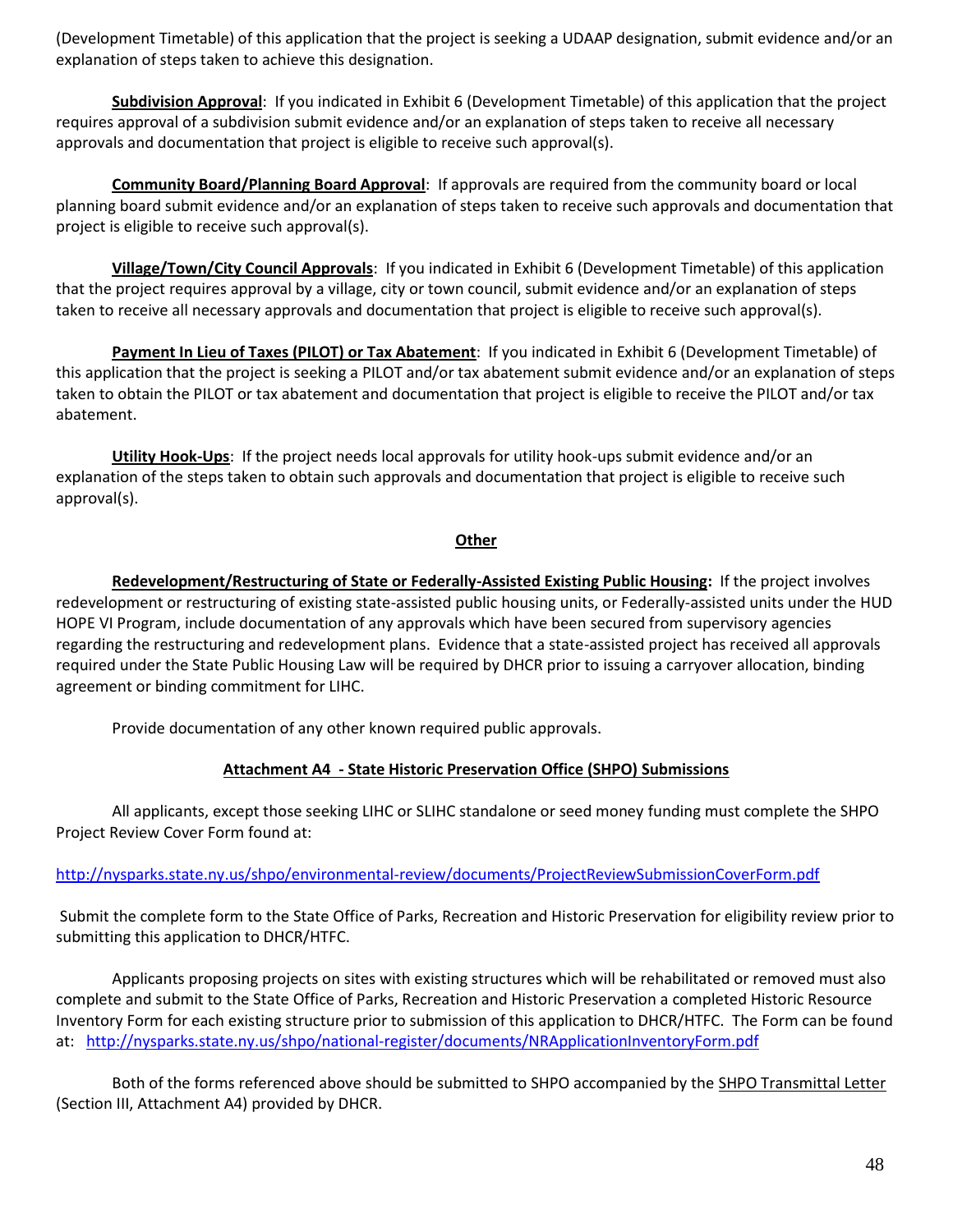Submit a completed SHPO Transmittal Letter, SHPO Project Review Cover Form, and, if applicable, Historic Resource Inventory Form(s) as Attachment A4. If you have already received a response from SHPO prior to the submission of this application, also include a copy of that document with this attachment.

# **Attachment A5 – State Environmental Quality Review (SEQR) Submissions**

With the exception of LIHC/SLIHC standalone projects, all applicants **must** attach a copy of the **signed** Short Environmental Assessment Form (EAF) in order to comply with SEQR procedures. A version of this form can be filled out online and then printed for signature. The form can be located at: [http://www.dec.ny.gov/docs/permits\\_ej\\_operations\\_pdf/shorteaf.pdf.](http://www.dec.ny.gov/docs/permits_ej_operations_pdf/shorteaf.pdf)

If another organization/agency has assumed the lead agency designation for coordinated review, submit a copy of the Executive Summary of the EAF, and attach a letter from the lead agency which identifies HTFC as an involved agency. The full EAF can be found online at: [http://www.dec.ny.gov/docs/permits\\_ej\\_operations\\_pdf/longeaf.pdf.](http://www.dec.ny.gov/docs/permits_ej_operations_pdf/longeaf.pdf)

If any Phase 1 Environmental Site Assessments (ESA)/reports were completed in the past year, submit a copy of the Executive Summary of these documents. DHCR reserves the right to request full copies of the ESA/reports.

# **Attachment A6 - Environmental Approvals**

If your project involves any of the following, you must include documentation that approvals are being sought, or have been obtained:

**Archaeological Survey**: If you indicated in Exhibit 6 (Development Timetable) of this application that the project requires performance of an archaeological survey, submit evidence and/or an explanation of steps taken to have the survey completed.

**Flood Plain/Waterfront/Coastal Zone Approval**: If you indicated in Exhibit 6 (Development Timetable) of this application that the project requires approvals related to flood plains, waterfronts, or coastal zones, submit evidence and/or an explanation of steps taken to receive all necessary approvals.

**State Pollutant Discharge Elimination System (SPDES) Permit/SPDES General Stormwater Permit**: If you indicated in Exhibit 6 (Development Timetable) of this application that the project requires a SPDES Permit or a SPDES General Stormwater Permit, submit evidence and/or an explanation of steps taken to obtain the permit. Information and forms can be found at:<http://www.dec.ny.gov/permits/6054.html>

# **Attachments B1 – B13 – Project Design/Construction & Site Suitability**

**Please note, Early Award applicants will need to demonstrate both readiness to proceed to construction within 120 days from award AND advance one of the seven State housing goals listed in the UF2011 RFP. Early award applicants must also meet higher readiness standards for overall application completeness, funding commitments, local approvals, and other attachment submissions.**

# **Attachment B1- Outline Specifications**

The applicant must submit written preliminary specifications based on the HUD Contractor Outline Specifications (HUD Form 5087) or the Construction Specification Institute's (CSI) format division of work items, and must list and describe all work to be performed and the type of materials to be provided. When completing this attachment, applicants applying under the Green Building Initiative or seeking points for Energy Efficiency, should clearly identify the use of Energy Star appliances and/or fixtures, Energy Star HVAC, air conditioning or other energy modifications that produce the same or comparable energy efficiency or savings. Refer to the Green Building Reference Manual for requirements under the Green Building Initiative.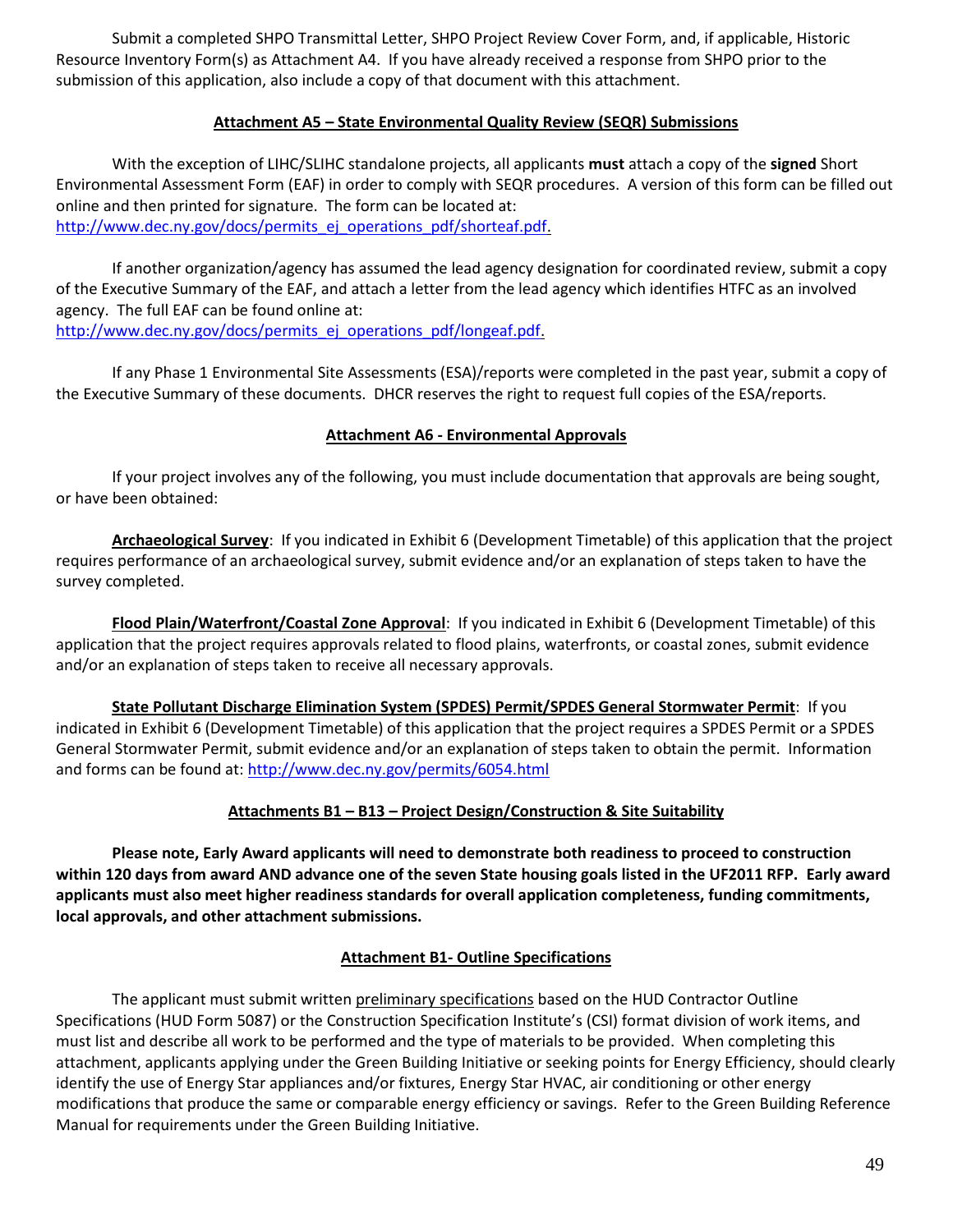Section 2040.3(e)(18) of the QAP contains mandatory threshold Green Building Measures. These items must be addressed when completing this Outline Specifications Form.

Specifications for projects requesting funding from all DHCR/HTFC Programs except UI and RARP must be prepared by an architect or an engineer licensed to practice in New York State. UI and RARP specifications may be prepared by a non-licensed building professional and must identify the current condition of the proposed building and/or site, and must address the construction items required to perform all necessary work.

See Section III, Attachments, Attachment B1, for a fillable form in an approved format.

### **Attachment B2 – Construction Cost Estimates**

The applicant must attach a construction cost estimate by major trade items, including estimated costs for general requirements, builder's overhead, and builder's profit. The estimate must be prepared by a construction cost estimator or builder.

If the project is made up of multiple buildings and/or sites with variable scopes of work, a separate construction cost estimate for each building/site must be submitted.

If the consultant's cost estimates are five percent above or below those submitted by the applicant, the consultant's estimates will be used in scoring the project and reviewing its feasibility. In some instances, DHCR/HTFC may engage a consultant cost estimator.

Only those off-site costs directly associated with the project will be considered eligible for DHCR/HTFC funding. Projects with 12 or more NYS HOME-funded units are reminded that they are subject to the Federal Labor Standards regulatory requirements (Davis-Bacon Related Acts).

See Section III, Attachments, Attachment B2, for a fillable form in an approved format.

# **Attachment B3 – Preliminary Plans**

All applicants must submit the following preliminary design documents. If the project is made up of multiple buildings and/or sites with variable scopes of work, separate preliminary plans for each building/site **must** be submitted. You may submit a CD Rom of the preliminary design documents in AutoCAD or similar format in lieu of **one** of the two required sets of preliminary design documents.

All projects, except for projects requesting UI and RARP funding only, must provide preliminary plans prepared by an architect or engineer licensed to practice in New York State. Projects requesting UI or RARP funding only may provide preliminary plans prepared by a non-licensed building professional (e.g. rehab specialist). For all projects, the following documents must be submitted:

- A. Site Plan:
- 1. use scale 1 inch = 20 feet or larger;
- 2. use a North arrow;
- 3. show locations of all existing building(s), roadway(s), parking area(s), utilities, plantings, etc.;
- 4. show existing site restrictions, including set-backs, rights of way, boundary lines, etc.;
- 5. show all proposed changes to building(s), roadway(s), parking, utilities, plantings, etc.;
- 6. show zoning classification;
- 7. show notations of all new and existing materials;
- 8. show boundaries of any unusual site features, e.g., 100-year flood plain, wetlands, bedrock outcroppings, etc.; and,
- 9. show existing and proposed site slopes and approximate grade elevations.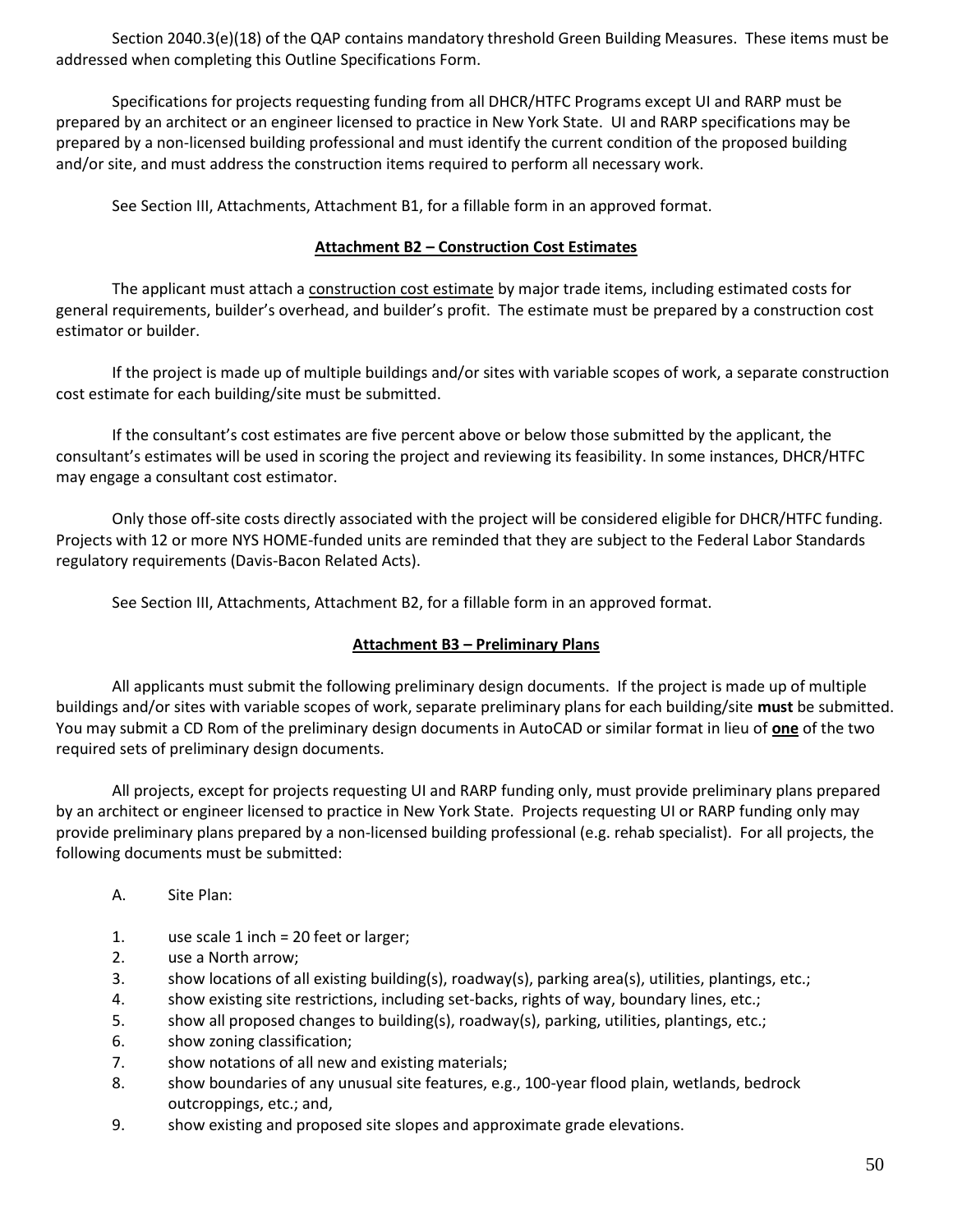# B. Floor Plan(s):

- 1. use scale 1/8 inch = 1 foot or larger;
- 2. use a north arrow;
- 3. show all proposed changes to building components identifying removals and new construction;
- 4. show room/space designation;
- 5. show occupancy classification;
- 6. show building construction classification;
- 7. show fire area allowances;
- 8. New York City projects must include zoning calculations;
- 9. New York City projects must indicate which code and chapter the project is designed under;
- 10. show gross building square footage and gross dwelling unit square footage;
- 11. show general notes identifying all new and existing materials; and,
- 12. show any deviations that were allowed by an official code variance.

# C. Elevations:

- 1. use scale 1/8 inch = 1 foot or larger;
- 2. show existing elevations of buildings (if applicable);
- 3. show all new conditions of building exteriors;
- 4. show general notes identifying all existing and new materials;
- 5. show overall building height dimensions; and;
- 6. show finished floor height dimensions.
- D. Wall Sections:
- 1. use scale  $\frac{3}{4}$  inch = 1 foot or larger;
- 2. show construction system;
- 3. show ceiling heights; and,
- 4. show window dimensions.

#### **Please Note**:

HOME-funded projects must comply with Section 504 of the Rehabilitation Act of 1973.

LIHC/SLIHC standalone projects: DHCR/HTFC will review the preliminary design documents, together with outline specifications and construction cost estimates for cost reasonableness.

# **Attachment B4 – Site Photographs**

Provide six color photographs of the site and a site plan with arrows that indicate where the photographer was standing as follows:

- 1. facing the front of the site;
- 2. facing the rear of the site;
- 3. a view from the site looking east;
- 4. a view from the site looking west;
- 5. a view from the site looking north; and,
- 6. a view from the site looking south.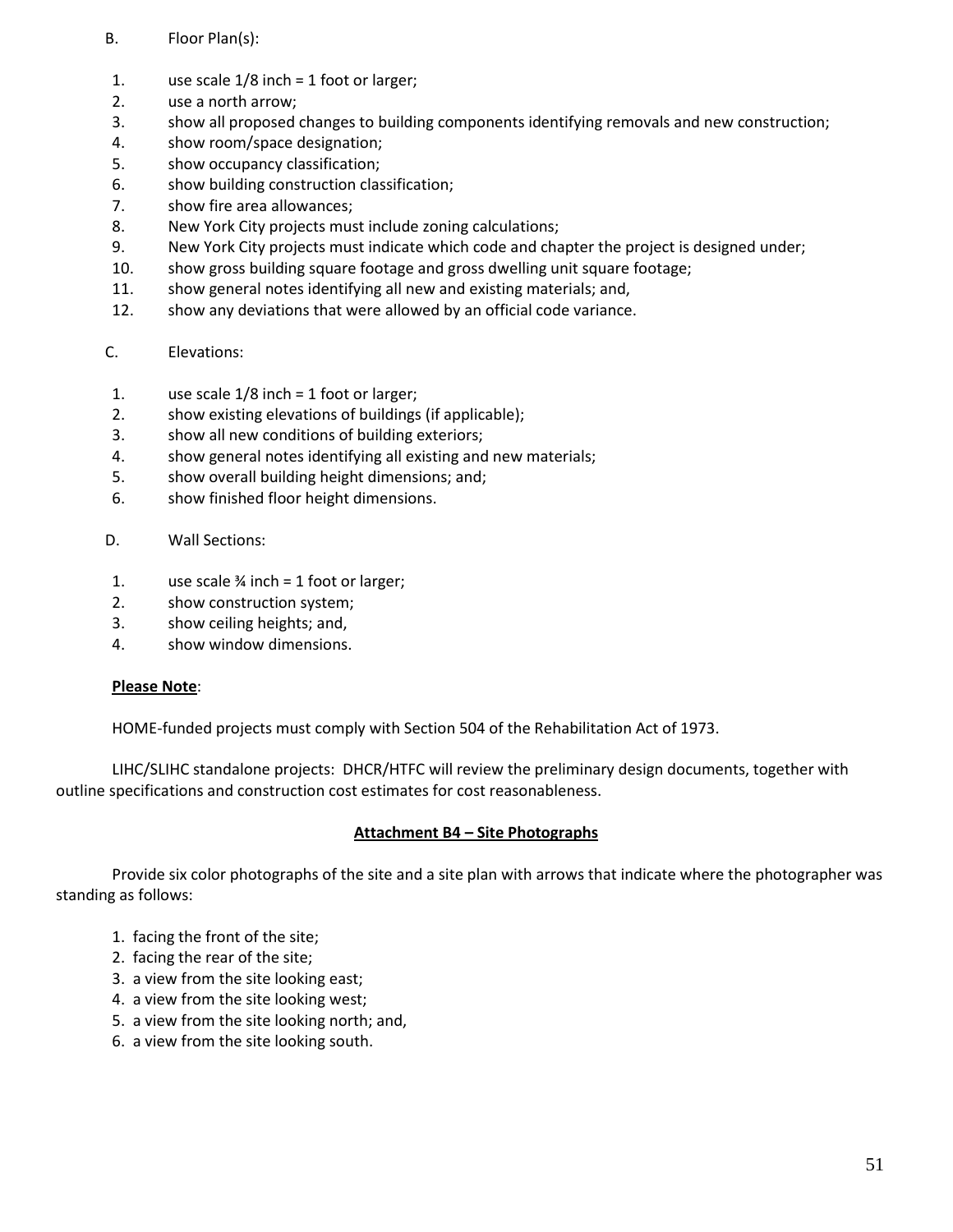### **Attachment B5 – Map of Primary Service Area**

This attachment is required for all applications, with the exception of seed money applications. Attach a map of the project neighborhood. Identify the project site as well as necessary services located within one-half mile of the site, such as: retail stores, schools, bus/subway lines, municipal services, libraries, pharmacies, and health facilities. In addition, identify the locations of any nearby recent capital investments and other low-income housing projects.

Site suitability is primary threshold criterion and is an important factor in considering project feasibility. At a minimum, the site must meet the following requirements:

### **Requirements for Low-Income Housing Project Sites in Urban Neighborhoods**:

1. The site must be free of hazardous materials and incompatible adjacent uses. There must be no environmental conditions that would significantly impair the intended residential purpose;

2. The site must have adequate space to accommodate local off-street parking;

3. The site must be relatively level and of **no greater size than is necessary to accommodate the proposed project**;

4. The site must have power, telephone, water and sewer connections adjacent to the site; and,

5. The site must be accessible to local public transportation, or be within walking distance of community services, retail establishments, and a grocery store.

**Requirements for Low-Income Housing Project Sites in Non-Urban Areas**: In addition to the requirements set forth in items 1 through 3 above, the following requirements apply:

1. The site must have the capacity to provide a cost-effective on-site water and/or septic system if public utilities are not in place;

2. If the project is targeted for occupancy by families, the site must be located within five miles of a municipality that provides community services, retail establishments, and a grocery store;

3. If the project is targeted for occupancy by families, the site must have adequate space for an on-site play area for children;

4. If the project is targeted for occupancy by elderly households, the site must be located within a community, and the community must have local public transportation or be within one-half mile of essential services, including a grocery store; and,

5. The site must be directly accessible from a public road.

# **Attachment B6 – Physical Needs Assessment**

Applicants requesting standalone LIHC or SLIHC funding to rehabilitate an existing structure must complete and submit the Physical Needs Assessment. **This document does not apply to new construction projects.** This attachment is comprised of two Sections: Part A – Project Information/Credit Recipient Certification and Part B – Architect/Engineering Firm Certification.

# Part A – Project Information/Credit Recipient Certification:

This certification must be completed, signed, dated and submitted at each of the following stages: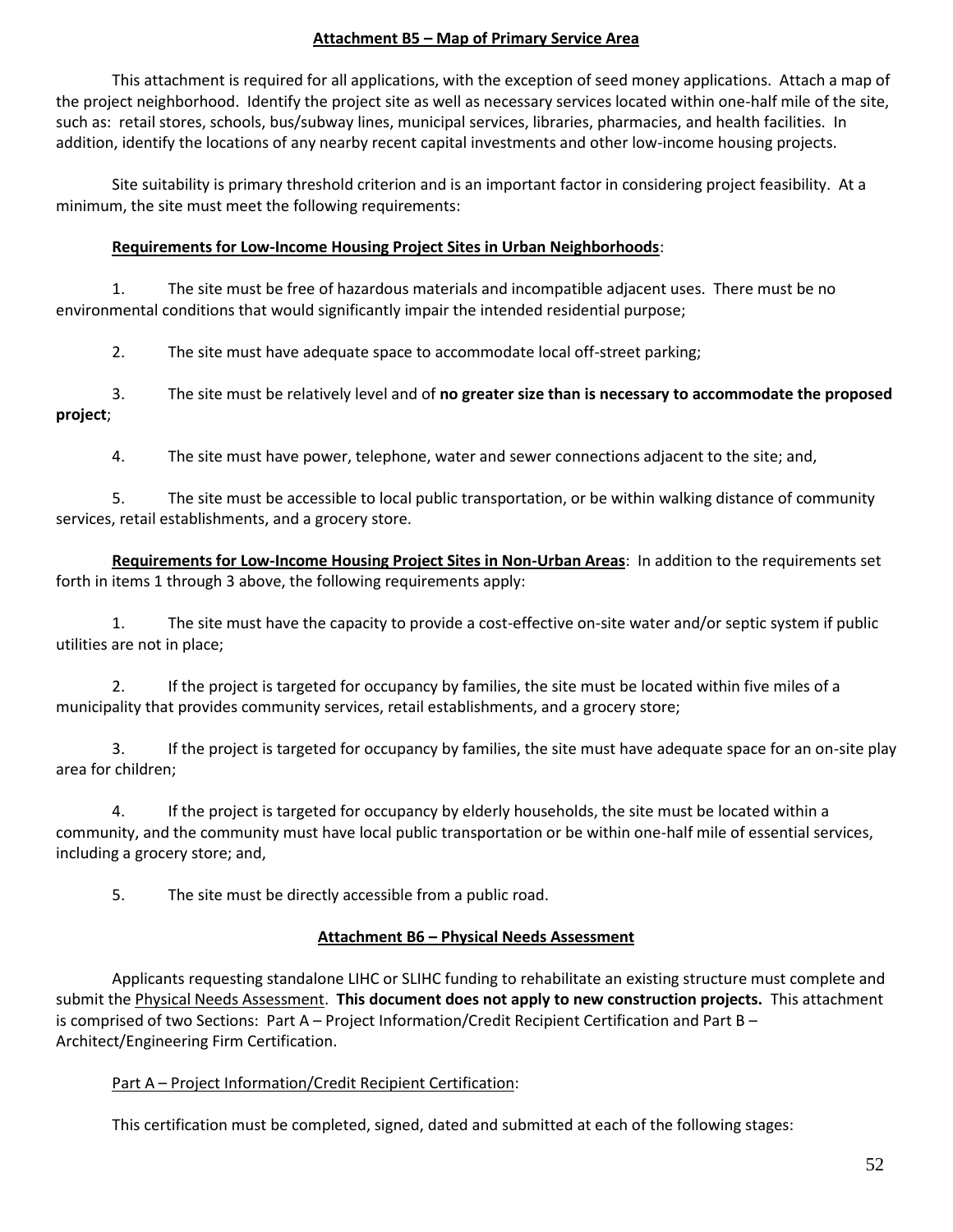at application; at allocation (binding commitment and/or carryover); and, at project completion, when applying for an IRS 8609 issuance and/or SLIHC eligibility statement.

### Part B – Architect/Engineering Firm Certification:

This form and certification must be completed and submitted at the following stages:

at application; and, at project completion, when applying for an IRS 8609 issuance and/or SLIHC eligibility statement.

See Section III, Attachments, Attachment B6, for these forms.

### **Attachment B7 – Energy Efficiency Initiative Documentation**

If applying under the Energy Efficiency Initiative (under HTF and HOME or seeking scoring points under LIHC and SLIHC) provide the document(s) as indicated in the RFP verifying participation in the program and submit as Attachment B7.

#### **Attachment B8 - Energy Efficient Construction Costs**

If applying under the Green Building Initiative and/or the Energy Efficiency Initiative, complete the Energy Efficient Construction Costs Worksheet. Please note this is for informational purposes only.

See Section III, Attachments, Attachment B8 for this fillable worksheet.

### **Attachment B9 – Green Building Criteria Checklist**

Applicants must complete Green Building Criteria Checklist if applying for the Green Building Initiative. All documents required under this checklist are to be included as part of this attachment. (Note: This attachment is not required for applications submitted under the Green Plus Early Award initiative.)

See Section III, Attachments, Attachment B9 for this fillable checklist.

#### **Attachment B10 - Visitable, Accessible and Fully Adapted Units**

Applicants must submit the Visitable, Accessible and Fully Adapted Units questionnaire for each project building. If **all** buildings in the project have the same number of units, unit configuration and elevator status, a summary sheet showing the **project totals** may be submitted in lieu of separate questionnaires.

See Section III, Attachments, Attachment B10 for this fillable questionnaire.

# **Attachment B11 – Soils Boring Report**

# **THIS ATTACHMENT IS NOT APPLICABLE FOR THIS APPLICATION**

**Attachment B12- Evidence of Architect's/Engineer's Insurance**

**THIS ATTACHMENT IS NOT APPLICABLE FOR THIS APPLICATION**

**Attachment B13 – HTFC Physical Needs Assessment/Life Cycle Analysis/ Replacement Reserve Cash Flow Analysis**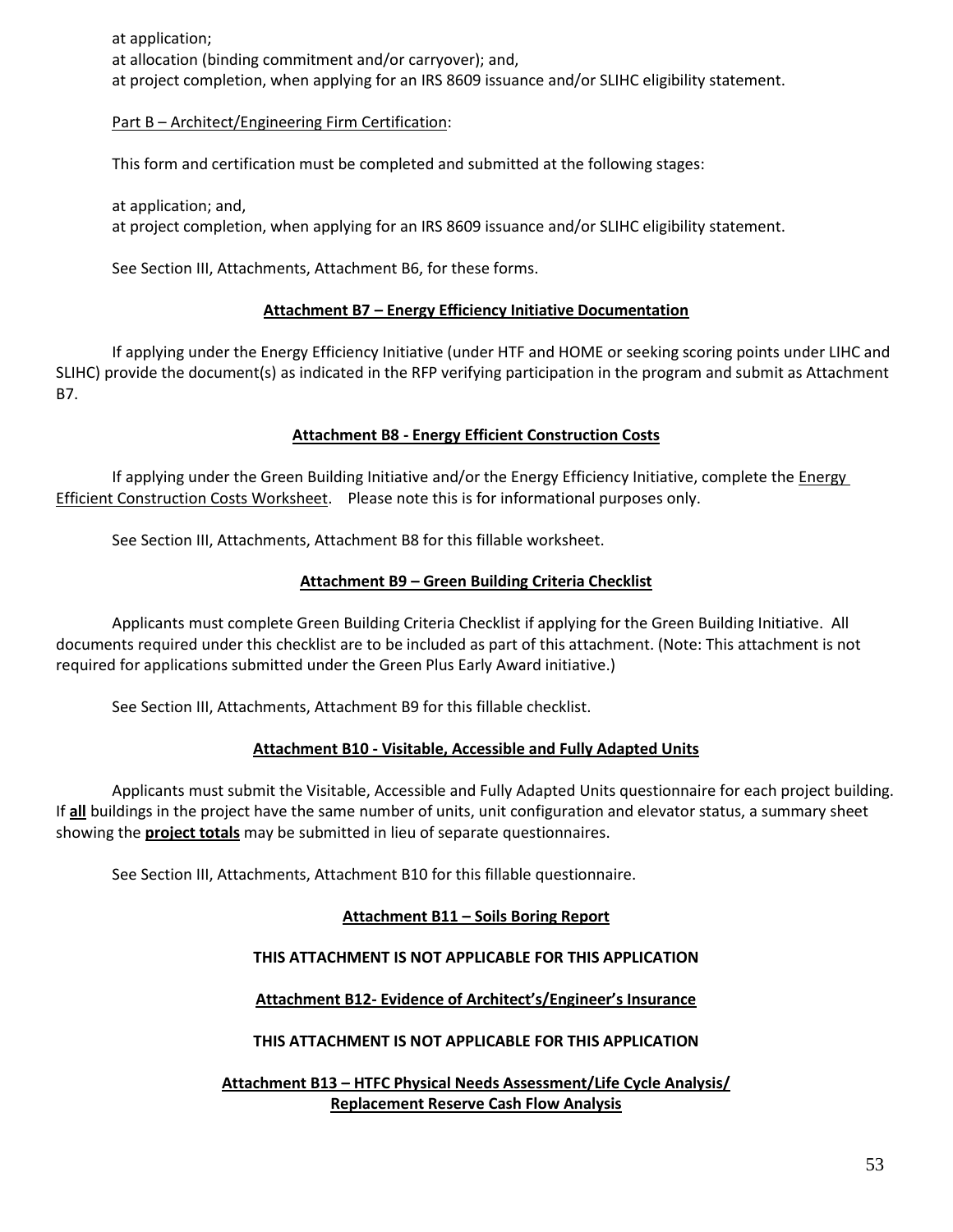The instructions for this attachment are located on the applicable forms. See Section III, Attachments, Attachment B13 for the fillable forms.

### **Attachment C1-C3 – Community Impact/Revitalization and Market Demand**

**Please note, Early Award applicants will need to demonstrate both readiness to proceed to construction within 120 days from award AND advance one of the seven State housing goals listed in the UF2011 RFP. Early award applicants must also meet higher readiness standards for overall application completeness, funding commitments, local approvals, and other attachment submissions.**

### **Attachment C1 – Community Impact/Revitalization Support Documentation**

**Local Planning Documents Identifying Need in the Community**: For each planning document identified in Exhibit 2, Table 2A (Community Needs Strategy, Existing Documentation of Local Need) of this application, submit only those document pages which are relevant to the existence of community needs, and/or which demonstrate a direct relationship to the project's impact on those needs. Clearly identify each planning document submitted.

### **DO NOT attach the New York State Consolidated Plan.**

**Evidence of Local Support:** Submit documentation that demonstrates local support for the project, such as copies of letters from local officials explaining the project's relationship to the community's affordable housing needs, or detailing local actions that have been taken or will be taken in support of the project.

**Additional Requirements for UI and RARP Standalone Applicants**: Please attach a document summarizing community needs in the project location, and which includes the information listed below. Use data from the US Census and/or other verifiable data sources, and be sure to reference all data sources in the narrative.

1. Describe existing business and housing conditions in the neighborhood/rural region in which the project is located. Include such items as:

The condition, tenure type (owners/renters), vacancy rate, affordability, and market conditions of residential units in the area. Use the 2000 US Census Data to provide the current poverty level and vacancy rate for existing housing in the targeted blocks or census tracts in which the project is located;

The condition, ownership, turnover, market conditions, and vacancy rate of local commercial businesses;

For projects involving community or civic facilities, provide information on the unmet demand for social or community services, and the need for additional facilities and services;

Detail current land uses (commercial, residential, civic, parking, open space, etc.) in the neighborhood or rural region and in areas immediately adjacent;

Discuss any external factors that may impact the neighborhood or rural region within the next five years, such as regional economic trends and institutional investments; and,

Describe the assets of the neighborhood or rural region, such as, historic buildings, local businesses and market potential in the region.

2. Summarize the strengths and weaknesses of the project neighborhood or rural region. Explain why the investment of public dollars through either the UI or RARP Program is needed to improve the area in which the project is located, and the impact of UI and RARP funds on community revitalization efforts. Be sure to address both residential and commercial aspects of the project locale.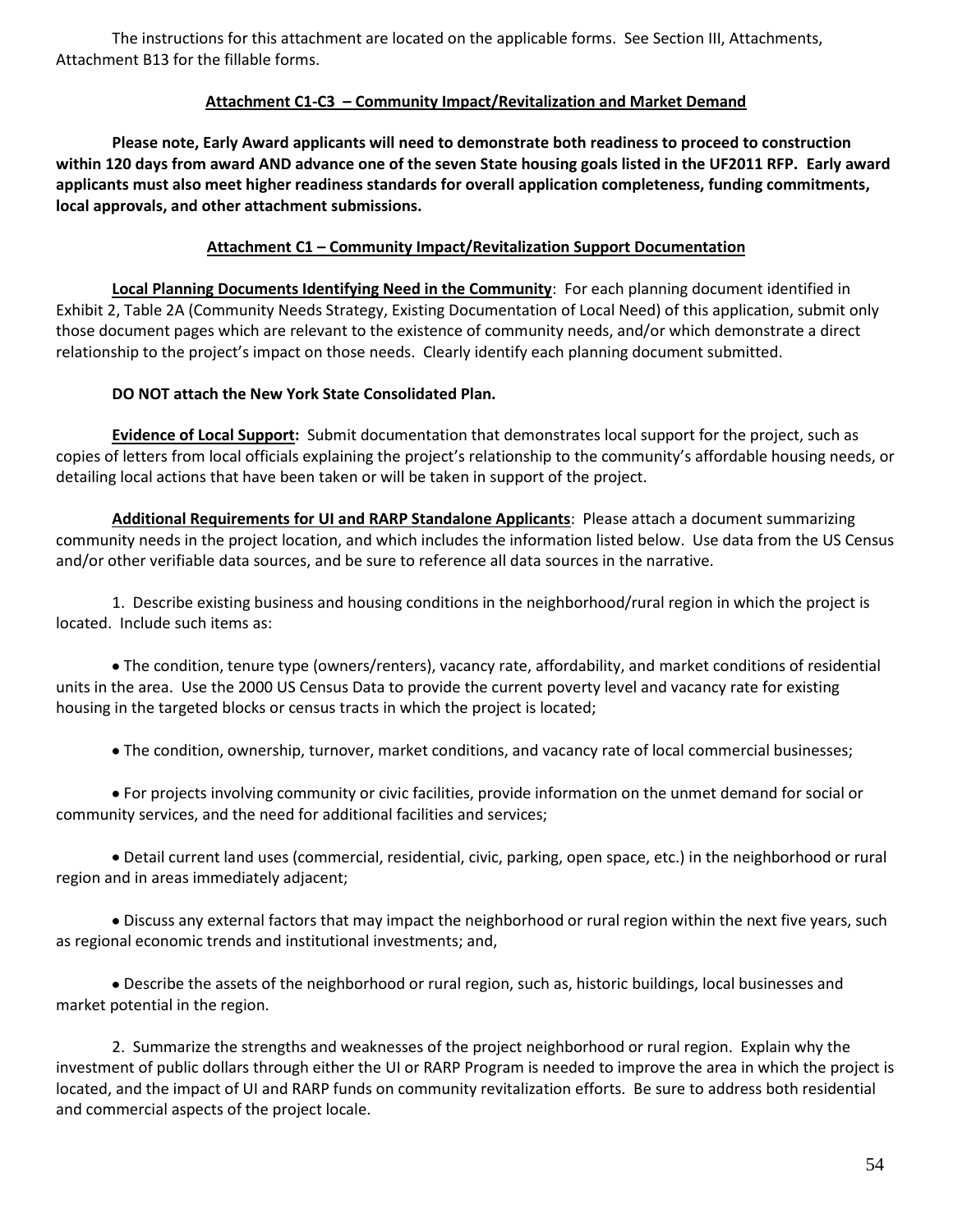# **Attachment C2 – Market Demand**

Applicants must provide a market analysis or a professional market study. **Applications that do not include a market study or market analysis as described below will be deemed incomplete and will not be reviewed further.**  *Please see the HTFC/DHCR Market Study Content Guidelines, particularly regarding the definitions of Primary and Secondary Market Areas, in Section 5.06 of the Capital Programs Manual (CPM) for specific market analysis and market study requirements.* Professional market studies must be prepared by a market analyst which has been prequalified by DHCR in accordance with the guidelines detailed in the CPM. A listing of pre-qualified market analysts can be found on the DHCR website at:

<http://nysdhcr.gov/Funding/UnifiedFundingMaterials/2011/PreQualifiedMarketAnalystsList.pdf>

### LIHC/SLIHC Projects

**All** applications for projects requesting LIHC or SLIHC must include a professional market study prepared by a DHCR prequalified market analyst or, in the case of projects located in the City of New York, a market analysis utilizing data from the New York City Rent Guidelines Board Report "Housing NYC: Rents, Markets and Trends." Professional market studies must be accompanied by a signed statement from the preparer certifying that the study complies with the CPM requirements, and that no identity of interest exists between the preparer and the developer or owner of the project.

### Projects over 15 units:

Any new construction project of over 15 units will require the submission of a **professional market study** or in the case of projects in the City of New York, a market analysis utilizing data from the New York City Rent Guidelines Board Report**.**

HTF and/or HOME stand-alone preservation projects located outside of the City of New York involving the rehabilitation of existing, occupied housing may submit a **market analysis** rather than a professional market study, if the project's average occupancy for the twelve months prior to application submission is **90%** or greater. (Such projects located in the City of New York may submit a market analysis regardless of the occupancy level.) HTF/HOME preservation project applications must include documentation of the project's most current monthly rent roll, two year project occupancy history, and income-qualified waitlist in the application Attachment D-5, "Preservation Project Information." If the project's average occupancy for the twelve months prior to application is below 90% a professional market study is required.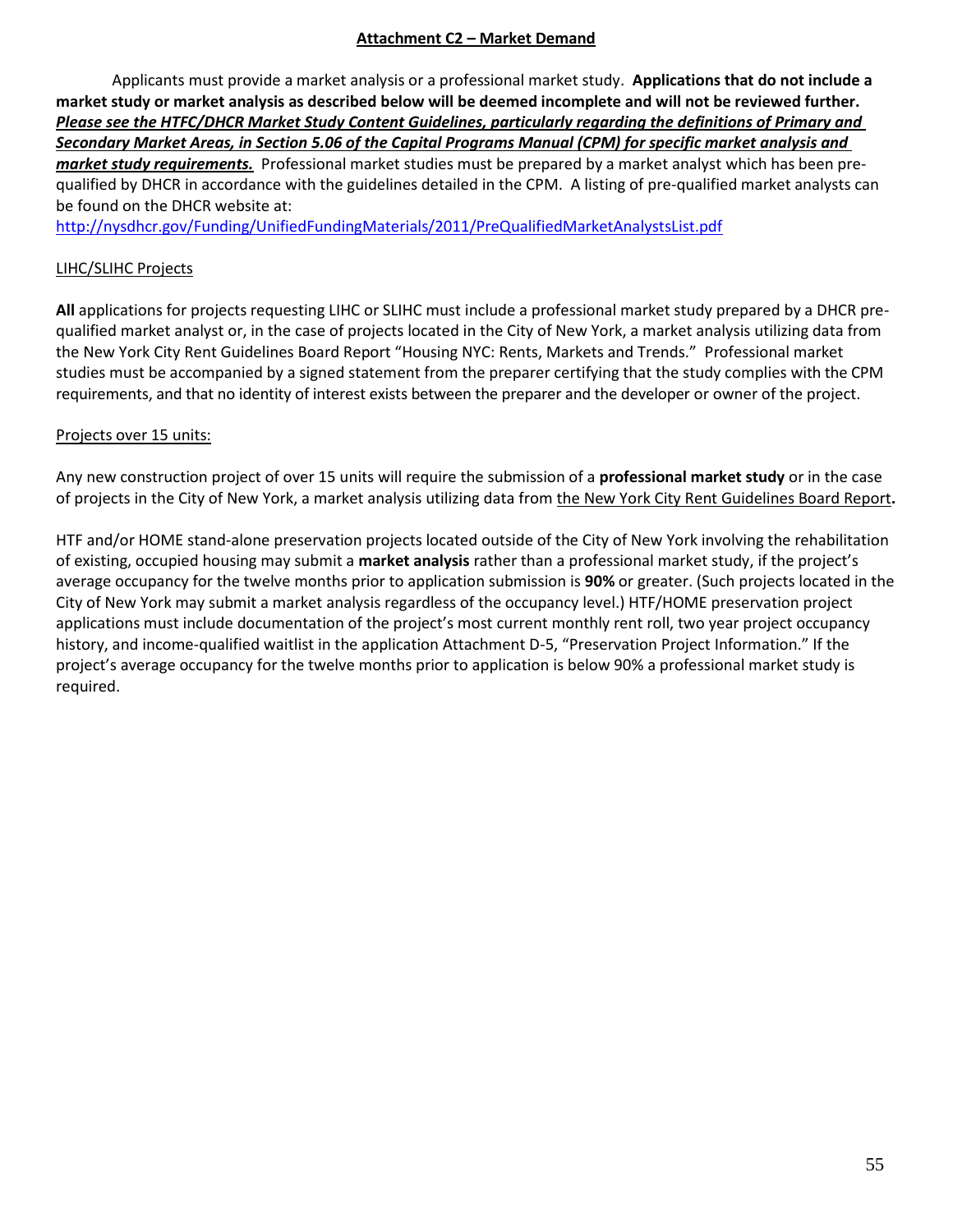### Projects of 15 units or less

All projects of 15 units or less may submit a **market analysis.** For projects involving the preservation of existing, occupied housing, the application must **include** documentation of the project's most current monthly rent roll, two year project occupancy history, and income-qualified wait list in the application Attachment D-5, "Preservation Project Information." If the project occupancy rate is below 90%, the analysis must address the probable cause(s) of the vacancy problem, and how the proposed rehabilitation will improve occupancy levels.

### Co-operative and Condominium Projects

All projects proposing the construction of a co-operative or a condominium will require the submission of a professional market study demonstrating that a market exists for the proposed project.

### **Attachment C3 – Public Housing/Section 8 Waiting List/Referral Documentation**

Applicants seeking potential LIHC scoring points under Section 2040.3(F)(10) of the QAP, or SLIHC scoring points under Section D(11) of the SLIHC Regulations, and who have an agreement to market the completed units to a public housing authority or any other entity that maintains a Public Housing or Section 8 waiting list for subsidized housing, should submit the agreement as Attachment C3. Submission is optional, but advisable.

### **Attachments D1-D4– Project Underwriting**

**Please note, Early Award applicants will need to demonstrate both readiness to proceed to construction within 120 days from award AND advance one of the seven State housing goals listed in the UF2011 RFP. Early award applicants must also meet higher readiness standards for overall application completeness, funding commitments, local approvals, and other attachment submissions.**

# **Attachment D1 – Appraisal**

Appraisals are required for any individual site with acquisition costs of more than \$100,000. If the acquisition costs of a site exceed \$250,000, two appraisals may be required. An appraisal will also be required regardless of the acquisition costs if there is an identity of interest between project participants and the seller.

Refer to Section 5.03 of the CPM for more information on appraisals.

# **Attachment D2 – Operating Budget Documentation**

The following items must be submitted as Attachment D2:

1. documentation of expected utility expenses from either the local utility company or the project architect;

- 2. documentation for any tenant-paid utilities;
- 3. a quotation from an insurance agent/company for all required insurance items; and,

4. evidence of any tax abatement or payment-in-lieu-of-taxes (PILOT) agreement proposed or approved by the municipality having jurisdiction over the project. Evidence must include a letter from the municipality's tax assessment office, indicating the nature and duration of the proposed tax relief, the method used for determining valuation, the estimated full taxes on the completed project, the estimated percentage of relief, and the status of the relief (under review, approval pending, approved, as-of-right, etc.)

If no tax abatement/exemption is to be granted, submit an estimate of the taxes from the local tax assessor's office. If supporting documentation for this attachment exists elsewhere in the application, cite that location.

Applicants for projects in New York City must submit evidence that their proposals are eligible for consideration under an applicable New York City tax abatement program.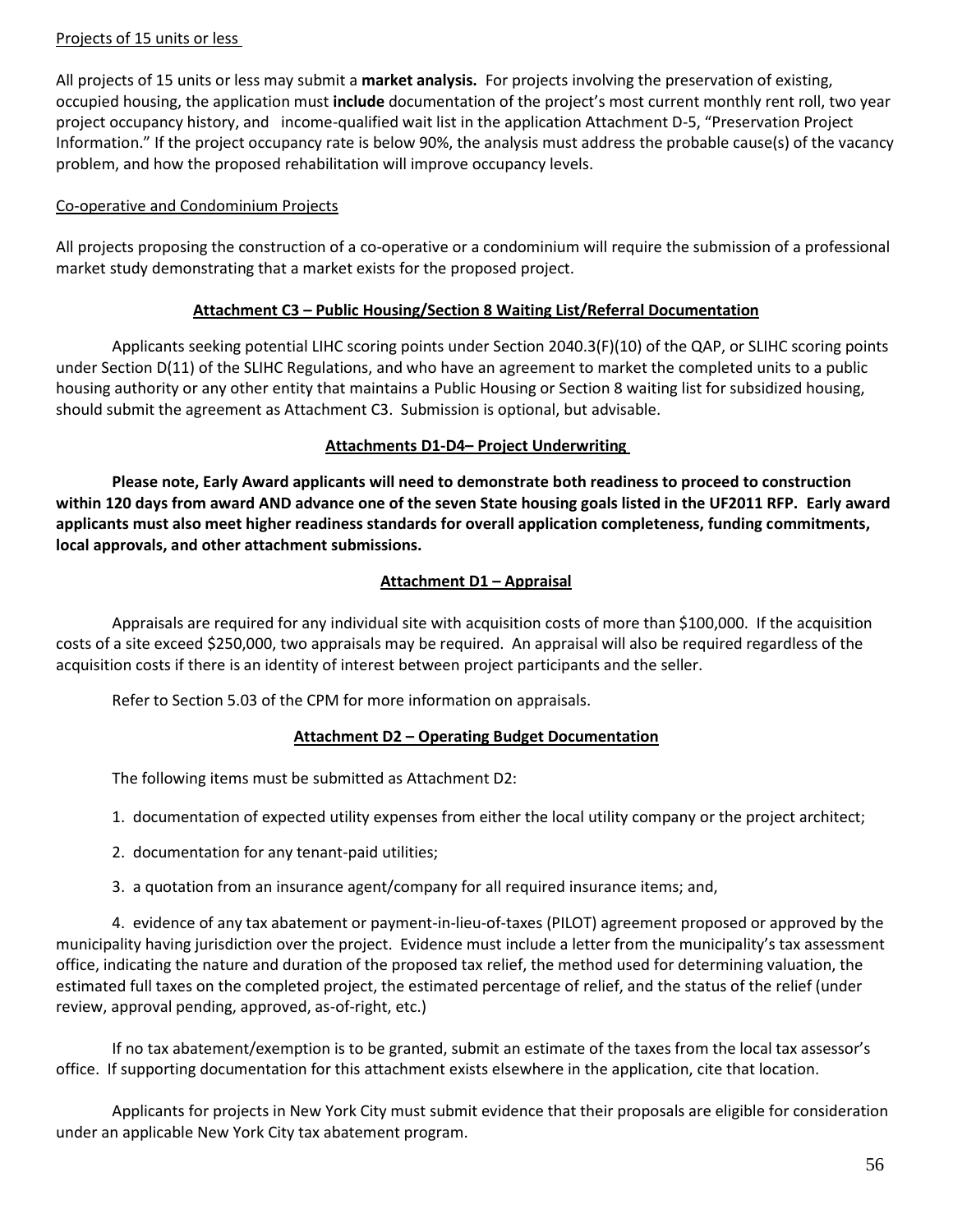Section 581A of the New York State Real Property Tax Law requires assessors to assess affordable housing projects under the income approach method, excluding tax credits, subsidized mortgage financing and project grants. This law was intended to benefit applicants and owners outside of New York City. Applicants with projects which could benefit from this statute should review the documentation on the DHCR website which provides additional details on the provisions of the law and the process which applicants can follow to seek benefits under this law.

Refer to Section 5.06 of the CPM for further information on expense documentation.

# **Attachment D3 – Funding Commitments**

If funding from sources other than DHCR/HTFC is necessary, you must submit evidence that each source is interested in providing construction and/or permanent funding or rental assistance for the project. Be sure to submit letters from funding sources for each type of development budget included in the project (residential, community service facility, commercial and/or community space). Applicants proposing mixed-use buildings should refer to Section 5.08 of the CPM for additional information.

Early Award applications must provide documentation of firm financing commitments to the greatest extent possible in order to demonstrate the project's ability to proceed to construction within 120 days of award. At a minimum the Early Award application must provide evidence that in the case of governmental funding sources, including Federal Home Loan Bank awards, the funds have been applied for, and there is reasonable expectation that the funding will be in place by March 31, 2011. In the case of conventional financing sources, the Early Award application will be evaluated based upon the documented level of commitment with preference for firm commitments.

In the case of non-Early Award applications, firm commitments are best, but you may submit letters of interest. Also provide documentation of any funding applications already submitted. If a construction lender is willing to enter into a loan participation agreement for the purposes of administering the construction financing, the commitment letter should indicate that. If the application contains supporting information for this attachment, cite the location.

# **Attachment D4 – Preservation Project Information**

The instructions for this attachment are located on the applicable forms. See Section III, Attachment D4 for the fillable forms.

# **Attachment E – Support Services for Tenants who are Persons with Special Needs, Persons who are Elderly and/or Tenants of Supportive Housing**

**Please note, Early Award applicants will need to demonstrate both readiness to proceed to construction within 120 days from award AND advance one of the seven State housing goals listed in the UF2011 RFP. Early award applicants must also meet higher readiness standards for overall application completeness, funding commitments, local approvals, and other attachment submissions.**

# 1. Plan for Serving Tenants who are Persons with Special Needs

If the project will serve one or more tenants who are persons with special needs, submit a narrative which describes or identifies the following:

a summary description of how the need/market were established for housing for persons with special needs including references to and data from any studies or analyses of the need for the proposed housing;

the name of all support agencies that were contacted, and the number of their eligible consumers in the service area who need housing and can afford project rents; and,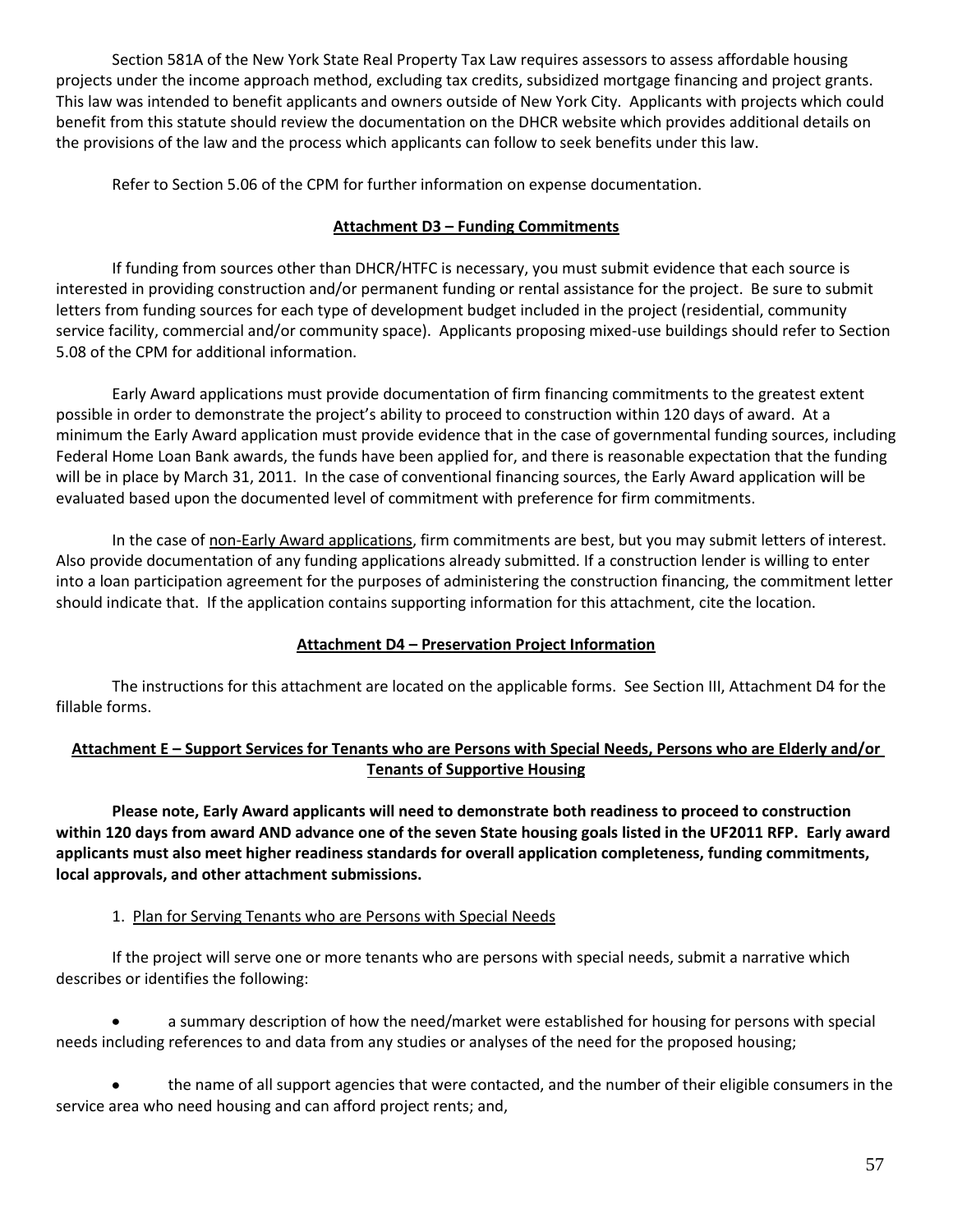if the need for housing for persons with special needs in the service area is supported by research, provide evidence, such as a signed Housing/Service Agreement or letter from at least one local service provider stating that they will refer potential tenants to the project at the time of rent-up and/or will provide on or off-site support services for such tenants, and/or a State agency will provide capital funds for the construction/rehabilitation of such housing units.

Please note that all of the above provisions are included in the model Housing/Services Agreement that is located on the DHCR web site under Forms-Persons with Special Needs. A signed copy of this agreement plus a complete Exhibit A consisting of a full description of the services provided and the name of the provider, the indicated research, and a listing of the service provider's relevant experience with the designated population will address the requirement for this section of the application.

# 2. Plan for Aging in Place of Elderly Tenants

Applications proposing to serve persons who are elderly must submit a plan to address the aging in place of elderly tenants. An elderly project is defined as one that excludes non-elderly persons based on age, and as prescribed by the Federal Fair Housing Act and the New York State Human Rights Law, Section 296 of the Executive Law.

To meet the Aging in Place requirements of this attachment, submit a plan that identifies the following:

- project staff functions related to tenant requests for information and/or assistance;  $\bullet$
- $\bullet$ what services are anticipated to be requested and/or required by elderly tenants;
- $\bullet$ the means for helping tenants to access services they may request and/or require;

any community organizations that will address the service needs of the tenants, and a description of the existing or anticipated working relationships the owner has with these organizations; and,

the project design features that will address and accommodate the tenants' aging-related changes in physical and mental abilities.

The following list provides examples of services which may be considered in an elderly housing project. The list was compiled by DHCR based on guidance from industry professionals and the New York State Office for the Aging:

- information and referral;
- service coordination/facilitation;  $\bullet$
- social and educational activities
- health/wellness activities
- meals;  $\bullet$
- housekeeping/chores;
- $\bullet$ transportation;
- informal counseling;
- legal and financial assistance; and,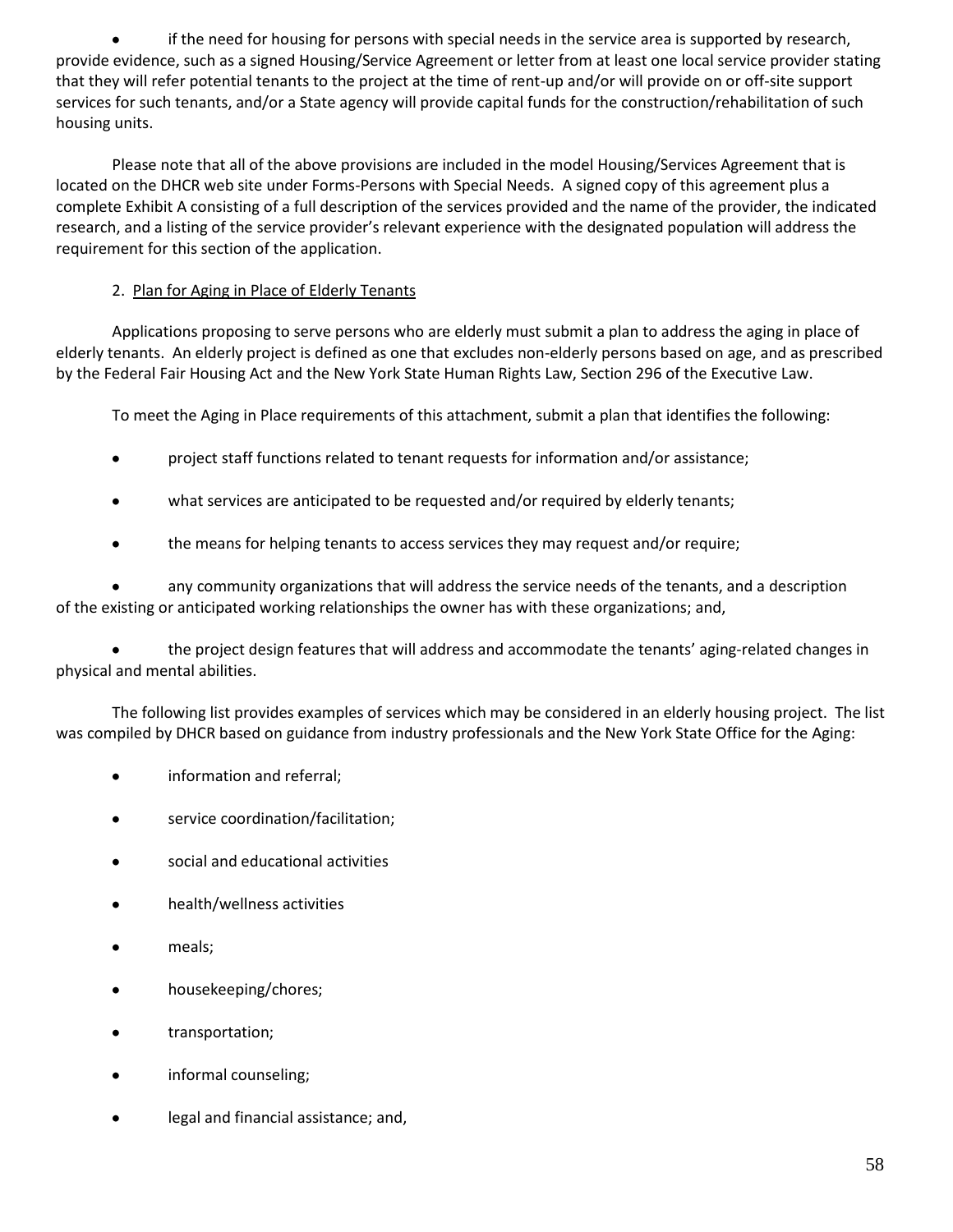### forms completion/counseling

### 3. Plan for Supportive Housing

Supportive housing shall mean projects which give preference in tenant selection to persons with special needs for at least **30 percent** of the DHCR/HTFC assisted units. For the proposed project to qualify as supportive housing:

(a) Document the need for housing for the targeted population within the primary market area by:

providing a summary description of how the need/market was established for housing for tenants of supportive housing;

providing the name of all support agencies that were contacted, and the number of their eligible consumers in the service area who need housing and can afford project rents; and,

if the need for supportive housing units in the service area is supported by research, provide a summary of the research and provide evidence through submission of a signed Housing/Service Agreement or a letter from at least one local service provider stating that they will refer potential tenants to the project at the time of rent-up and/or will provide on or off-site support services for such tenants, and/or a State agency will provide capital funds for the construction/rehabilitation of such housing units.

(b) The applicant must ensure the delivery of appropriate services, for which a documented need exists, to the targeted population as evidenced in a comprehensive service plan and an agreement in writing with an experienced service provider. One element of a comprehensive service plan is a source of funding for appropriate services as described in (d) below. Another required component is an agreement in writing with an experienced service provider. The requirement for the agreement may be satisfied by utilizing the model Housing/Services Agreement which can be found on the DHCR web site at<http://nysdhcr.gov/Forms/SpecialNeeds/>Select Housing/Services Agreement. The written agreement requirement may also be satisfied using a document which incorporates all of the terms of the model Housing/Services Agreement.

(c) The applicant must include a transportation plan to ensure access to necessary services.

(d) The applicant must have funding in place or identify a viable plan for the funding of appropriate services. If funding is in place, provide a copy of the signed funding commitment.

(e) The applicant must include provisions for an ongoing rental subsidy or other form of subsidy will be available to ensure that rents paid by the targeted population remain affordable.

(f) The applicant must identify, and have a written agreement with, a public agency or experienced service provider that will refer eligible persons and families for the targeted units.

# **Attachments F1 – F13 - Miscellaneous Attachments**

**Please note, Early Award applicants will need to demonstrate both readiness to proceed to construction within 120 days from award AND advance one of the seven State housing goals listed in the UF2011 RFP. Early award applicants must also meet higher readiness standards for overall application completeness, funding commitments, local approvals, and other attachment submissions.**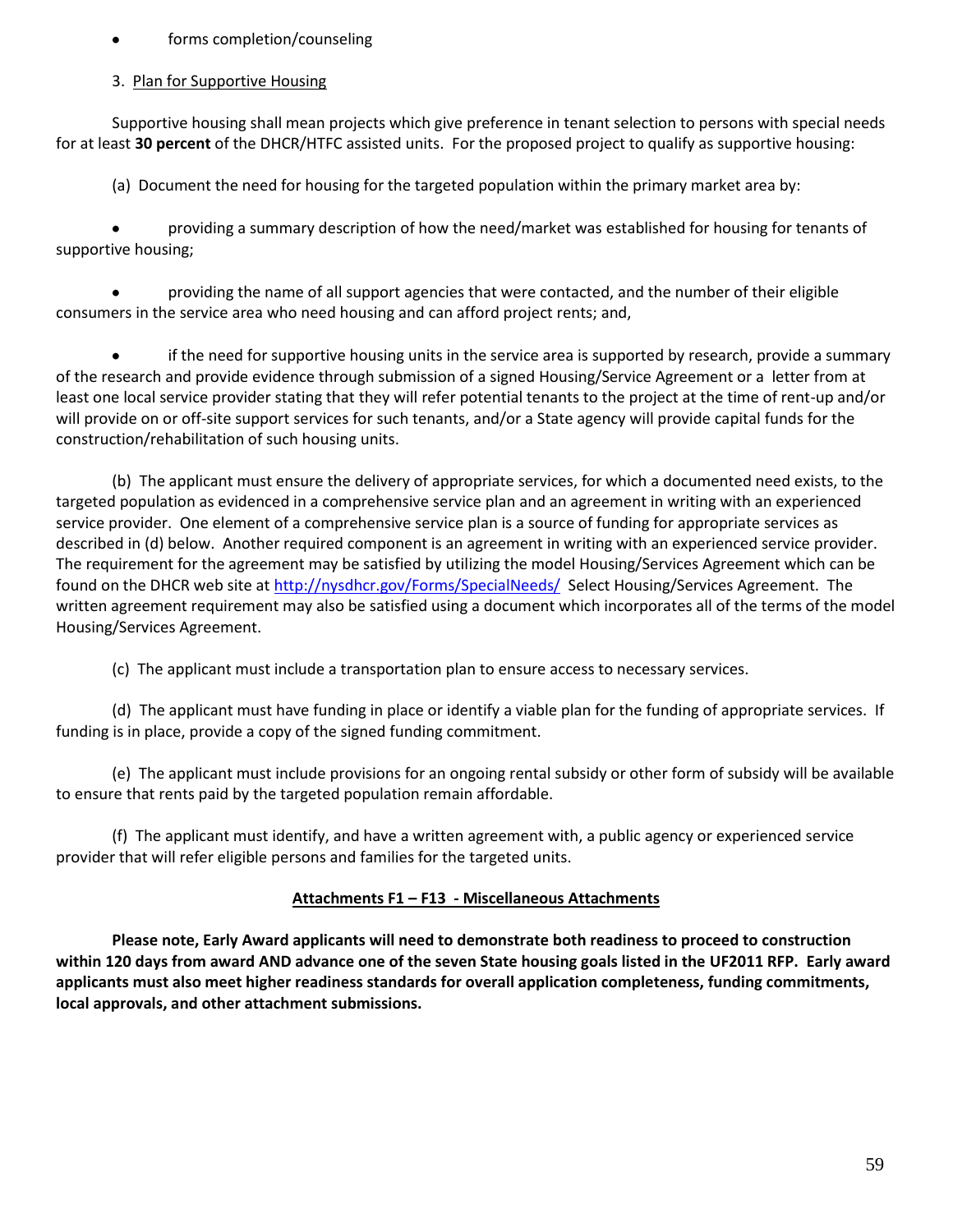### **Attachment F1 – Chief Executive Officer Notification Letter for LIHC/SLIHC Applicants**

Section 42(m)(A)(ii) of the Internal Revenue Code (IRC), requires that any applicant for LIHC and/or SLIHC must notify the Chief Executive Officer (CEO) of the project locality about the proposed project, and allow the CEO time to comment on it. Specifically, the IRC states:

"(A) IN GENERAL – Notwithstanding any other provision of this section, the housing credit dollar amount with respect to any buildings shall be zero unless – (i) such amount was allocated pursuant to a qualified allocation plan…, and (ii) such agency notifies the chief executive officer (or the equivalent) of the local jurisdiction within which the building is located of such project and provides such individual a reasonable opportunity to comment on the project."

To comply with these requirements, all LIHC and/or SLIHC applicants must transmit a copy of their application, together with the appropriate transmittal letter (outlined below), **via certified mail, return receipt requested,** to the CEO of the locality in which the proposed project is located. **Include evidence that the Notification Letter was received by the CEO of the project locality as part of this attachment if available at the time of application submission to DHCR.** 

#### Transmittal Letters:

LIHC Projects located **outside** of New York City, use the LIHC CEO Notification Letter for Projects Outside of NYC;

SLIHC Projects located **outside** of New York City, use the SLIHC CEO Notification Letter for Projects Outside of NYC;

LIHC Projects **located in one of the five boroughs of New York City**, use the LIHC CEO Notification Letter for Projects Within NYC. Be sure to send the package to the addressee/address specified on the Notification Letter Form. **Do Not send NYC Applications to the Mayor's Office**;

SLIHC Projects **located in one of the five boroughs of New York City**, use the SLIHC CEO Notification Letter for Projects Within NYC. Be sure to send the package to the addressee/address specified on the Notification Letter Form. **Do Not send NYC Applications to the Mayor's Office**.

To demonstrate compliance with the IRC, attach the following as Attachment F1:

A signed copy of each appropriate transmittal letter;

A copy of each required certified mail receipt stamped with the date of the mailing, and addressed to the CEO of the project locality; and,

Evidence that the CEO has received the Notification Letter. Acceptable forms of evidence are: the signed return receipt (green card), a copy of the signed return receipt card, a copy of an on-line report of delivery used by a number of overnight services, or a hand stamped/signed receipt acknowledging receipt by the CEO. If not available at the time of application submission to HCR, the signed return receipt must be submitted to HCR within 45 days to the Program Manager, Arnon Adler, at the following address:

> NYS Homes and Community Renewal (HCR) Office of Finance and Development 38-40 State St., 6<sup>th</sup> Floor Albany, NY 12207

See Section III, Attachments, Attachment F1, for these forms.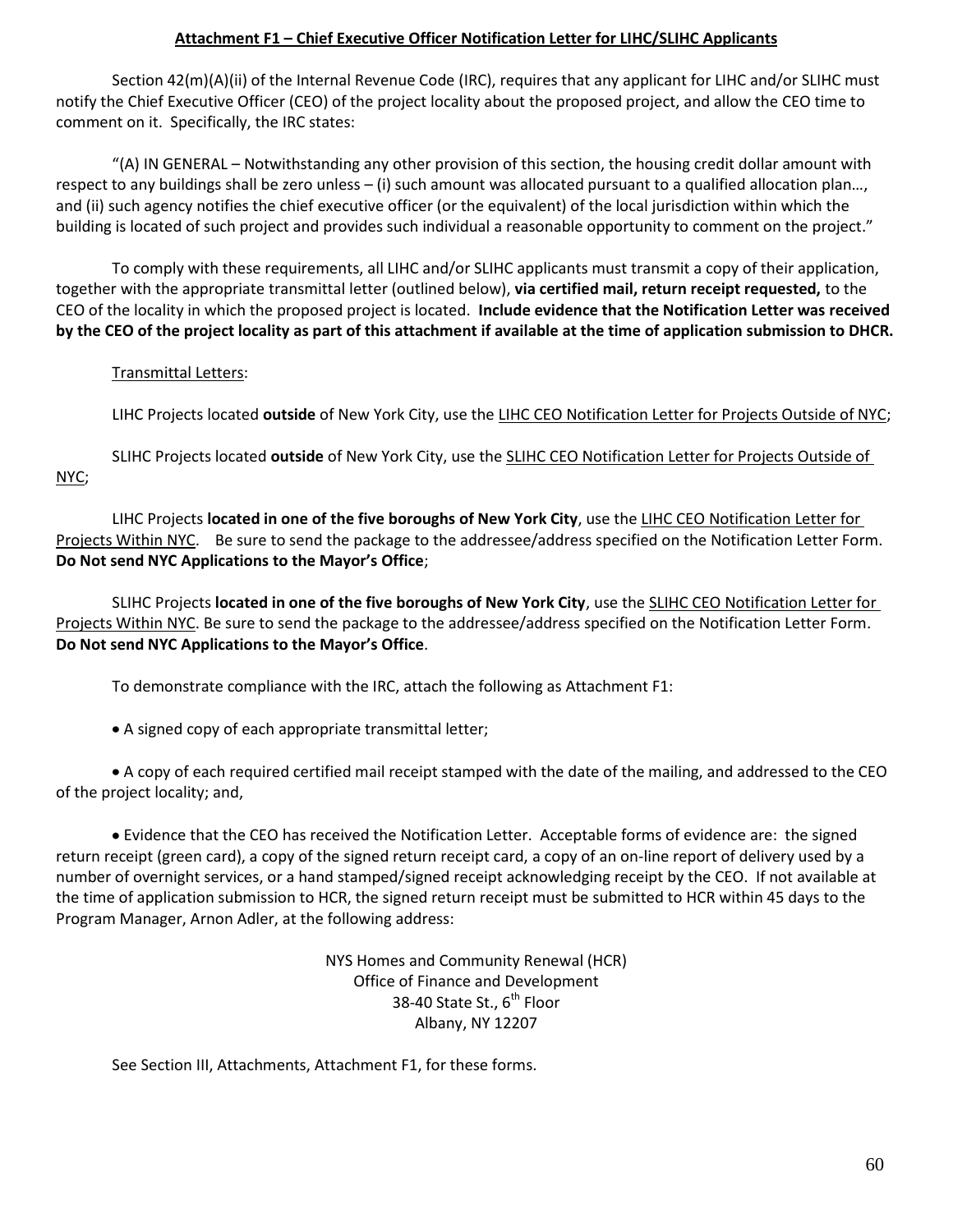### **Attachment F2 – Credit Fee Transmittal/Deferral Letter**

A \$3,000 application fee is required for all LIHC and SLIHC applications; Applications requesting both LIHC and SLIHC must submit \$6,000 – one fee for each program. Non-profit applicants or their wholly-owned subsidiaries which will be the sole general partner of the partnership/project owner or sole managing member of the limited liability company/project owner may instead submit a request for deferral of the fee until the time of credit allocation.

Applicants applying for LIHC and/or SLIHC consideration must submit fee payments to the DHCR Finance and Budget Unit with the applicant name and project name referenced on the check. The check must be accompanied by the Credit Fee Transmittal Letter.

To demonstrate compliance with this requirement:

Non-profit applicants as described above, who wish to defer payment of the application fee must submit a completed Credit Program Fee Deferral Request as Attachment F2; or,

All other applicants must submit copies of the check and the Credit Fee Transmittal Letter sent to the DHCR Finance and Budget Unit as Attachment F2.

#### **Failure to meet the fee requirements will result in the Application being deemed incomplete.**

See Section III, Attachments, Attachment F2, for these forms.

#### **Attachment F3 – Non-Profit Participation as Applicant or Owner**

Non-profit applicants, other than HCR-funded Neighborhood and Rural Preservation Companies, must submit a copy of a certified Certificate of Incorporation, a copy of the filing receipt, and complete the provided questionnaire as Attachment F3. HCR-funded Neighborhood and Rural Preservation Companies must complete and submit the questionnaire only.

See Section III, Attachments, Attachment F3, for the questionnaire.

#### **Attachment F4 – HOME Program Community Housing Development Organization (CHDO) Determination Letter**

Applicants applying for NYS Home Program funds as a CHDO must attach a copy of a CHDO Determination Letter stating that the applicant is a qualified CHDO. The letter must have been issued by the HCR Regional Office whose territory includes the municipality in which the project is to be located. If the CHDO Determination Letter is more than one-year old but less than 3 years old, you must also include in this attachment, a letter from the applicant's authorized signatory stating that no organizational changes have occurred that would affect the CHDO certification. If the HTFCissued CHDO Determination Letter is more than three years old the organization needs to be re-certified. Contact the HCR Regional Office that issued the original letter for additional information.

#### **Attachment F5 – Request for Waiver from HTFC Standards**

If applicable, waiver requests from HTFC Standards are included as Attachment F5.

All waiver requests must be prepared and submitted in accordance with Section 1.04, Waivers, of the Capital Programs Manual. Documentation of any approved waiver(s) are included in this Attachment.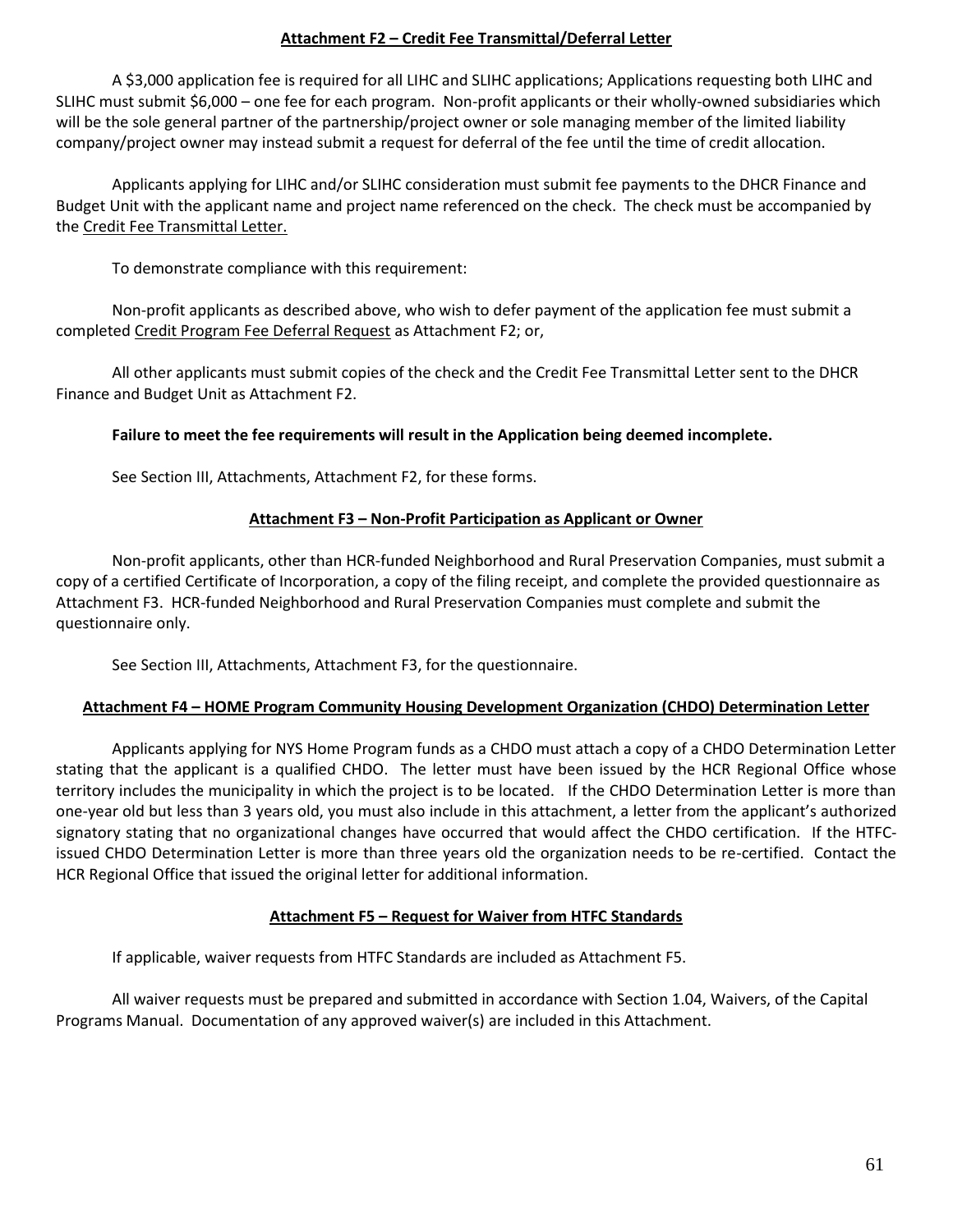### **Attachment F6 – Existing Occupant Documentation/Relocation Plan**

Complete and submit the Existing Occupant Information Form for each tenant/unit in occupied residential buildings. The last column, "Subsidy Source", refers to any rental assistance or mortgage interest subsidy received by an occupant.

If any of the proposed buildings in the project are occupied by either residential or non-residential tenants at the time of application, and work will be performed in or adjacent to the occupied units, you **must also** submit a tenant relocation plan as part of this attachment even if the anticipated duration of the relocation is brief.

The plan should include details of the relocation, such as the number of tenants to be relocated, the date relocation will commence and how long it will last, identification of any third parties involved, and their role in the relocation, a description of the facilities tenants will be relocated to, and disclosure of any costs (including storage) that tenants will incur as a result of the relocation.

If NYS HOME funds are being requested to assist an occupied rental property, the applicant must also submit as part of this attachment copies of advisory notices given or to be given to tenants of each building that will be assisted (pursuant to 49 CFR 24.101). Sample notices are contained in HUD Handbook 1378, Tenant Assistance, Relocation, and Real Property Acquisition.

If NYS HOME funds are being requested to acquire a property, the applicant must also submit as part of this attachment copies of notices provided to owners (sellers) informing them that the property is not being acquired by an agency with the power of eminent domain, and setting forth an estimate of the fair market value of the property (pursuant to 49 CFR 24.101). The seller must be allowed the opportunity to withdraw from an existing option or contract if it wishes after this information is provided.

Please Note: Only temporary relocation expenses are eligible costs under the HTF Program.

See Section III, Attachments, Attachment F6, for this form.

# **Attachment F7 – Tenant Buy-Out Plan**

Applicants proposing projects which will be purchased by tenants at the end of the program(s) compliance period (particularly LIHC/SLIHC) must submit a tenant buy-out plan as Attachment F7. The plan must include the following:

• a rationale for the inclusion of a tenant buy-out in the project scenario;

 a detailed description of the tasks involved in the buy-out plan, and the identification of all parties involved and their roles and responsibilities;

- a timeline of the transactions for implementation of the plan;
- the manner in which any reserve or escrows used to finance the buy-out will be established and financed;

 the costs and necessary financing to implement the plan, including financing sources, terms, timing and length;

- a description of any capital improvements that will be made prior to the tenant buy-out; and
- if applicable, a description of the project equity investor's role in the buy-out.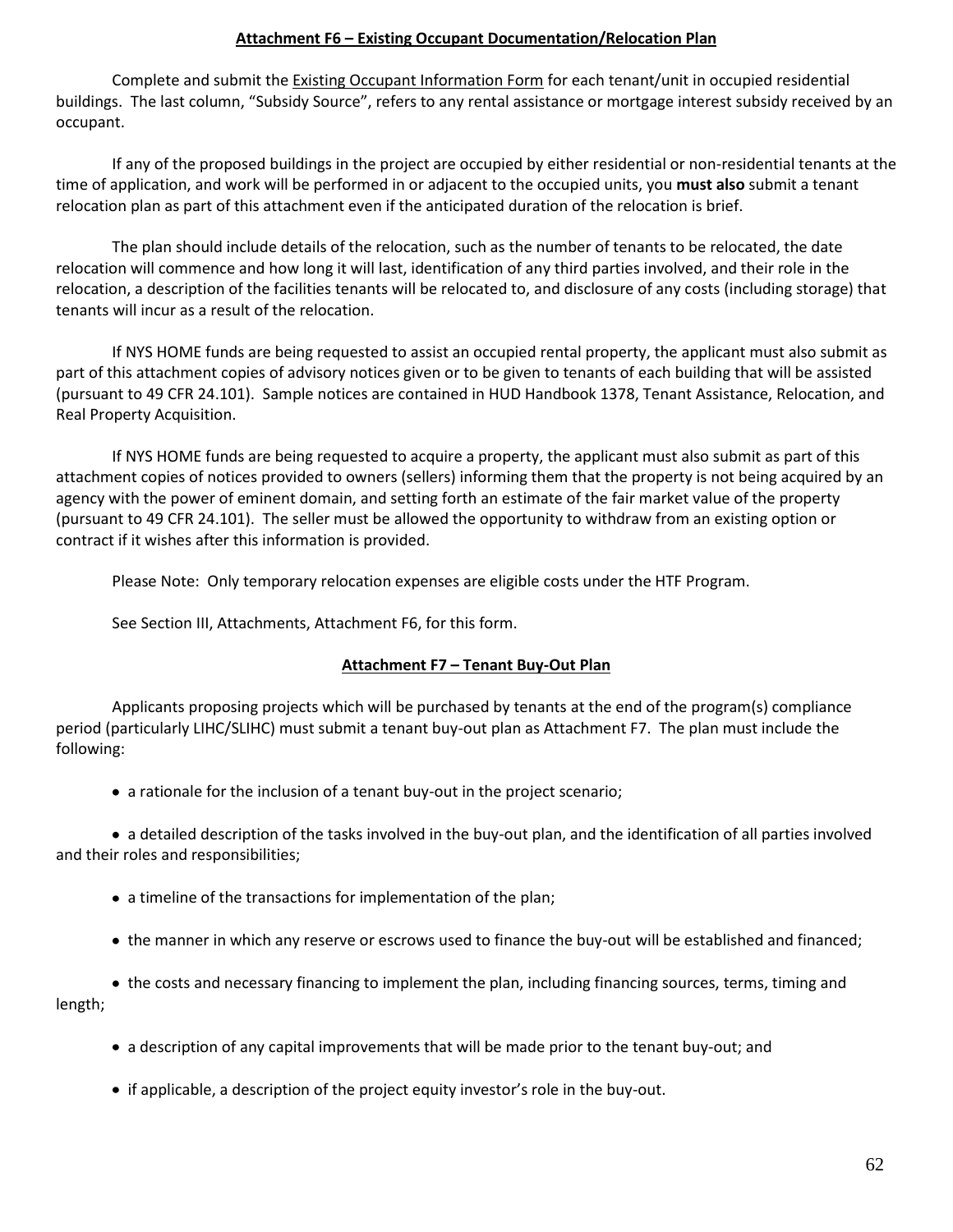### **Attachment F8 – LIHC/SLIHC Right of First Refusal**

Applicants for LIHC or SLIHC that have negotiated a right of first refusal with a qualified non-profit organization to acquire the project at the end of the initial 15-year credit compliance period should attach a copy of any relevant agreements as Attachment F8. If an agreement has not yet been negotiated, but there are plans to offer a right of first refusal to a qualified non-profit organization, summarize the plans in this attachment.

### **Attachment F9 – Proposal Summary**

The Proposal Summary is intended to highlight the various aspects of the proposed project. It should briefly (3 pages or less) communicate the applicant's understanding of the components of the proposed project and how the applicant intends implement and manage these components. Please use the guidelines below in preparing the summary. Be sure to adhere to the following definition when doing so:

A project is a building, a set of buildings, or an infrastructure enhancement. It may have multiple sites and multiple buildings.

# **Project Information:**

- The location of the project (street, municipality, county, zip code).  $\bullet$
- $\bullet$ Type of project – multifamily, seniors (identify age group), mixed use, mixed income.
- The public purpose(s) served, the beneficiaries, and any economic development linkage;  $\bullet$
- $\bullet$ The positive and negative aspects of the location relative to the target population and market;
- Description of the building how many buildings, floors, square footage, elevators, number or units,  $\bullet$ unit type, superintendent unit, total residential square footage.
- Amenities laundry facilities, community rooms, storage facilities, other services.
- Types of utilities provided, access to municipal facilities.  $\bullet$
- Type of parking available and whether it's open to the public or for tenants only.  $\bullet$
- Description of commercial space, square footage, and its intended use.  $\bullet$
- $\bullet$ For a Community Service Facility, describe the facility operator and the service(s) provided.

# **Development Team/Ownership Information:**

- A description of the Development Team member(s) responsible for completing key project tasks,  $\bullet$ particularly acquisition, construction supervision, loan closings, organizational filings, marketing, rent-up and management. Identify the entity responsible for all aspects of the tax credit syndication.
- The full identification of all members of the ownership entity, including all limited partnerships (LP) or limited liability corporations (LLC) listed as a general partner/managing member.
- The percentage of ownership held by each member of the ownership entity, any ownership structure issues, to include identities of interest between members of the ownership entity, and which of the participants in the ownership entity will have effective project control.
- Explanation of any project management requirements or special matters of operational control.

# **Project Design and Use Information;**

- Description of the proposed improvements to the property and/or existing building(s).  $\bullet$
- $\bullet$ Design of building(s), shape, type of building material, (i.e.: brick, wood frame, etc.).
- Description of any special design features including: handicap accessible and adaptable units, design modifications for special needs projects, features which promote efficiency in operating and management costs, including energy efficiency improvements (green elements, Energy Star appliances), and solutions to mixed uses and shared spaces for mixed use/mixed income projects.
- Description of the grounds, seating areas, open space.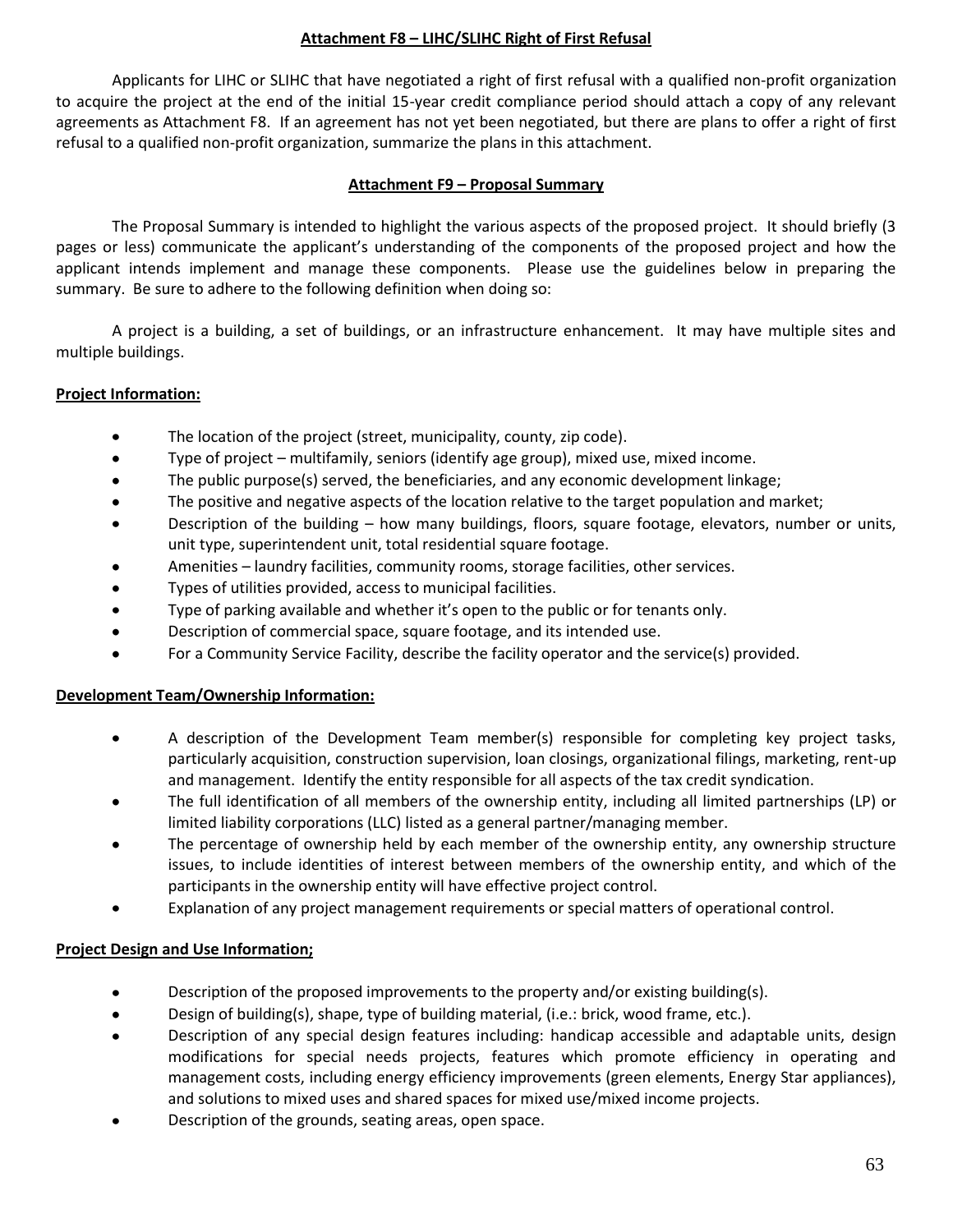### **Land Information:**

- $\bullet$ Description of current use of land, existing buildings on site.
- $\bullet$ Description of current ownership of land.
- Description of site control.  $\bullet$
- Description of fee simple or lease, (i.e.: Ground Lease), and any possible effect on DHCR's/HFA's regulatory interest.
- Description of land issues, (i.e.: easements).
- Description of source of funds to pay for land acquisition/or lease.  $\bullet$
- Description of environmental issues.  $\bullet$
- $\bullet$ Description of zoning requirements and status of local approvals.

#### **Project Location and Market Information:**

- $\bullet$ Description of project area, (i.e.: major services, transportation, health care facilities, etc.).
- The positive and negative aspects of the location relative to the target population and market.  $\bullet$
- If housing is for the elderly or handicapped, provide a brief description of outside services available to this population.
- $\bullet$ Provide a brief overview of market conditions, as it pertains to the project, (i.e.: public housing, existing affordable housing, Section 8, etc.).

#### **Project Financing Information:**

- Description and status of subsidy financing, (i.e.: grants, loans, providers).  $\bullet$
- Type of bond request; tax-exempt and/or taxable, 501(3)(c).  $\bullet$
- Description and status of real estate tax abatement, PILOT Agreement and/or exemption.  $\bullet$
- Description and status of any rental assistance that is anticipated or committed.  $\bullet$
- Description of how development cost risks will be minimized, how any operating expense issues will be addressed and, the source and duration of any tax relief or rental assistance that is anticipated or committed;
- Description of the timing or sequence through which the funding required to complete the project will be made available, clarification of construction and/or permanent financing sources and uses.

#### **Attachment F10 – Release Forms**

#### **THIS ATTACHMENT IS NOT APPLICABLE FOR THIS APPLICATION**

#### **Attachment F11 – Borrower Organizational Structure**

#### **THIS ATTACHMENT IS NOT APPLICABLE FOR THIS APPLICATION**

#### **Attachment F12 – Management Agent Information/Submissions**

#### **THIS ATTACHMENT IS NOT APPLICABLE FOR THIS APPLICATION**

#### **Attachment F13 – Application Certification Attachments**

Attach any statements submitted as explanation for questions answered "NO" under Exhibit 1, Section M, Applicant/Owner Certification, as Attachment F13.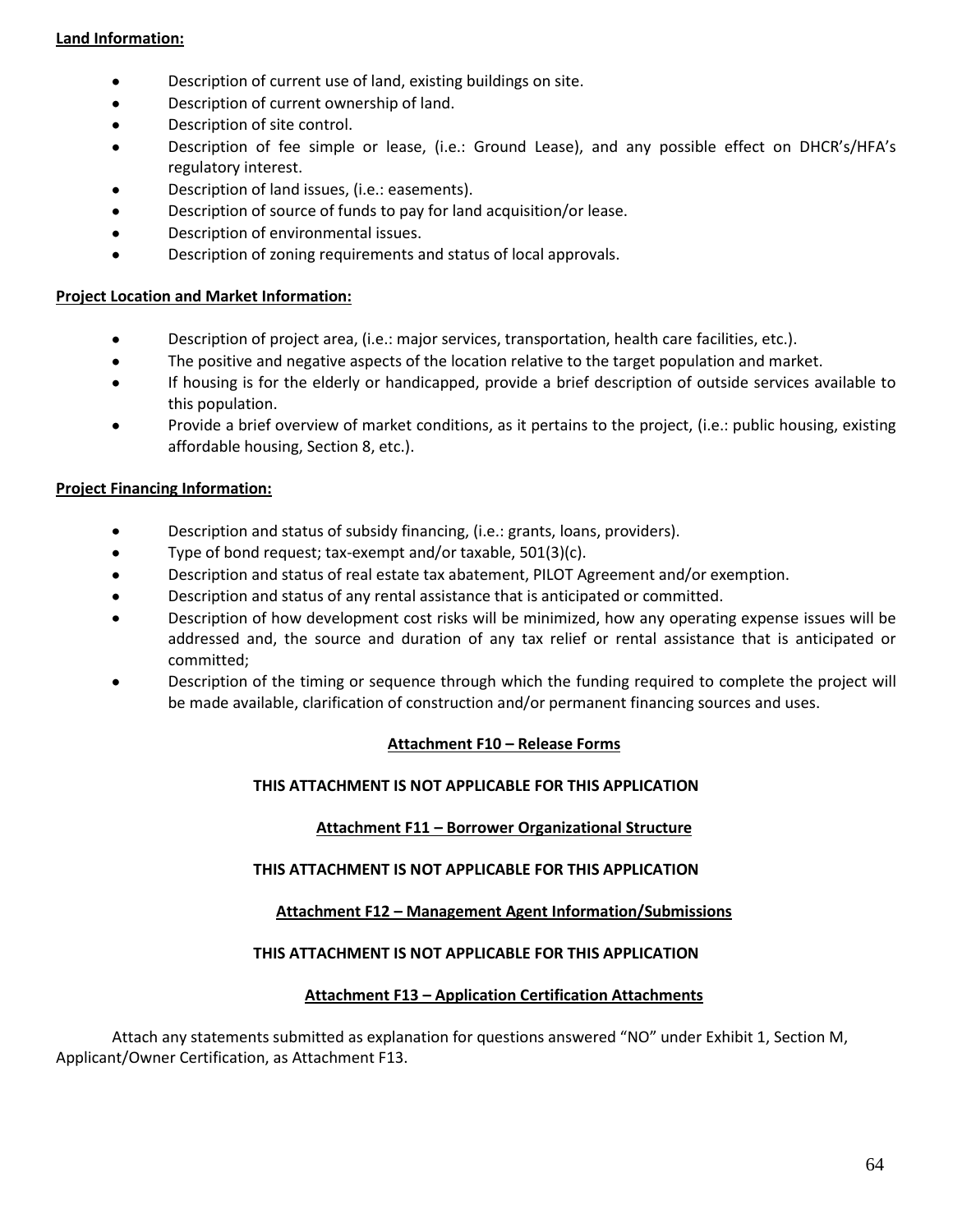### **Attachments G1–G3 – Office of Mental Health Supported Housing**

**Please note, Early Award applicants will need to demonstrate both readiness to proceed to construction within 120 days from award AND advance one of the seven State housing goals listed in the UF2011 RFP. Early award applicants must also meet higher readiness standards for overall application completeness, funding commitments, local approvals, and other attachment submissions.**

### **Supported Housing for Adults with Serious Mental Illness**

# **1. Funding Availability**

The New York State Office of Mental Health (OMH) announces the availability of funds for the operation of 200 units of supported housing for persons with serious mental illness in New York City. Funding is available to provide startup, rental assistance, and support services. Applicants may request this funding in conjunction with a request for funding from one of the Unified Funding Programs. No more than 30% of units in a proposed project, or 30 units, (whichever is less) will be approved for any one project. **Applicants requesting funding under this scenario must submit Attachments G1-G3.**

# **2. Target Population**

- A. Persons with serious mental illness who are ready to move from State-operated Psychiatric Centers or State-operated Community Residential Housing. Individuals from this target population may be placed directly into Supported Housing, or sponsoring agencies may use this new Supported housing capacity for persons currently residing in more service-intensive OMH-funded residential programs. The vacated units in the service intensive programs are filled with the targeted population. Such plans are referred to as "backfill" arrangements.
- B. Persons with serious mental illness who are ready to move from Adult Homes. Individuals from this target population must be placed directly into the Supported Housing units, (no "backfill") in accordance with a Remedial Order and Judgment from the United States District Court for the Eastern District. That Order sets requirements for housing services for the persons referred from Adult Homes.

# **3. Eligible Applicants**

Agencies eligible to apply for Supported housing are: not-for-profit agencies with 501(c)(3) incorporation that have experience providing housing and mental health support services to individuals with serious mental illness in New York City. OMH funding is paid via a contract between OMH or a county, and a not-for-profit service provider. To use OMH Supported Housing funding in a project, a for-profit developer would have to enter into a written agreement with a not-for-profit service provider that is experienced with the development and operation of supportive housing for persons with mental illness. The not-for-profit entity must be the applicant and recipient for the OMH funding.

# **4. Disqualification Factors**

Agencies operating OMH-certified programs in Tier 3 status at time of application are not eligible.

# **5. Administrative Information**

Contracts will be written for a total period of five (5) years, with an initial period of one year and four annual reviews. OMH reserves the right to change the contract term for the first year in order to align the contract date with timeframes for housing project development or completion.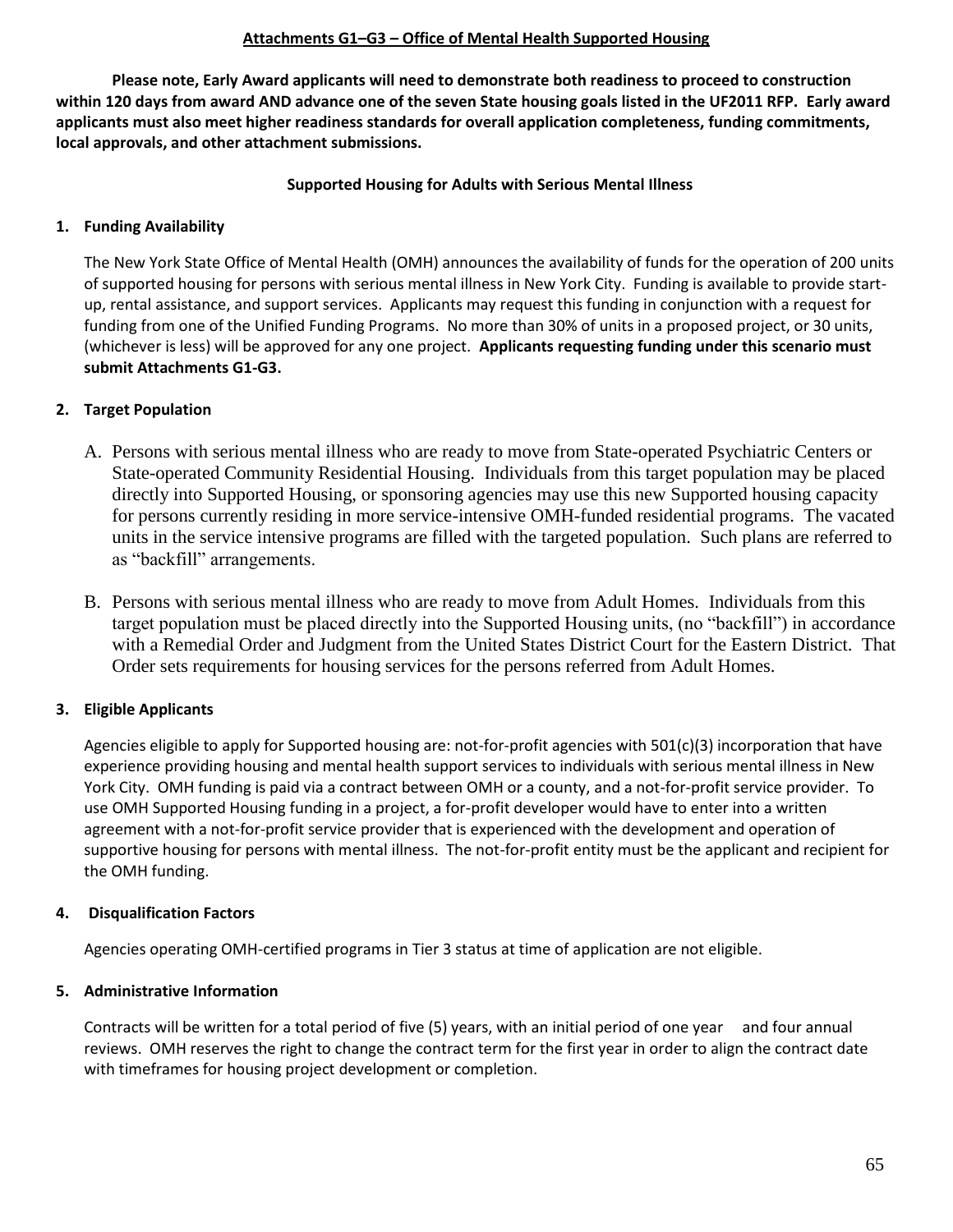### **6. Description of Supported Housing**

Supported Housing provides access to affordable, independent housing and support services based on the needs and desires of the tenants. Supported housing tenants are able to live in the community with a minimum of staff intervention from the sponsoring agency.

Supported housing funding includes rental assistance, provided to tenants through a rent stipend mechanism which is administered by the sponsor. Tenants contribute 30% of their income toward rent plus utilities. The difference between the tenants cost of housing and the actual cost of housing is paid directly to the landlord, on behalf of the tenant.

Supported housing funding also includes funding for services to assist individuals in locating and securing housing, and in accessing the supports needed to live successfully in the community. Services include financial assistance with furniture and apartment/utility deposits; assistance with using community services; help with budgeting and money management; and linking tenants to a comprehensive community support system of case management, mental health, and other supports.

Supported Housing's tenant to staffing ratio is generally 20 to 1. Counselors assist tenants in obtaining entitlements, daily living skills, and maintaining their independence. Counselors link tenants to psychiatric services, medical services, vocational services, and other services as needed.

Supported housing sponsors must provide tenants with access to 24 hr. emergency assistance. This generally includes the availability of sponsor staff by phone, and a list of contacts for community emergency services.

Persons who live in Supported Housing are tenants with the same rights and responsibilities as other tenants in New York City. When possible, the tenant should hold his/her own lease; the lease may also be between the landlord and the not- for-profit agency, with the tenant holding a sub-lease.

Over 14,000 tenants are served in OMH funded supported housing. Occupancy in supported housing is consistently more than 90% statewide. Supported Housing is extended stay/permanent housing. Tenants can remain in the housing as long as their clinical and financial circumstances allow them to meet their responsibilities as tenants.

# **7. Operating Funding**

Funding for Supported Housing is calculated on a per person basis. Sponsors will receive annual per person funding for units developed under this initiative through a contract between OMH and the not-for-profit sponsor. In New York City, the annual amount per person is \$14,654. This funding is for rent stipends, support services, and contingency funds. In addition, tenants pay 30% of their income (from SSI, SSD, Public Assistance, and/or employment) toward supported housing rent and reasonable utilities.

Supported housing assumes a vacancy/uncollectible factor. Therefore, funds are available to pay rent if a tenant is hospitalized for a moderate time period, or has a temporary loss of benefits.

# **Attachment G1 – OMH Proposal Summary**

Proposals must be brief (no more than 20 pages) and must address each of the following components, in the following order:

**A. Identifying Information:** Provide contact information for your agency. Indicate the number of units proposed for supported housing, and describe the overall project to be developed, including the number of non-OMH units. Indicate whether your agency is the sole developer for the project, or if your agency will be entering into a partnership for development and operation of the project.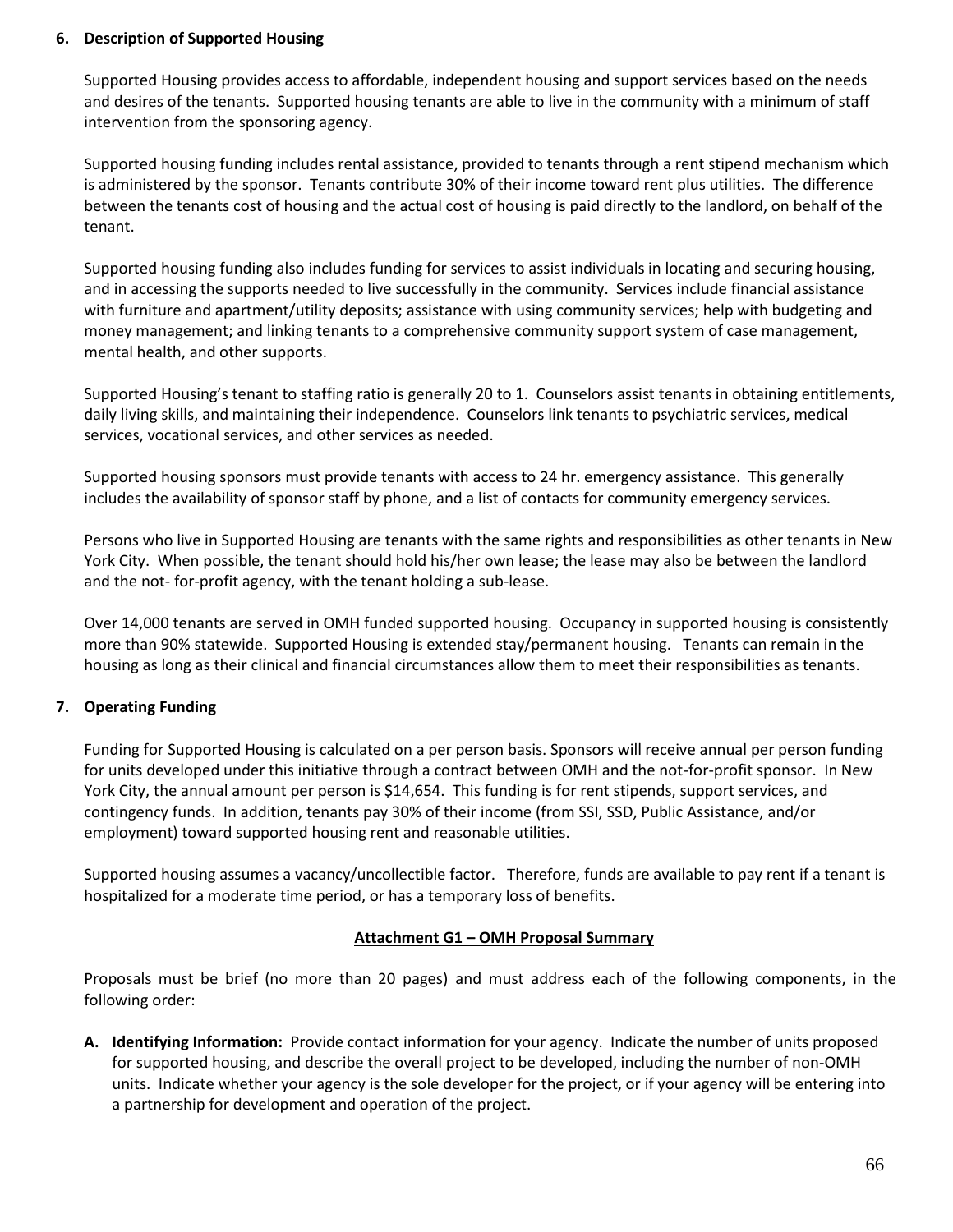**B. Target Population:** State the target population group(s) listed in this RFP you will accept for placement. If current residents of OMH licensed housing will be served, explain how the vacancies created may be back-filled with individuals referred from State Psychiatric Centers or State Operated Residential Housing. Referrals of persons from Adult Homes must be directly into the supported housing units (No back-fill), consistent with the Remedial Order and Judgment from the United States District Court for the Eastern District. That Order sets requirements for housing services for that population.

Describe in narrative form the characteristics of the population to be served. Discuss such population characteristics as likely service history, educational level, job history, community living skills, social supports, and substance abuse history. Describe in narrative form the service needs of the population to be served, specific to characteristics described.

# **C. Housing Implementation:**

- Describe how effective in-reach to potential tenants will be provided at Adult Homes, State Psychiatric Centers, or State- operated Residential Housing. Describe the strategies your agency will use during in-reach to engage the potential tenants. Describe strategies to actively involve potential tenants in the in-reach process.
- State admission criteria and procedures; include time frames. State exclusionary criteria, if any. Agencies cannot reject someone for housing based solely on the past history of a potential tenant.
- Describe the services that will be provided directly by the sponsoring agency. Identify community-based resources that will be available to recipients through referrals and /or linkage agreements.
- Supported Housing is considered "long term/permanent housing". Describe how this key principle will be reflected in the development and on-going operation of these units.
- Include the agency's policy regarding the tenant's desire to reunite with children or live with a spouse or significant other while remaining in Supported Housing.
- Provide a staffing plan. Note if these proposed beds will be part of the agency's current Supported Housing, and if so, explain the impact on staffing ratios. Include a description of the roles and responsibilities of each staff person. Describe how your agency's staffing promotes peer to peer services. Describe your agency's staff training.
- Explain the lease arrangement.
- Describe client assessment procedures and the development of a person-centered, strengths-based support plan. Attach copies of any client assessment tools and a sample support plan.
- Describe how your agency insures that services are provided in a way which is culturally and linguistically sensitive.
- Provide the policy and procedure for terminating tenancy. Include a description of the range of interventions that would be used to prevent someone from losing their housing.
- Attach the grievance procedure that will be provided to Supported Housing tenants.
- Explain how tenants are empowered to provide input into Supported Housing practice on a formal and informal basis.
- Explain the process for handling client emergencies after hours and on the weekends.
- **D. Agency Performance:** Agencies currently contracting with OMH to provide housing must note their ability to target OMH priority populations. Please describe your agency's average length of stay for persons in housing, and you ability to transition residents into independent housing. Describe the occupancy levels in the housing your agency currently operates. Base your response using the most recently published Residential Program Indicators (RPI) Report. Please note that agencies will be evaluated on the timeliness of CAIRS reporting, and a review of occupancy rates, and admissions from priority population.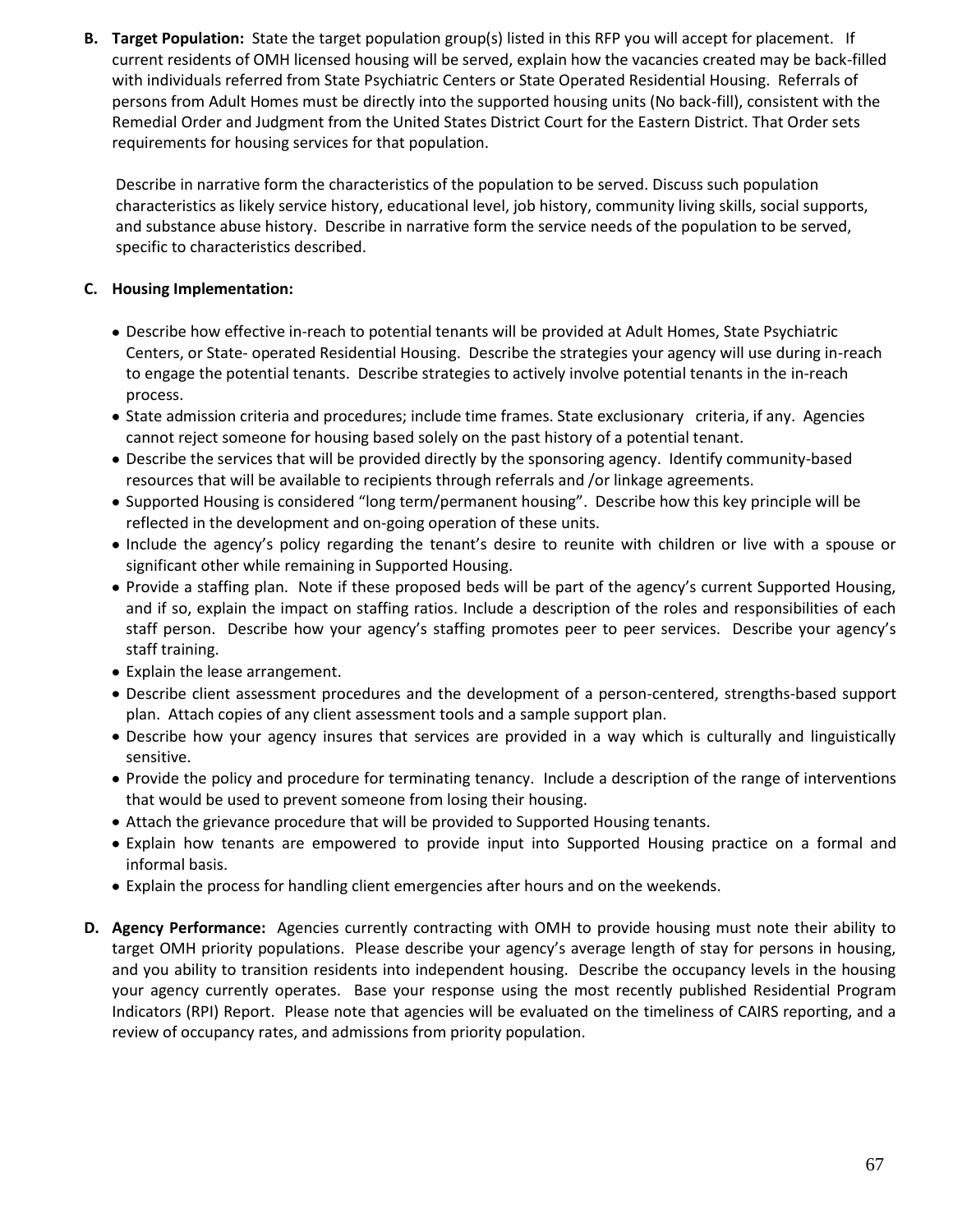### **Attachment G2 – OMH Reference Form**

Agencies without an OMH housing contract must complete the Reference Form. This form requests information regarding contracts currently monitored by all local, state, and/or federal government agencies. It will be used to rate your agency's experience and performance with other funders.

See Section III, Attachments, Attachment G2, for this form.

### **Attachment G3 – OMH Operating Budget**

Attach a one-and-two year operational budget. Include start-up costs in Year 1 of the budget and assume a full year of operating funds. The start-up should include the amount needed for the establishment of the units. This includes broker fees, security deposits, furniture, moving expenses, and other expenses. The annual budget for Year 2 should include the cost of staffing, rent stipends, and contingency funds. Show sources of income including client rent and OMH funding. Please list staff by position, full time equivalent (FTE), and salary. **(NOTE: Totals must be manually calculated.)**

See Section III, Attachments, Attachment G3, for this form.

# **Attachments H1-H7 - Early Award Initiatives**

**Please note, Early Award applicants will need to demonstrate both readiness to proceed to construction within 120 days from award AND advance one of the seven State housing goals listed in the UF2011 RFP. Early award applicants must also meet higher readiness standards for overall application completeness, funding commitments, local approvals, and other attachment submissions.**

# **Attachment H1 – Transit Oriented Development (TOD)**

**Please note: TOD projects must be located within ½ mile of the nearest transit station and must be connected to the station by contiguous pedestrian facilities/sidewalks.**

The applicant must complete and submit the questionnaire located in Section III under Attachment H1 as follows:

- 1-6. Provide the information requested for each question.
- 7. In narrative form, provide information about the frequency with which riders will have transportation available to them at the transit station. Include the number of days a week (weekdays vs. weekends) and the frequency with which stops are made, especially during commuting hours. Also include a description of the transit system operating area, especially with regard to access to employment.

#### **Attachment H2 – Housing Opportunities Projects**

### **Be aware that private schools or those that use a lottery system or student performance measures for admission cannot be used when identifying the schools that will serve the project.**

The applicant must complete and submit the questionnaire located in Section III under Attachment H2 as follows:

- 1. High Performing/Gap Closing Schools
	- a. Enter the name of the school district that will serve the residents of the project.
	- b. Indicate whether or not the entire school district that serves the proposed project is on the New York State Department of Education's list of High Performing/Gap Closing Schools for 2008-09. This list is available at: <http://www.p12.nysed.gov/irs/accountability/highPerform/home.html>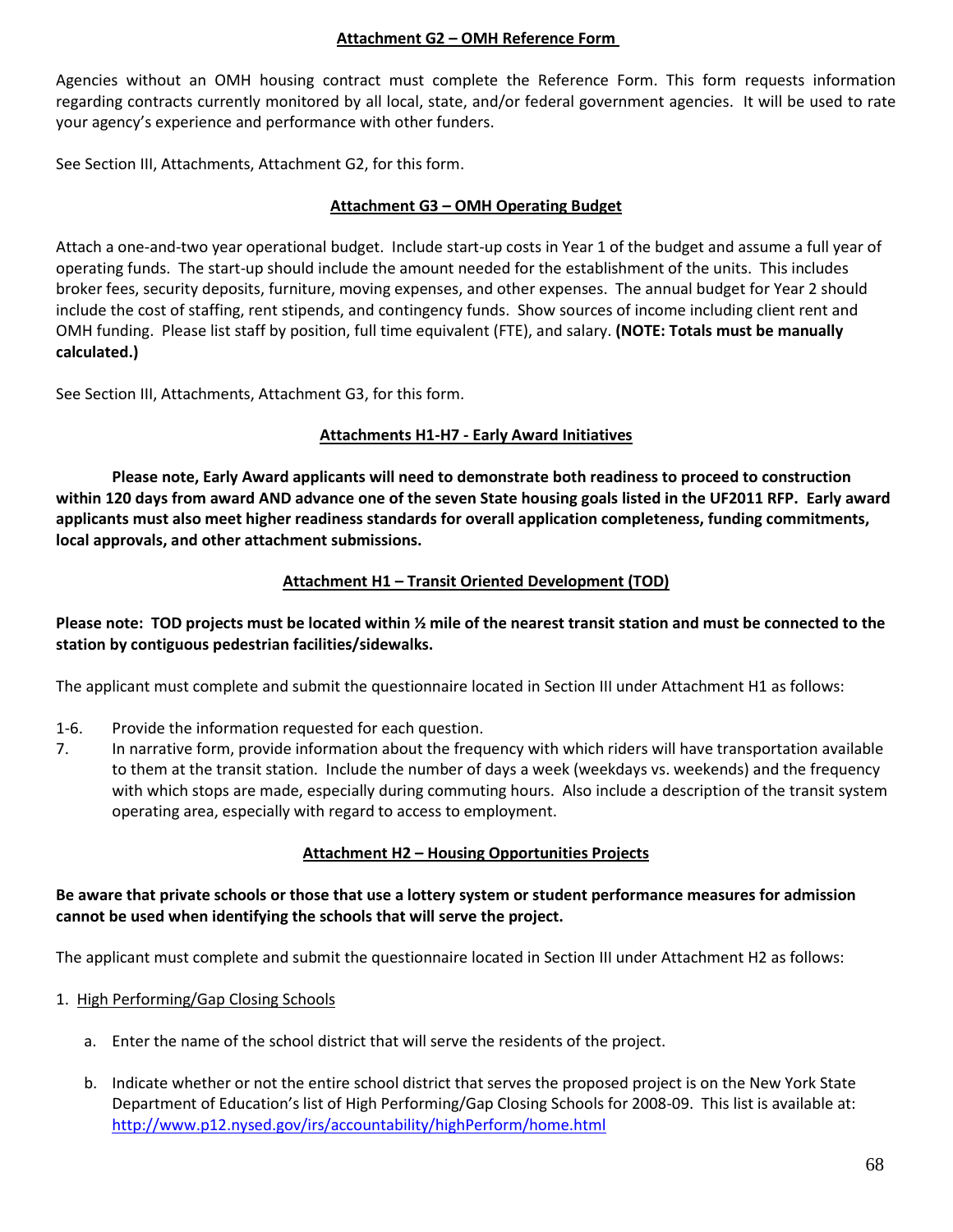c. If the entire school district is **not** on the list, provide the school name and grade levels taught for each school that will serve the project's residents which is on the New York State Department of Education's list of High Performing/Gap Closing Schools for 2008-09.

# 2. Population, Housing & Economic Data

In this section, you will provide the most recent available data about the project locality. Table 2c must be completed for all Housing Opportunity Projects; Table 2d is only to be completed by those proposing projects outside of the City of New York.

- a. Enter the project municipality and county.
- b. New York City Projects only, enter the Public Use Microdata Area (PUMA) that the project is located in. A PUMA is an approximation of a NYC Community District and is a distinct geography used by the US Census Bureau. To locate the PUMA, go to: [http://www.nyc.gov/html/dcp/pdf/census/puma\\_cd\\_map.pdf.](http://www.nyc.gov/html/dcp/pdf/census/puma_cd_map.pdf) Locate the NYC Community District that the project is located in and the corresponding PUMA number.
- c. This table must be completed for all Housing Opportunity Projects. Enter the number or percentage in Column B for each category in Column A. Applicants should use the most recent data available when completing this table. NYC Applicants should use the PUMA data available in the 2009 American Community Survey located on the US Census Bureau's website at: [http://www.census.gov/acs/www/.](http://www.census.gov/acs/www/) In Column C, provide the source and date of the statistics provided for each category.
- d. Full Valuation of Taxable Real Property Per Capita. This table must be completed for all projects located outside of the City of New York. Please see the following instructions for completing each column.

Column B: For each year listed in column A, enter the estimated population for the municipality. (Since the most recent year that population estimates are available is 2008, use that number for the population estimate for the year 2009 in Column A). Population estimates can be obtained from the US Census at:

[http://quickfacts.census.gov/qfd/states/36000lk.html.](http://quickfacts.census.gov/qfd/states/36000lk.html)

Under the heading Population Estimates, click "Places in New York listed alphabetically". An Excel spreadsheet will open with estimates for all incorporated places in New York State.

Column C: For each year listed in Column A, provide the municipality's full valuation. This information is available at: [http://wwe1.osc.state.ny.us/transparency/LocalGov/localgovintro.cfm.](http://wwe1.osc.state.ny.us/transparency/LocalGov/localgovintro.cfm) Click on "Additional Financial Information about Local Governments" at the bottom of the page.

Under Step 1, locate the type of municipality (city, town, or village). Click Level 1, then select the year under Step 2. Next, click 'submit query'. An Excel spreadsheet will open with estimates for all municipalities of the type selected. Find the locality, and enter the amount of Column G – "Full Value" for the appropriate year.

Column D: For each year, divide the amount in Column C by the number in Column B. Enter the result in Column D.

Column E: Enter the percentage of change in Per Capital Full Valuation for each two-year increment.

- 3. Access to Necessary Services/Employment
	- a. Provide the address(es) and distance(s) from the project site of the nearest necessary services in each of the following categories: public transit, child care, health care, and full-service grocery stores.
	- b. Provide information on the type(s) of public transit available to potential residents of the site, including information on the frequency of routes, such as the number of days and the hours of the day that transit is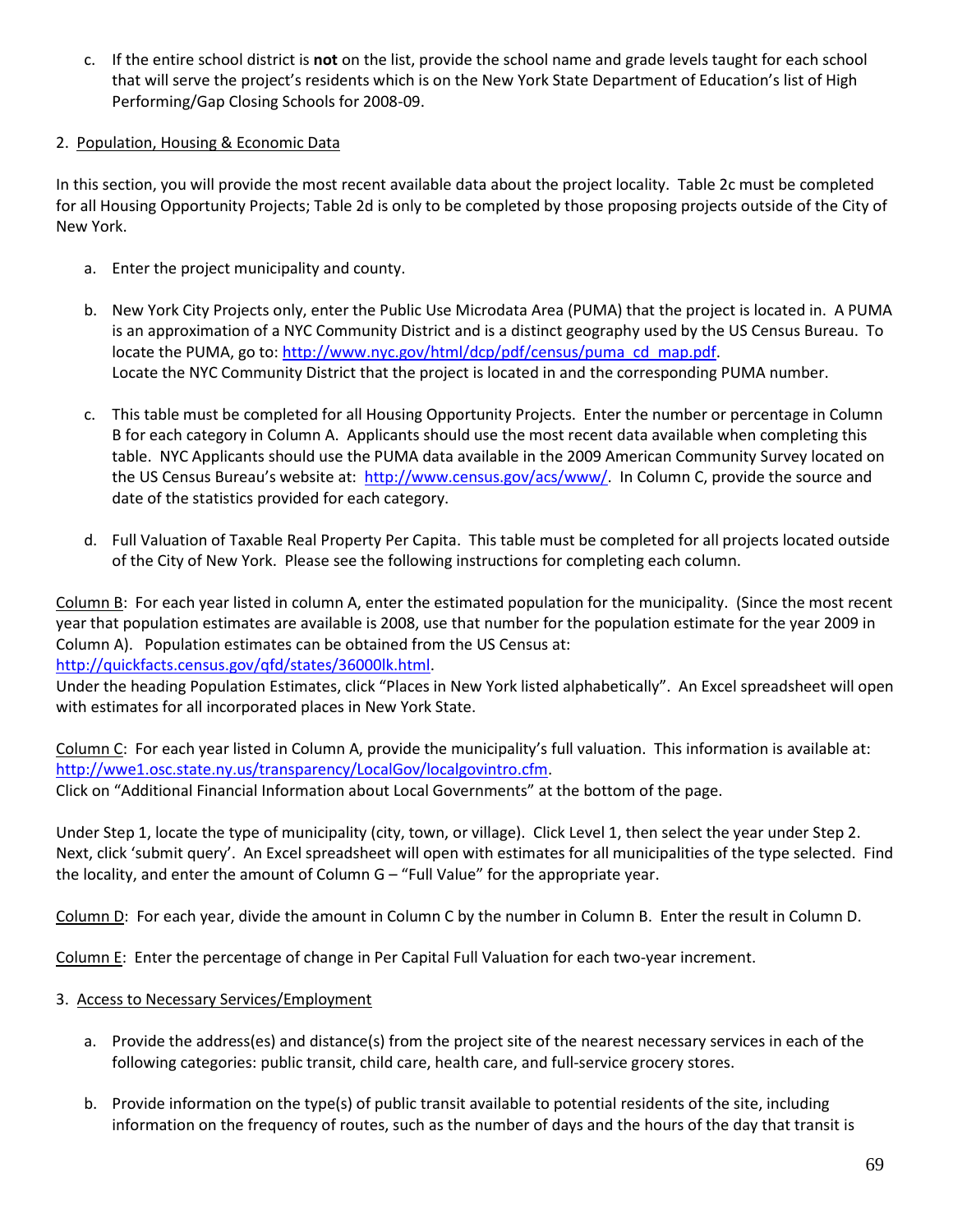regularly available.

- c. Provide information about the local job market, including the latest available unemployment figures, and information on recent or future business openings and expansions. Provide the source and date of the information
- d. Provide the sources and dates of the information entered in 3c above.

### **Attachment H3 – Lead Abatement Projects**

**Please note that projects submitted under this initiative must serve families, involve the rehabilitation and lead abatement of at least 75% of the rental units in the project, and the project must be located in a zip code identified by the NYS Department of Health as having significant concentrations of children with elevated blood lead levels.**

Applicants must submit the following two documents for the project:

- a lead based paint risk assessment; and
- a lead based paint removal and disposal abatement plan.

Assessments, removal/abatement plans and lead based paint abatement shall comply with HCR/HTFC, HUD & EPA requirements as outlined in the current edition of the Design Handbook.

### **Attachment H4 – Mixed Income and Mixed Use Revitalization Projects**

Please answer the following questions and provide any support documentation in the appropriate attachments:

### **Planning Narrative**

Answer the following questions and provide references to the plan(s) in the narrative. Provide a copy of the plan(s) in Attachment C1-Community Needs Support Documentation.

- Describe the building, scope of work, proposed commercial use and the surrounding neighborhood. Include  $\bullet$ photos of the project site, the building, and the surrounding neighborhood.
- Describe the income mix and unit configuration of the proposed project. At a minimum, 30% of the units must serve income above 60% AMI. Describe any amenities that will be provided to residents.
- Describe how the proposed project will create or rehabilitate mixed-use buildings with mixed-income housing that are part of a strategic plan for the economic stabilization and revitalization of infrastructure-rich downtown areas or neighborhoods. Applications must clearly demonstrate that the project is an integral part of a local community/revitalization development plan that was developed with significant community input, and that the project is supported by the community.
- Describe how federal, State and local investments are to be coordinated to achieve the plan's revitalization goals and the development needs of the project.

# **Project Financing Narrative**

Answer the following questions. Include references to the operating budget documentation and funding commitment(s) in the narrative and provide documents in the appropriate attachments, Attachments D2 – Operating Budget Documentation, D3-Funding Commitments, etc.